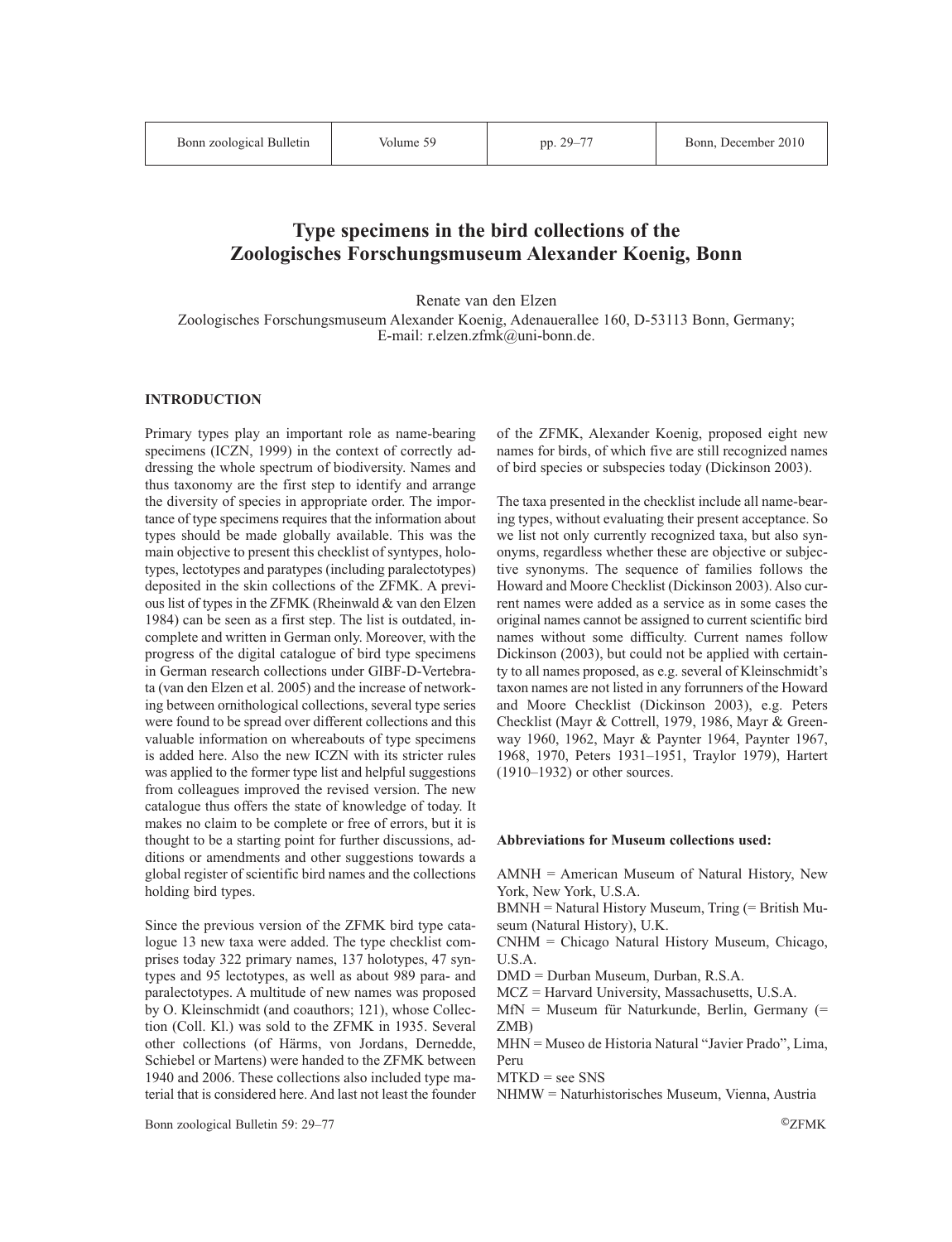RSM = Royal Scottish Museum, Edinburgh, U.K. SMF = Naturmuseum Senckenberg, Frankfurt/Main, Germany

SMNS = Staatliches Museum für Naturkunde, Stuttgart SNS = Senckenbergische Naturkundliche Sammlungen, Dresden

UMB = Überseemuseum, Bremen, Germany

 $ZMB =$  see MfN

ZMH = Zoologisches Museum Hamburg, Germany

ZFMK = Zoologisches Forschungsmuseum Alexander Koenig, Bonn, Germany

ZSM = Zoologische Staatssammlung, Munich, Germany

### **CHECKLIST OF TYPE SPECIMENS**

### **TINAMIDAE**

*Nothoprocta pentlandi niethammeri* Koepcke, 1968 Bonn zool Beitr 19: 231.

Paratype: ZFMK 68.2060, male, Lomas of Lachay, ca. 90 km N of Lima, Peru. Captured as a chick, prepared as a nine month old bird, 25.07.1960, leg. Montesa. Original No Kp 1883 a, MHN Orn. 1117;

Other paratypes: Kp 1883 c, MHN Orn 2533, female, Lomas of Lachay, 90 km north Lima, Peru; Kp 1883 d, male, in 1968 in the zoological Garden Perque de las Leyndas, Lima; Holotype: Kp. 1883 b, MHN Orn. 2534, male, Lomas of Lachay, 90 km north Lima, Peru, in the MHN Javier Prado, Lima. – Dickinson (2003): *Nothoprocta pentlandii niethammeri*.

### **PHASIANIDAE**

*Perdix galliae* Bacmeister & Kleinschmidt, 1918 J Ornithol 66: 255.

Lectotype: Coll. Kl. 8231, male, Aussonce, E France, 22.01.1917, leg. Monnard, ex Coll. Bacmeister;

Paralectotypes: Coll. Kl. 8232 male, Thugny, Arrondissement de Rethel, E France, 02.12.1916, leg. Rüst; Coll. Kl. 8233 (male), Aussonce, 21.01.1917, leg. Monard; Coll. Kl. 8234 Aussonce, 16.12.1916, found dead by Bacmeister, all ex. Coll. Bacmeister.

Series of fourteen syntypes, whereabouts of other specimens unknown; nom. nov. added as footnote. – Dickinson (2003): *Perdix perdix perdix* (Linnaeus, 1758).

*Alectoris rufa laubmanni* Jordans, 1928 Novit Zool 34: 306.

Holotype: ZFMK L.III.9.c<sup>3</sup>.α., male, Artá, Majorca, 03.04.1921, leg. A. von Jordans, No 2918.

Paratypes: ZFMK L.III.9.c<sup>3</sup>.β., male, Artá, Majorca, 31.03.1921; ZFMK L.III.9.c<sup>3</sup>.γ., male, Salinas, Majorca, 03. 05. 1927; ZFMK L.III.9.c<sup>3</sup>.δ, female, Salinas, Majorca, 03. 05. 1927; ZFMK L.III.9.c<sup>3</sup>.ε, male, Salinas, Majorca, 03. 05. 1927; ΖFMK L.III.9. c<sup>3</sup>. ζ., male, Salinas, Majorca, 19. 05. 1927; ZFMK L.III.9.c<sup>3</sup>. female, 19.05.1927, Salinas, Majorca, all leg. A. von Jordans. – Dickinson (2003): *Alectoris rufa intercedens* (A. E. Brehm, 1857).

*Francolinus coqui hoeschianus* Stresemann, 1937 Orn Monatsber 45: 66.

Paratype: ZFMK 39.250, male, Waterberg-Plateau, Namibia, 18.09.1936, leg. Hoesch No 628.

Holotype: MfN, Berlin (No 36.206) male, Otjosongombe, Waterberg-Plateau, Namibia, 03.07.1936, leg Hoesch.

Three more paratypes probably also in MfN, Berlin. – Dickinson (2003): *Francolinus coqui coqui* (A. Smith, 1836).

*Francolinus hartlaubi crypticus* Stresemann, 1939 Orn Monatsber 47: 62.

Paratype: ZFMK 39.967, female, Onguati, Kaokoveld, Namibia, 03.09.1938, leg. Hoesch, No 1363.

Holotype at the MfN, Berlin (No  $38.1343$ ) – t. t. as paratype; described from a series of six specimens. – Dickinson (2003): *Francolinus hartlaubi crypticus*.

*Francolinus gariepensis stresemanni* Hoesch & Niethammer, 1940 J Ornithol 88, special issue: 89.

Paratype: ZFMK 39.966, female, Kakatswa, Namibia, 22.08.1938, leg. Hoesch No 1347.

Type specimen at the MfN, Berlin, also two more paratypes (?). – Dickinson (2003): *Francolinus levaillantoides levaillantoides* (A. Smith, 1836).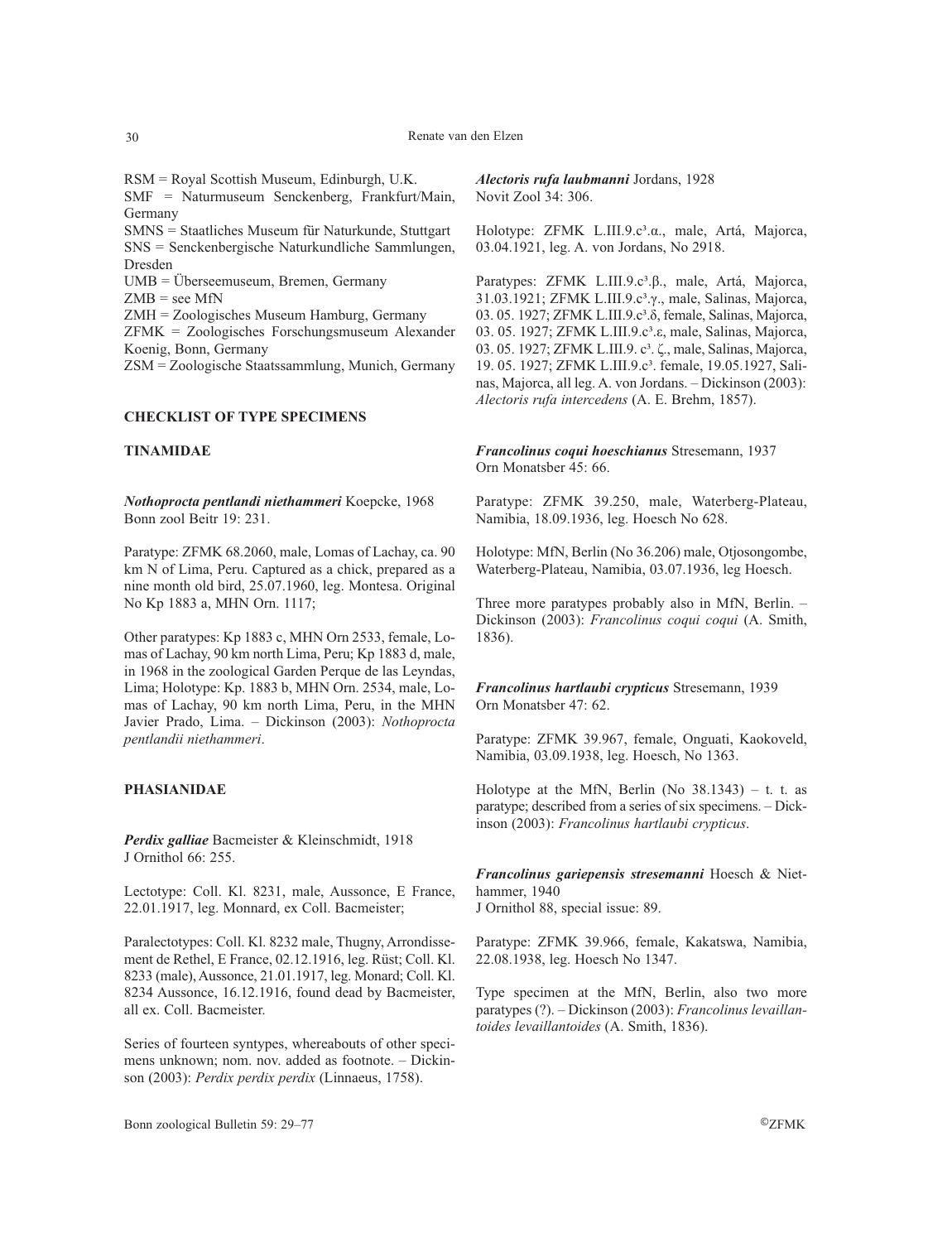*Tetrao bonasia styriacus* Jordans & Schiebel, 1944 Falco 40: 1.

Holotype: ZFMK 57.667, male, St. Georgen ob Judenburg, Upper Styria, Austria, 01.11.1932, leg. Schiebel.

No paratypes defined in the large series. – Dickinson (2003): *Tetrastes bonasia styriacus*.

*Tetrao schiebeli* Kleinschmidt, 1941 Falco 37: 18.

Lectotype: ZFMK 57.694, male, Zirknitz, Krain, Austria, 11.09.1927, ex. Coll. Schiebel.

No further paratypes defined or described out of a large series of an unknown number of specimens. – Dickinson (2003): *Tetrastes bonasia schiebeli*.

*Tetrao Bonasa rhenana* Kleinschmidt, 1917 Ornis Germanica (supplement of Falco) 1: 7; nomen nudum

*Tetrao Bonasa rhenana* Kleinschmidt, 1944 Falco 40: 4.

Lectotypes: Coll. Kl. 8279, male, Niederhoppen a. d. Wied, Germany 13. 12. 1897; Coll. Kl. 8280, female, Niederhoppen a. d. Wied, Germany, 14. 12. 1897; Coll. Kl. 8281, male, Niederhoppen a. d. Wied, Germany, 14. 12. 1897; Coll. Kl. 8282, female, Brochenbach a. d. Wied, 15.12.1897; Coll. Kl. 8283, male, Neustadt a. d. Wied, Germany, 03.11.1898, alle leg. Schneider.

Name first mentioned in Ornis Germanica, but a nomen nudum there. A large type series elaborately described in Falco (1944: 4), but no type specimen designated and series not specified. Fourteen skins from ZFMK mentioned, but not to be identified. – Dickinson (2003): *Tetrastes bonasia rhenana*.

### **FALCONIDAE**

*Falco caucasicus* Kleinschmidt, 1907 Falco 3: 62.

Lectotype: Coll. Kl. 7120, female ad., Wladikaukas, NE Caucasus, 08.01.1907, per W. Schlüter;

Paralectotype: Coll. Kl. 7119, female ad., Prochladnaja, Terek region, Caucasus, 17.01.1900, per W. Schlüter.

No types were designated in the original publication, in the Catalogue (Kleinschmidt 1935–1943: 152) eight specimens (Coll. Kl. 7121–7125) are listed as *caucasicus*, Nr. 7120 marked as type in the catalogue, but Nr. 7119 labelled as "type specimen". Illustrated in Berajah, Falco Peregrinus: plate 27 (1914). – Dickinson (2003): *Falco peregrinus brookei* Sharpe, 1873.

*Falco rudolfi* Kleinschmidt, 1909 Falco 5: 19.

Holotype: Coll. Kl. 7111, female , Hokodadi, N Japan, 04.02.1908, leg. Thielemann. – Dickinson (2003): *Falco peregrinus pealei* Ridgway, 1874.

*Falco Peregrinus rhenanus* Kleinschmidt, 1912 Berajah, Falco Peregrinus: plate 09.

Iconotype: Plate 09 in Berajah.

Lectotype: Coll. Kl. 7053, female, rock face "Rabenley", Altenahr/ Rhineland, 14.05.1897, leg. Kleinschmidt.

The species was described in 1912 by measurements given on the plate and in 1916 in Berajah (Kleinschmidt 1916: 42–43) in the text.

Several skin specimens are listed in the Catalogue (Kleinschmidt 1935–1943: 149; 150), Coll. Kl. 7048, Coll. Kl. 7053, Coll.Kl. 7059–7074, No. 7053 is designated as "type specimen" (Kleinschmidt 1935–1943: 154) and labelled as such. – Dickinson (2003): *Falco peregrinus peregrinus* Tunstall, 1771.

*Falco Peregrinus scandinaviae* Kleinschmidt, 1915 Berajah, Falco Peregrinus: plate 33.

Iconotype: plate 33 in Berajah.

Lectotype: Coll. Kl. 7051, female ad., Upland, Sweden, 03.05.1896, leg. Kolthoff, per Schlüter.

The species was described in 1915 by measurements given on the plate and in 1916 in Berajah (Kleinschmidt 1916: 46–47) in the text. Eight skin specimens are listed in the Catalogue (Kleinschmidt 1935–1943: 149–151), Coll. Kl. 7051, labelled as "type specimen". – Dickinson (2003): *Falco peregrinus peregrinus* Tunstall, 1771.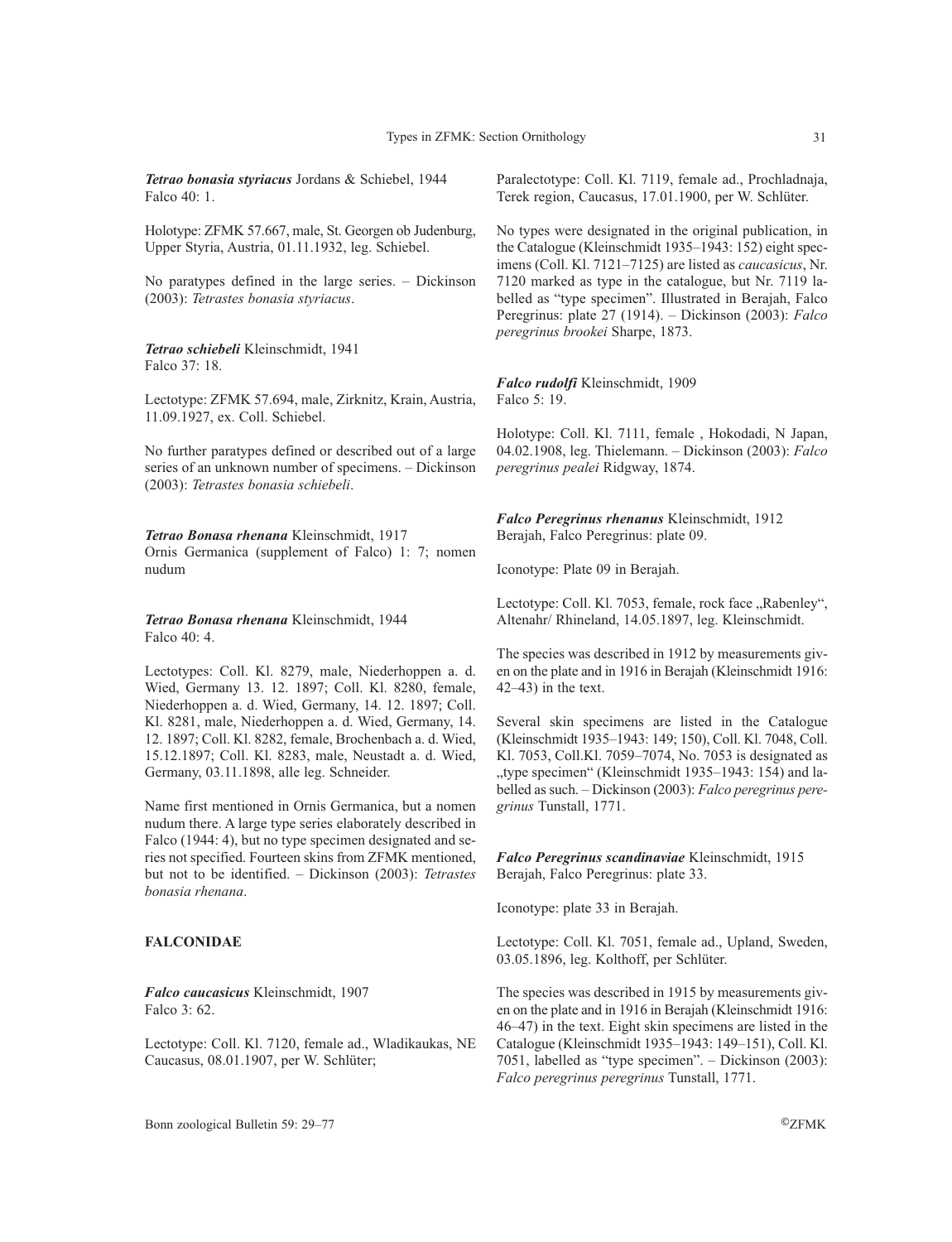*Falco Peregrinus Heinrichi* Kleinschmidt, 1933 Kurzgef deutsche Rassenkunde: 24 and plate 2.

Holotype: Coll. Kl. 7143, male, "Celebes", 24.03.1933, perished in the Zoological Garden Berlin, leg. Heinrich. – Dickinson (2003): *Falco peregrinus heinrichi*.

*Falco kreyenborgi* Kleinschmidt, 1929 Falco 25: 33–35

Lectotype: Coll. Kl. 7144, male ad., caught at Punta Arenas Magallanos, S Chile; received on 22.10.1932 from the Zoological Garden Münster via Carlos Strauch.

No types were designated in the publication, only in the Catalogue (Kleinschmidt 1935–1943: 153) and on label. Two other specimens are housed at the Zoological Museum Münster. This form is assigned today as a light phase to *Falco peregrinus cassini* Sharpe, 1873 (Ellis & Garat 1983, Auk 100: 269 et seq.)

*Cerchneis tinnunculus canariensis* Koenig, 1889 J Ornithol 37: 263.

Lectotypes: ZFMK A.II.12.a².δ., male, Villa Orotava, Tenerife, 6.04.1889 and ZFMK A.II.12.a².ζ., female, Villa Orotava, Tenerife, 10.02.1889, all leg. A. Koenig.

Further 16 specimens from Tenerife and the same year are listed in the unpublished catalogue of the ZFMK: ZFMK A.II.12.a².α, male, Agua Manza, Tenerife, 12.01.1889 (in the AMNH, New York); ZFMK A.II.12.a².β, male, Agua Manza, Tenerife, 21 02.1889; ZFMK A.II.12.a².γ, male, Puerto Orotava, Tenerife, 08.01.1889; ZFMK A.II.12.a².ε, female, Puerto Orotava, 28.01.1889; ZFMK A.II.12.a².η, female, Puerto Orotava, Tenerife, 08.01.1889; ZFMK A.II.12.a².θ, female juv., Villa Orotava, Tenerife, 10.01.1889; ZFMK A.II.12.a².ι, female, Villa Orotava, Tenerife, 10.01.1889; ZFMK A.II.12.a².κ, male juv., Icod el Alto, Tenerife, 15.01.1889; ZFMK A.II.12.a².λ., male, Orotava, Tenerife, 17.01.1889; ZFMK A.II.12.a².µ, female, Orotava, Tenerife, 23.01.1889; ZFMK A.II.12.a².ν., male juv., Icod el Alto, Tenerife, 27.01.1889; ZFMK A.II.12.a².ξ., female juv., Sta. Ursula, Tenerife, 07.02.1889; ZFMK A.II.12.a².ο., male juv., Villa Orotava, Tenerife, 10.02.1889; ZFMK A.II.12.a².π., female juv., Puerto Orotava, Tenerife, 12.02.1889; ZFMK A.II.12.a².ρ., male, Palma, 25.03.1889; all leg Koenig and ZFMK A.II.12.a².ς., female juv., bought from P. Schmitz, Estreito, Madeira, 14.09.1889. Two specimens labelled as syntypes in the collection and marked in the catalogue. – Dickinson (2003): *Falco tinnunculus canariensis.*

*Falco tinnunculus ultratinnunculus* Kleinschmidt, 1929 Falco 25: 35.

?Holotype: Coll. Kl. 7451, male ad., Wladikaukas, Caucasus, 20.10.1913. No collector specified.

Type designated to "the very old male", no specification in the text or catalogue.

Paratypes: Coll. Kl. 7452, male ad., Wladikaukas, 21.02.1914; Coll. Kl. 7453 female ad., Wladikaukas, 4.10.1912. – Dickinson (2003): *Falco tinnunculus tinnunculus* Linnaeus, 1758*.*

*Falco Hierofalco erlangeri* Kleinschmidt, 1901 Aquila 8: 34–38, figured plate 1 and 3.

Holotype: Coll. Kl. 7022, Djebel Sidi Ali ben Aoun, Tunisia, 06.04.1897, leg. Hilgert.

Paratype: Coll. Kl. 7021, male, same locality, 12.04.1897, leg. Hilgert; Coll. Kl. 7023, female ad., Tanger, Morocco, 14.08.1897, per Schlüter; 2 specimens from the Collection of A. Koenig not to be traced; see also *Falco Hierofalco tschusii*.

The subspecies was first illustrated by A. Koenig, (1898, J. Ornithol: plate 09, figure 1–5) without him realizing the new form. Described by Kleinschmidt from a larger series of six males and five females: two specimens from the Hungarian National Museum; one from Museum Carlo Erlanger and two from living birds in the aviaries of A. Koenig, Bonn. – Dickinson (2003): *Falco biarmicus erlangeri*.

# *Falco Hierofalco tschusii* Kleinschmidt, 1907 Falco 3: 103.

Holotype: Coll. Kl. 7023, female ad., Tanger, Morocco, 14.08.1897, per Schlüter.

In Catalogue defined by Kleinschmidt (1935–1943: 148) as synonym of *Falco biarmicus erlangeri*, after considering it to be a paratype of *F. H. erlangeri* in 1901. – Dickinson (2003): *Falco biarmicus tanypterus* Schlegel, 1843.

# *Falco Hierofalco aralocaspius* Kleinschmidt, 1939 Falco 35: 28.

Holotype: Coll. Kl. 7012, "female" ad., "Linkoran", 10.01.1895, per Floericke.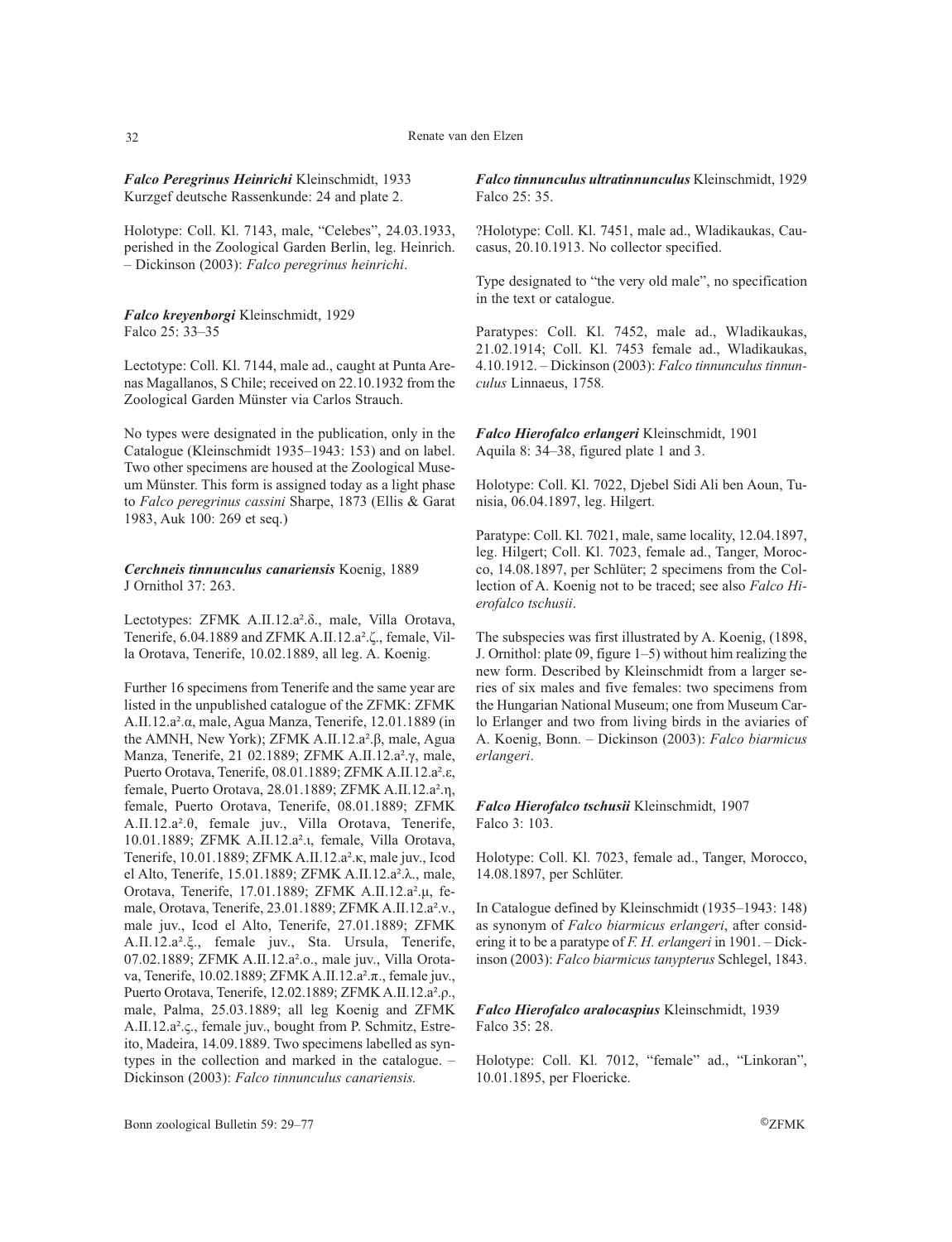*Falco christiani-ludovici* Kleinschmidt, 1917 Falco 13: 9.

(2003): *Falco cherrug cherrug*.

Holotype: Coll. Kl. 7337, male juv., Wladikaukas, Caucasus, 12.11.1910, per Schlüter.

Actually considered as nom. nov. for *Falco pallidus* (Sushkin, 1900), because Kleinschmidt presumed it to be preoccupied two times by both *Tinnunculus alaudarius pallidus* A.E. Brehm, 1866 and *Falco pallidus* (Schlegel and Susemihl, 1839–1851). Contrary to Kleinschmidt, Brehm's name is a nomen nudum according to Vaurie (1965) and *Falco pallidus* (Schlegel & Susemihl) refers – like *Falco pallidus* Schinz, 1840 – to *Circus pallidus* Sykes, 1832. – Dickinson (2003): *Falco columbarius pallidus* (Sushkin, 1900)*.*

*Falco alfred-edmundi* Kleinschmidt, 1917 Falco 13: 9.

Holotype: Coll. Kl. 7341, female, N Iceland, 6.09.1909, per Schlüter. – Dickinson (2003): *Falco columbarius subaesalon* C. L. Brehm, 1827.

#### **ACCIPITRIDAE**

*Accipiter Palumbarius caucasicus* Kleinschmidt, 1922 Berajah 4: 5.

Lectotype: Coll. Kl. 7790, male ad., Wladikaukas, Caucasus, 11.11.1913;

Paralectotypes: Coll. Kl. 7791, male ad., Wladikaukas, Caucasus, 15.01.1914; Coll. Kl. 7792, female, Wladikaukas, 7.03.1914, all per Schlüter.

Described after three specimens with no type designated in the original description, but only these three skins in the collection. – Dickinson (2003): *Accipiter gentilis marginatus* (Piller & Mitterpacher, 1783)*.*

*Astur gentilis arrigonii* Kleinschmidt, 1903 Orn. Monatsber. 11: 152.

Syntypes: Coll. Kl. 7788, female ?, St. Cosinus, Lanusei, Sardinia, 14.04.1903; Coll. Kl. 7789, male ad., Leni, Barbagia, Sardinia, 24.04.1902, leg. Meloni.

Described after five specimens, whereabouts of other specimens unknown. – Dickinson (2003): *Accipiter gentilis arrigonii*.

*Accipiter gentilis kleinschmidti* Jordans, 1950 Syll Biol Festschr Kleinschmidt: 178.

Holotype: ZFMK 46.343, male ad., Linares, Salamanca, Spain, 16.05.1943, leg. Grün.

Paratypes: ZFMK 46.344, female, Linares, Salamaca, Spain, 12.05.1943; ZFMK 46.345, female, Linares, Salamanca, Spain, 23.05.1938, all leg. Grün. – Dickinson (2003): *Accipiter gentilis arrigonii* (Kleinschmidt, 1903).

*Accipiter nisus peregrinoides* Kleinschmidt, 1921 In Grote (1921): Aus der orn. Literatur Russlands (supplement to Falco): 56.

?Lectotype: Coll. Kl. 7926, female juv., Rossitten, 20.10.1921, leg. Thienemann.

No specification given in first description; mention of an old female on migration, specimen illustrated in Proceedings IV Intern. Ornithol. Congr. Not tracable. Also an old male mentioned in first description from the collection of A. Koenig, without specifying a locality or date. In Kleinschmidt (1935–1943: 185) 39 specimens are listed under *peregrinoides*. – Dickinson (2003): *Accipiter nisus nisus* (Linnaeus, 1758).

*Accipiter nisus Salamancae* Jordans & Steinbacher, 1941 Ann Nat Hist Mus Wien 53: 238.

Holotype: ZFMK 38.528, female ad., Linares de Riofrio, Salamanca, Spain, 10.06.1938, leg. Grün.

Paratypes: ZFMK 38.527, male, Linares de Riofrio, Salamanca, Spain, 30.08.1938; ZFMK 38.561, female, 05.08.1938, locality and collector as above; ZFMK.38.562, female, 05.08.1938, locality and collector as above; ZFMK A.II.9.a.γγγγγγγγ, female, Mosqueruela, 06.10.1930; ZFMK A.II.9.a.λλλλλλλλ, female, Mosqueruela, 04.09. 1930; ZFMK A.II.9.a.ξξξξξξξξ, male, Linares, 21.08.1937; ZFMK A.II.9.a.οοοοοοοο, female, Linaries des Riofrio, 02.08.1937, all leg. Grün. – Dickinson (2003): *Accipiter nisus nisus* (Linnaeus, 1758)*.*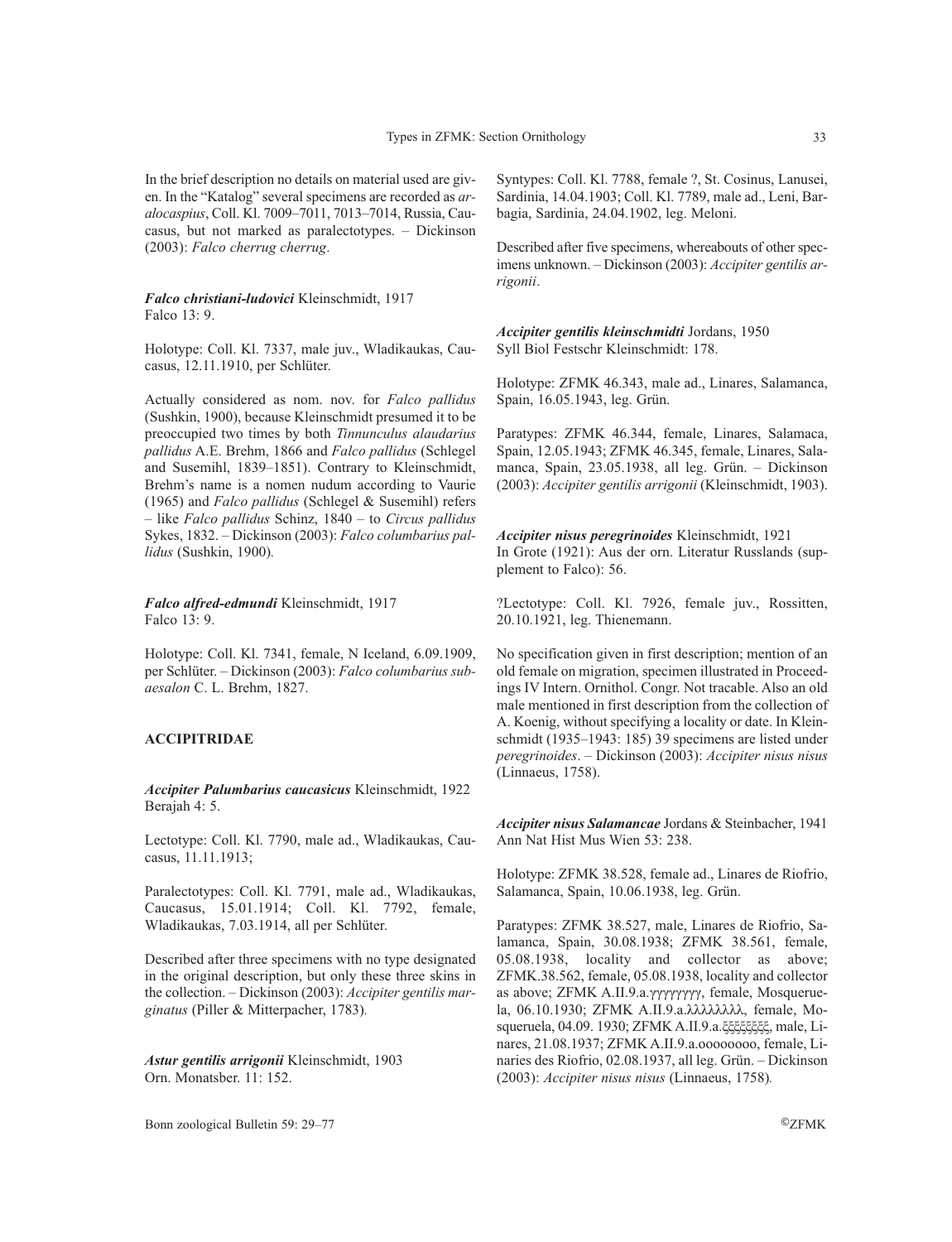#### 34 Renate van den Elzen

*Accipiter wolterstorffi* Kleinschmidt, 1901 Orn Monatsber 9: 168.

Holotype: Coll. Kl. 8037, female, Lanusei, Sardinia, 18.12.1900, leg. Wolterstorff.

Paratype: Coll. Kl. 8038, pull. male, caught from the aerie, Lanusei, Baulacci, 19.07.1900, leg. Wolterstorff.

Described from a larger series of another eleven specimens, not specified; paratype identified by label in collection. – Dickinson (2003): *Accipiter nisus wolterstorffi.*

*Accipiter nisus galliae* Kleinschmidt, 1917 Falco 13: 24.

Lectotype: Coll. Kl. 8032, female juv., Thugny, Ardennes, France, 22.02.1917, leg. Bacmeister.

Paralectotype: Coll. Kl. 8033, female, Aussonce, Ardennes, 05.01.1917.

No types defined, very sparse description. – Dickinson (2003): *Accipiter nisus nisus* (Linnaeus, 1758)*.*

*Buteo zimmermannae* Ehmcke, 1893 J Ornithol 41: 117.

?Holotype: Coll. Kl. 7606, female, Sassupönen, Gumbinnen, East Prussia, (Russia), 21.04.1892, leg. Schwede.

Also Coll. Kl. 7607, male juv., identified as "Cotypus". Described also from comparative material from the collection of the MfN, Berlin.– Dickinson (2003): *Buteo buteo buteo* (Linnaeus, 1758).

*Buteo vulgaris hispaniae* Jordans, 1940 Falco 35: 13.

Syntypes: ZFMK A.II.19.a<sup>6</sup>.α. and  $β$ ., 2 males, Linares, Salamanca, Spain, 27.04.1935 and Teruel, Mosqueruela, 18.09.1930, leg. Grün.

Paratypes: ZFMK A.II.19.a6.γ., female, Mosqueruela, 05.09.1930; ZFMK A.II.19.a6.δ., female, Linares, 26.07. 1934; ZFMK A.II.19.a6.ε., female, Linares, 24.08.1934; ZFMK 38.519, female, Linares, 02.07.1938; ZFMK 38.866, male, Linares, 05.08.1938, all leg. Grün. – Dickinson (2003): *Buteo buteo buteo* (Linnaeus, 1758).

*Buteo vulgaris vulpicolor* Kleinschmidt, 1938 Falco 34: 72.

Holotype: Coll. Kl. 7597, o, Pipret Swamps, Russia, 14.08.1917, leg. Rüdiger. – Dickinson (2003): *Buteo buteo vulpinus* (Gloger, 1833).

*Buteo vulgaris ultravulpinus* Kleinschmidt, 1938 Falco 34: 73.

Holotype: Coll. Kl. 7619, Caucasus, **lost.** – Dickinson (2003) presumably: *Buteo buteo menetriesi* Bogdanow, 1879.

*Buteo vulgaris milanoides* Kleinschmidt, 1938 Falco 34: 73.

Holotype: Coll. Kl. 7628, ," female, Naljtschik, 07." Caucasus, (without year), **lost.** – Dickinson (2003): *Buteo buteo menetriesi* Bogdanow, 1879.

*Buteo vulgaris buteosimilis* Kleinschmidt, 1938 Falco 34: 73.

Lectotypes: Coll. Kl. 7593, male juv., Bukowina, Romania, 19.09.1892, leg. Tschusi; Coll. Kl. 7594–7595, mated pair, 01.05.1871, Uman, S Russia, leg. Holtz, per C. v. Erlanger.

Neither in the original description nor in the Catalogue (Kleinschmidt 1935–1943) type specimens were defined; lectotypes designated by Rheinwald & van den Elzen (1984). – Dickinson (2003): *Buteo buteo buteo* (Linnaeus, 1758).

*Circus pygargus abdullae* Floericke, 1896 Orn Monatsber 4: 155.

Lectotype: Coll. Kl. 8097, male ad., Kermene, E Kaspi, Turkmenia, 22.05.1896, leg. Floericke.

Described from a series of eight specimens, of which only four were skinned; Lectotype designated by Kleinschmidt (1935–1943: 190). According to the label three further specimens mentioned in the original description are housed in the museum at Tiflis. Therefore, this specimen should come from the Berlepsch collection.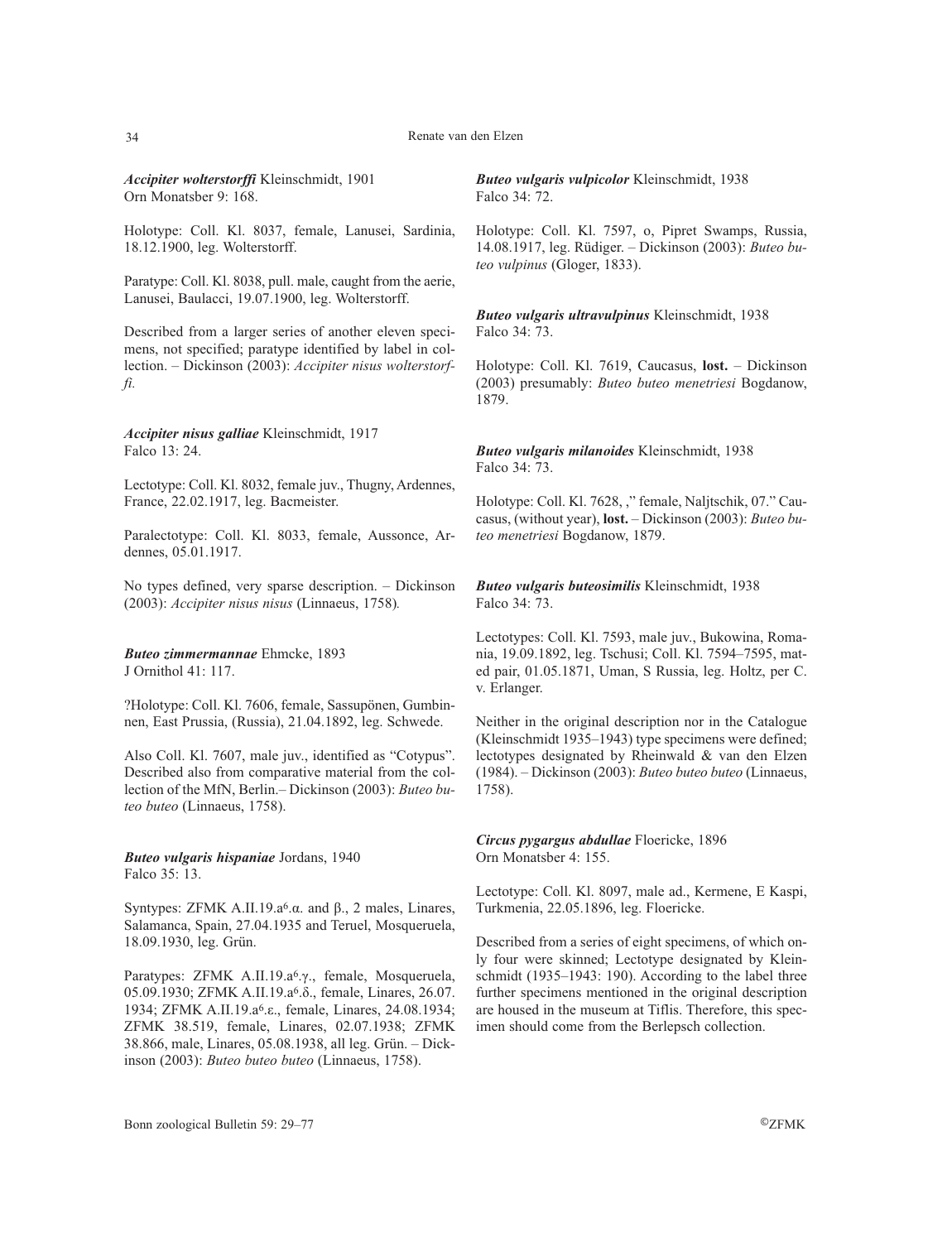# **OTIDIDAE**

*Choriotis arabs geyri* Niethammer, 1954 Bonn zool Beitr 5: 193.

Lectotype: ZFMK 54.565, male, 250 km NW of Agades, Niger (Sahara). 30.01.1954, leg. G. Niethammer No 511; Second specimen of the description lost. – Dickinson (2003): *Choriotis arabs geyri.*

*Afrotis afra böhmeri* Hoesch & Niethammer, 1940 J Ornithol 88; Sonderheft: 124.

Holotype: ZFMK 39.789, male, E side of the Brandberg, Namibia, 23.09.1938, leg. G. Niethammer. – Dickinson (2003): *Afrotis afra* (Linnaeus, 1758).

# **RALLIDAE**

*Gallinula chloropus vestigialis* Clancey, 1939 Bull BOC 59: 70.

Paratype: ZFMK 50.131, male, Renfrewshire, Scotland, 15.01.1936, leg. Clancey.

Syntypes in Collection Clancey, RSME, Edinburgh and Collection Ticehirst; t.t. Near Bardowie, Stirlingshire, Scotland. A large series of unspecified skins from various museums was investigated. – Dickinson (2003): *Gallinula chloropus chloropus* (Linnaeus, 1758).

# **HAEMATOPODIDAE**

*Haematopus ostralegus occidentalis* Neumann, 1929 Gefiederte Welt 58: 161.

Holotype: ZFMK M.VI.14.a<sup>1</sup>.α., male, Auskerry, Orkney Islands, 03.10.1913, leg. Ticehurst No 1491. Type defined by Neumann not until 1932 (Anz Orn Ges Bayern 2: 148). – Dickinson (2003): *Haematopus ostralegus ostralegus* Linnaeus, 1758.

### **CHARADRIIDAE**

*Charadrius hiaticula harrisoni* Clancey, 1949 Limosa 22: 319.

Bonn zoological Bulletin 59: 29–77 ©ZFMK

Paralectotypes: ZFMK 50.318–50.319, male, female, Daliburgh and Bornish, Outer Hebrides, 17. and 23.06.1947, leg. Clancey, in exchange for other specimens handed to the ZFMK.

In the original description only the holotype is designated. Status of ZFMK specimens taken from inventory and labels. If not included in *Ch. h. hiaticula* Linné, 1758, one might regard this form as nom. nov. for the preoccupied *Charadrius hiaticula major* Seebohm, 1885. Its type ought to be regarded then as lectotype for Seebohm's subspecies, for which no type specimen exists. Type stored within the Collection Clancey, RSME, Edinburgh, t.t. Rudha Ardvule, Bornish, South Uist, Outer Hebrides. – Dickinson (2003): *Charadrius hiaticula hiaticula* Linnaeus, 1758.

### **GLAREOLIDAE**

*Rhinoptilus africanus erlangeri* Niethammer & Wolters, 1966 Bonn zool Beitr 17: 159.

Holotype: ZFMK 39.736, female ad., 40 km E Cape Cross, Namibia, 25.09.1938, leg. G. Niethammer No 139.

Paralectotypes: ZFMK 39.737, female, Erongo, 28.10.1938; ZFMK 39.738, female, Omaruru, 27.09X.1938; ZFMK M.II.3.a.α., male, Kayas, 13.07.1934; ZFMK M.II.3.a.β., female, Kayas 15.07.1934; ZFMK G.II.3.a.γ., female, Ombutjomatemba, 30.08.1934; ZFMK M.II.3.a.δ., male, Ombutjomatemba, 08.03.1935, all leg. Hoesch; ZFMK 66.660, female, Hohenfels, Waterberg, 27.05.1931, leg. Maltzahn.

Described from a series of 14 specimens, of which five paratypes are not in the ZFMK. The name *Rhinoptilus a. sharpei* Erlanger, 1905, doesn't correspond to the subspecies above, it is in fact a synonym of *Rhinoptilus africanus africanus* (Temminck, 1807). – Dickinson (2003): *Rhinoptilus africanus erlangeri.*

# **ALCIDAE**

*Mormon arcticus meridionalis* Jordans, 1914 Falco 10: 153.

Syntypes: ZFMK Q.I.7.a².γ., male, Bahia de Alcudia, Majorca, 07.04.1913; ZFMK Q.I.7.a². δ., female, Bahia de Alcudia, Majorca, 07.04.1913; leg. A. von Jordans, No 999–1000. – Dickinson (2003): *Fratercula arctica grabae* (C. L. Brehm, 1831).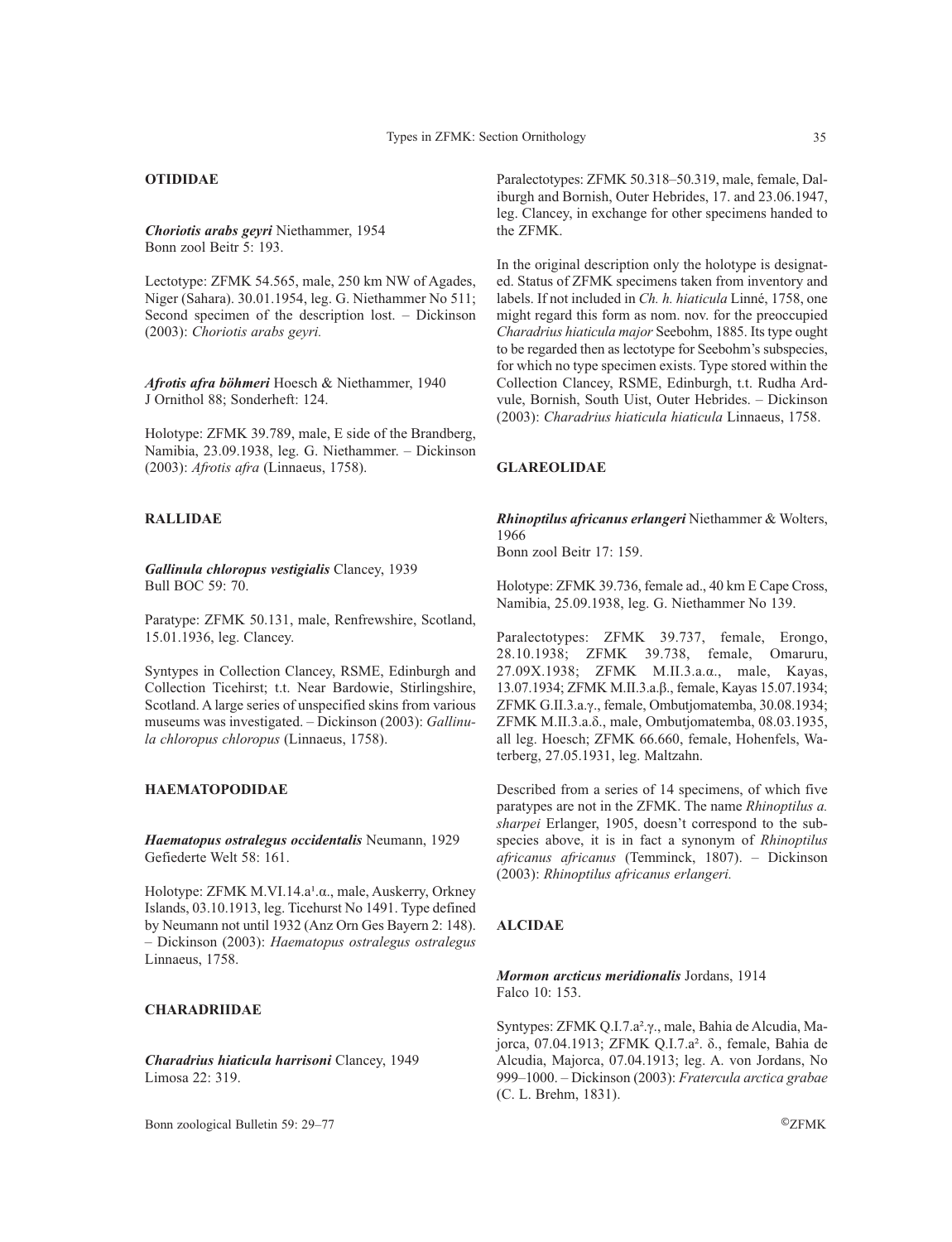*Uria aalge hyberborea* Salomonsen, 1932 Ibis Ser. XIII. 2: 130.

Holotype: ZFMK Q.I.1.a², ω., female ad., Bear Island, Scandinavia, 16.07.1907, leg. Koenig.

Paratypes: Of the 55 paratypes mentioned only 30 still exist; some of them are part of the permanent exhibition (diorama "Vogelfelsen" – "Bird rock"). – Dickinson (2003): *Uria aalge hyberborea.*

# **PTEROCLIDIDAE**

*Pterocles lichtensteini targius* Geyr, 1916 Orn Monatsber 24 : 56.

Lectotypes: ZFMK L.I.1.c<sup>3</sup>.β. and δ., female, Oued Raris, Algeria, 16.04.1914. leg. Geyr.

Paralectotypes: 11 more individuals, ZFMK L.I.1.c<sup>3</sup>.α., male ad., Oued Raris, Algeria, 16.04.1914; ZFMK L.I.1.c<sup>3</sup>. γ. male, Oued Raris, 16.04.1914; ZFMK L.I.1.c3.ε., male, Amgid, Algeria, 21.04.1914; ΖFMK L.I.1.c³.ζ, male, Amgid, Algeria, 21.04.1914; ZFMK L.I.1.c3.η., female, Amgid, Algeria, 21.04.1914; ΖFMK L.I.1.c<sup>3</sup>.θ., male, Amgid, Algeria, 21.04.1914; ZFMK L.I.1.c<sup>3</sup>.u., male, Oued Tidebar, Algeria, 24.04.1914 ; ZFMK L.I.1.c³.κ., male, Oued Tidebar, Algeria, 24.04.1914; ZFMK L.I.1.c<sup>3</sup>.λ., male, Oued Tidebar, Algeria, 25.04.1914; ZFMK L.I.1.c³.µ., male, Oued Tidebar, Algeria, 25.04.1914; ZFMK L.I.1.c<sup>3</sup>.v., female, Oued Tidebar, Algeria, 25.04.1914; all leg. Geyr.

Originally described from a series of thirteen specimens. The type specimen labelled as such in the inventory of the ZFMK, – ZFMK L.I.1. $c^3$ . $\alpha$ ., male ad., Oued Raris, 16.04.1914, – doesn't correspond to the type specimen named in the original description concerning location and date. The original description indicates a male, Quelle Tahart, 21.02.1914 – this specimen is apparently lost. – Dickinson (2003): *Pterocles lichtensteini targius*.

*Pterocles senegallus remotus* Neumann, 1934 Verh Orn Ges Bayern 20: 471.

Paratype: ZFMK I.I.2.a<sup>1</sup>.β., female, Kulchi, Kunaria, W India, 20.02.1934, leg. Archer.

Holotype: male, Kunaria at Kutch, Nw-India, 20.02.1934, leg G. Arcker; supposedly at the MfN, Berlin.

Described from a series of four males and two females, whereabouts of other specimens not known. – Dickinson (2003): *Pterocles senegallus* (Linnaeus, 1771).

### **COLUMBIDAE**

*Streptopelia turtur loëi* Jordans, 1923 Falco 19, Sonderheft: 5.

Holotype: ZFMK K.I.4.a².α. male, Albufera, Majorca, 07.06.1921., leg. A. von Jordans No 2914.

Paratypes: ZFMK K.I.4.a².β., male, Alcudia, Majorca, 10. 05.1921; ZFMK K.I.4.a². γ., female, Alcudia, Majorca, 06.05.1921; ZFMK K.I.4.a². δ., female, 31.05.1921; all leg. A. von Jordans. – Dickinson (2003): *Streptopelia turtur turtur* (Linnaeus, 1758).

*Turtur turtur hoggara* Geyr, 1916 Orn Monatsber 24: 59.

Holotype:  $ZFMK K.I.4.b<sup>1</sup>. $\alpha$ ., male ad., Ideles, at the north$ ern edge of the Hoggara Plateau, Algeria, 24.03.1914, leg. Geyr. Described from one single specimen. – Dickinson (2003): *Streptopelia turtur hoggara.*

*Columba livia targia* Geyr, 1916 Orn Monatsber 24: 58.

Holotype: ZFMK K.I.1.ab2.α., male ad., Ain Tahart, Algeria, 21.02.1914;

Paratypes: ZFMK K.I.1.ab2.β., female, Ain Tahart, Algeria, 21.02.1914; ZFMK K.I.1.ab2.γ., male, Ideles, Algeria, 25.03.1914; ZFMK K.I.1.ab2.δ., male, Amgid, Algeria, 14.02.1914; ZFMK K.I.1.ab2. ε., female, Ain Tahart, Algeria, 21.02.1914; ZFMK K.I.1.ab2.ζ., female, Amgid, Algeria, 14.02.1914; ZFMK K.I.1.ab2.η., male, Ain Tahart, Algeria, 24.04.1914; ZFMK K.I.1.ab2.θ., female, Amgid, Algeria, 14.02.1914; ZFMK K.I.1.ab2.ι., female, Ain Tahart, Algeria, 21.02.1914; all leg. Geyr.

In the collection of the ZFMK eight specimens are registered as *targia,* five males and three females, in the description only three males and two females are mentioned. – Dickinson (2003): *Columba livia targia.*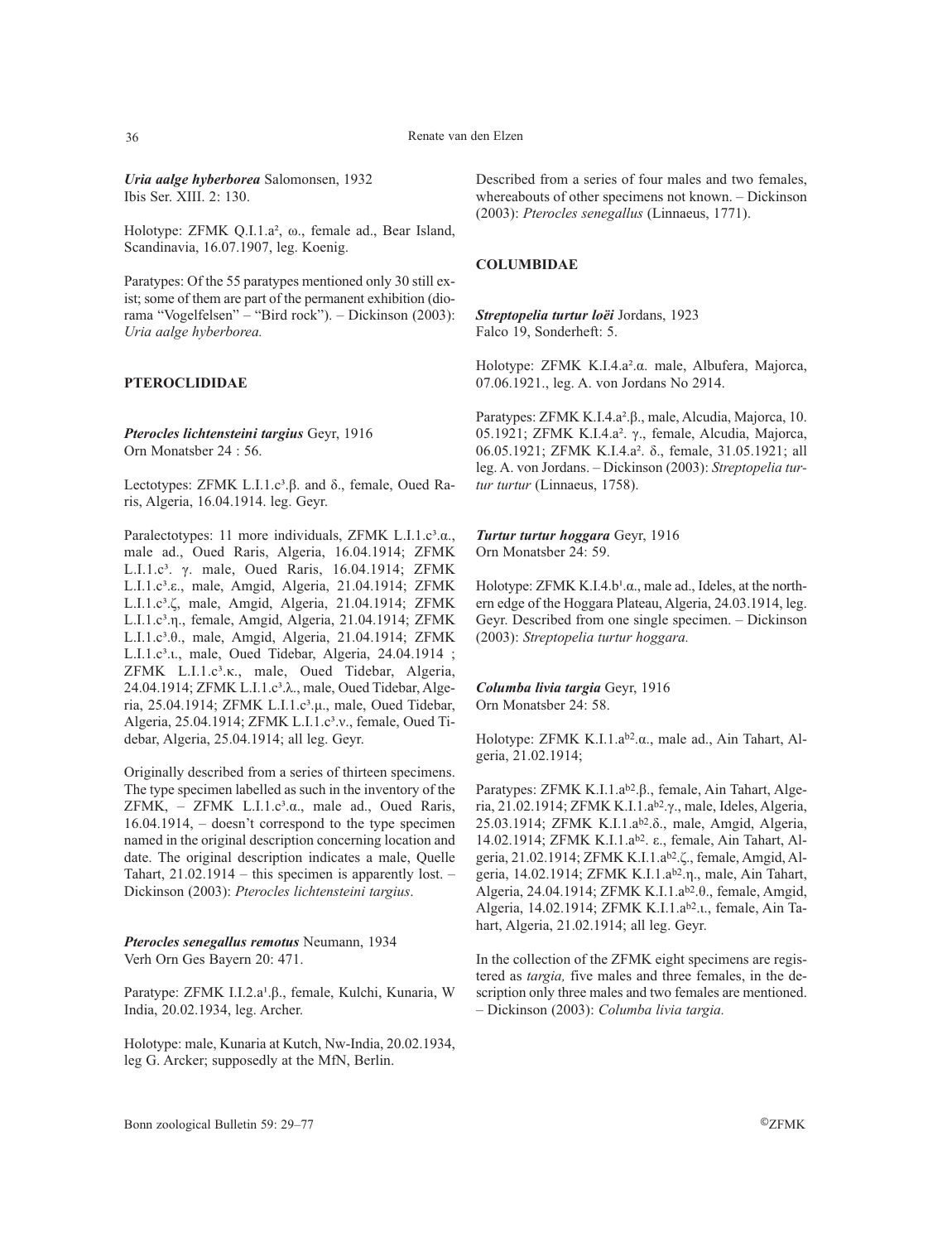# **CUCULIDAE**

*Centropus heuglini* Neumann, 1911 In Koenig, 1910: Verhandl. V. Intern. Orn. Kongr. Berlin: 504.

?Paratypes: ZFMK C.I.3.b.α.–δ., 2 males, female, male juv., Bahr-el-Gazal, Lado and Bahr-el-Zeraf, 28.02; 07., 12. and 20.03.1910, Egyptian Sudan, leg. le Roi, Koenig, Nolda.

The specimens listed above were labelled as syntypes by Koenig in the ZFMK inventory; their status as paratypes is questionable. Type specimen is the female of the SMNS, Stuttgart, No 5662 collected by Heuglin at Bahr el Ghazal, 02.1866, another paratype No 1916, a juvenile specimen from the collection of Herzog Paul v. Württemberg, Fazoqla, leg. 1843. – Dickinson (2003): *Centropus monachus fischeri* Reichenow, 1887.

# **TYTONIDAE**

*Strix ernesti* Kleinschmidt, 1901 Orn Monatsber 9: 168.

Holotype: Coll. Kl. 6945, male, Loceri Ogliastra, Sardinia, 17.04.1901.

Paratypes: Not defined, the Catalogue (Kleinschmidt 1935–1938) lists eight specimens as potential paratypes for *S. ernesti* – Dickinson (2003): *Tyto alba ernesti*.

*Tyto alba kleinschmidti* Jordans, 1923 Falco 19, Sonderheft: 5.

Holotype: ZFMK A.III.13.a6.γ., male, Alcudia, Majorca, 09.05.1921, leg. A. von Jordans No 3098.

Paratypes: ZFMK A.III.13.a6.α., male, Alcudia, Majorca, 07.04.1913; ZFMK A.III.13.a6.β., female, Alcudia, Majorca, 09.05.1913; ZFMK A.III.13.a6.γ., male, Alcudia, Majorca, 09.05.1921; ZFMK A.III.13.a<sup>6</sup>.δ., female, Alcudia, Majorca, 22.05.1921; ZFMK A.III.13.a6.ε., male, Alcudia, Majorca, 24.05.1921; ZFMK A.III.13.a6.ζ., male, Alcudia, Majorca, 09.05.1921. – Dickinson (2003): *Tyto alba alba* (Scopoli, 1769).

*Strix hostilis* Kleinschmidt, 1915 Falco 11: 18.

Syntypes: Coll. Kl. 6952, male, Hurst, Sussex, England, 08.1894, and Coll. Kl. 6953, female, Bramber, Sussex, (with parts of the skeleton), 10.09.1897, both per Brazenor, Brighton. –Dickinson (2003): *Tyto alba alba* (Scopoli, 1769)*.*

*Strix flammea rhenana* Kleinschmidt, 1906 Berajah, Strix Flammea: 4: 20.

Lectotype: Coll. Kl. 6920, female, Kornsand, Rhine near Darmstadt, 03.11.1899, leg. Kleinschmidt.

Paralectotypes: Coll. Kl. 6921–6930, 4 males, 6 females, same location, 10.1892; 03., 10., 11.1899, 09., 10.1901 and 04.1903, leg. Kleinschmidt.

Named by Kleinschmidt because Brehm's type (see below) is thought to refer to a migrant not native to Middle Germany. No type designated in the original description; type series designated in the catalogue (Kleinschmidt 1935–1943: 147); lectotype by Rheinwald & van den Elzen (1984). – Dickinson (2003): *Tyto alba guttata* (C.L. Brehm, 1831).

*Tyto alba (Strix Flammeata) hauchecornei* Kleinschmidt, 1940 Falco 36: 59.

Syntype: Coll. Kl. 6978, o, caught in Chile, perished in the Cologne Zoological Garden.

The other syntype is housed in the SNS, Dresden, C 48381. – Dickinson (2003): *Tyto alba tuidara* (J. E. Gray, 1829).

# **STRIGIDAE**

*Otus leucotis Margarethae* Jordans & Neubaur, 1932 Falco 28: 9.

Holotype: ZFMK A.III.10.e<sup>1</sup>.α., male, Zankab, Bahr-el-Abiad, Sudan, 07.04.1910, leg. le Roi.

Paratypes: ZFMK A.III.10.e<sup>1</sup>.β., male, Zankab, Bahr-el-Abiad, Sudan, 07.04.1910 ; ZFMK A.III.10.e<sup>1</sup>.γ., female ad., Zankab, Bahr-el-Abiad, Sudan, 07.04.1910. – Dickinson (2003): *Ptilopsis leucotis* (Temminck, 1820)*.*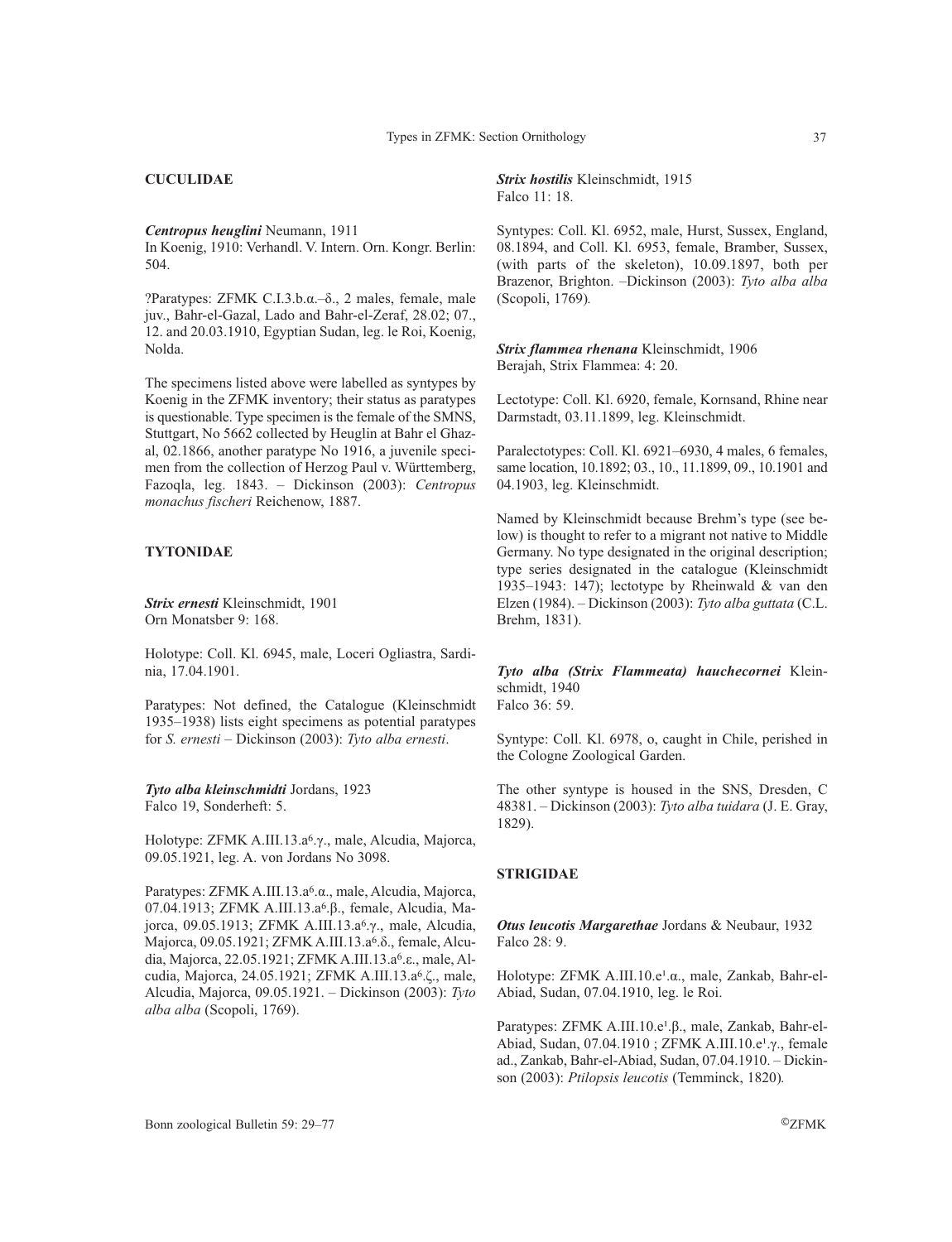*Otus scops mallorcae* Jordans, 1923 Falco 19: 5.

Holotype: ZFMK A.III.10.a<sup>1</sup>.ε., female, Alcudia, Majorca, 22.V.1921, leg. A. von Jordans No 3045.

Paratypes: ZFMK A.III.10.a<sup>1</sup>.β., male, Alcudia, Majorca, 05.04.1913; ZFMK A.III.10.a<sup>1</sup>. γ., male, Alcudia, Majorca, 07.04.1913; ΖFMK A.III.10.a<sup>1</sup>.δ., female, Alcudia, Majorca, 09.04.1913; ZFMK A.III.10.a<sup>1</sup>. ζ., male, Alcudia, Majorca, 09.06.1921; ΖFMK A.III.10.a<sup>1</sup>. η., male, Alcudia, Majorca, 11.06.1921; ΖFMK A.III.10.a<sup>1</sup>. θ., male, Alcudia, Majorca, 13.06.1921, all leg. A. von Jordans.

Originally a series of eleven specimens is mentioned; one exchanged with AMNH, New York, two specimens are untracable. – Dickinson (2003): *Otus scops mallorcae.*

*Athene noctua Grüni* Jordans & Steinbacher, 1941 An. Nat Hist Mus Wien 52: 234.

Holotype: ZFMK 40.238, female ad., Lagos, Portugal, 13.04.1939, leg. Grün.

Paratypes: ZFMK 40.230, male, Lagos, Portugal, 18.05.1939; ZFMK 40.231, female, Lagos, Portugal, 01.05.1939; ZFMK 40.232, female, Lagos, Portugal, 25.04.1939; ZFMK 40.233, female, Lagos, Portugal, 02.05.1939; ZFMK 40.234, female, Lagos, Portugal, 27.03.1939; ZFMK 40.235, female, Lagos, Portugal, 18.04.1939; ZFMK 40.236, male, Lagos, Portugal, 22.04.1939; ZFMK 40.237, female, Lagos, Portugal, 17.04.1939; ZFMK 40.239, female, Lagos, Portugal 19.05.1939, all leg. Grün. – Dickinson (2003): *Athene noctua vidalii* A. E. Brehm, 1857.

*Strix Athene sarda* Kleinschmidt, 1907 Falco 3: 65.

Lectotype: Coll. Kl. 6748, female, Ilini, Sardinia, 18.10.1901.

Paralectotype: Coll. Kl. 6749, female, Ogliastra, Sardinia, 04.04.1907.

Described from three specimens, no type specimen defined in the original description, in Catalogue (Kleinschmidt 1935–1943: 143) only two specimens mentioned with status as Holo- and Cotypus. – Dickinson (2003): *Athene noctua noctua* (Scopoli, 1769).

*Strix Athene ruficolor* Kleinschmidt, 1907 Falco 3: 65.

Lectotype: Coll. Kl. 6754, male, Marrakesch, Morocco, 28.12.1899; leg. Floericke.

Paralectotypes: Coll. Kl. 6755, female juv., Drenkat, 12.12.1899; Coll. Kl. 6756, o ad., Doukalla, 17.11.1899, all leg. Floericke.

Described from nine specimens, no type designated in original description or in his Catalogue, Kleinschmidt (1938–1943: 144). – Dickinson (2003): *Athene noctua glaux* (Savigny, 1809).

*Strix saharae* Kleinschmidt, 1909 Falco 5: 19.

Holotype: Coll. Kl. 6757, o, Moulaina, Algerian Sahara, 20.03.1903, leg. Flükiger?

Paralectotypes: Coll. Kl. 6758, male, Biskra, Algeria, 12.12.1903; Coll. Kl. 6759, male, Biskra, Algeria, 15.03.1904; Coll. Kl. 6760, male, Biskra, Algeria, 30.01.1903, all leg. Flükiger.

Only type designated in original description, no number of paratypes given; paralectotypes designated in his Catalogue (Kleinschmidt 1938–1943: 144). – Dickinson (2003): *Athene noctua saharae.*

*Bubo africanus kollmannspergeri* Niethammer, 1957 Bonn zool Beitr 8: 287.

Holotype: ZFMK 57.1900, male, Guelta Basso, Ennedi, 11.09.1954, leg. Kollmannsperger.

Described from a single specimen. – Dickinson (2003): *Bubo cinerascens* Guérin-Méneville, 1843.

*Strix aluco clanceyi* Jordans, 1950 Syll Biol, Festschr. Kleinschmidt: 176.

Holotype: ZFMK A.III.12.a².ε., male, Linares, Salamanca, Spain, 03.04.1935, leg. Grün.

Paratypes: ZFMK A.III.12.a².α., male, Mosqueruela near Teruel, Spain, 23.09.1930; ZFMK A.III.12.a².β., female, Mosqueruela near Teruel, Spain, 29.09.1930; ZFMK A.III.12.a².γ., male, Mosqueruela near Teruel, Spain, 09.09.1930; ZFMK A.III.12.a².δ., male, Mosqueruela near Teruel, Spain, 29.09.1930; ZFMK A.III.12.a².ζ., female,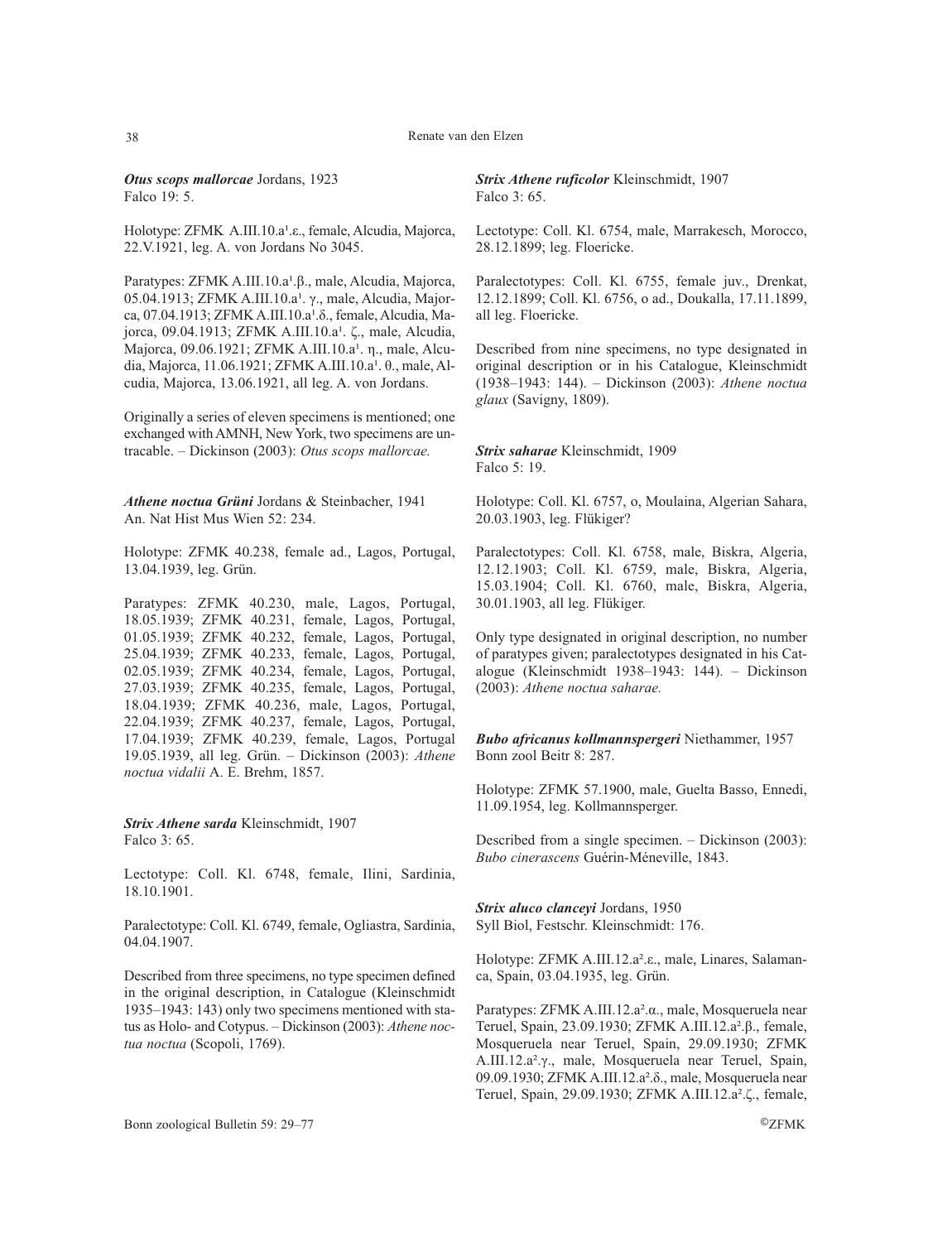Linares, Spain, 07.04.1935; ZFMK 36.518, male, Linares, Salamanca, Spain, 16.03.1938; ZFMK 46.294, female, Lagunilla, Spain, 25. 12. 1940; ZFMK 46.295, female, Linares, Spain, 25.12.1940; ZFMK 46.296, female, Linares, Spain, 26.07.1941; all leg. Grün. – Dickinson (2003): *Strix aluco sylvatica* Shaw, 1809.

*Glaucidium bolivianum* König, 1991 Ökol Vögel 13: 36, Abb. 10, p. 38.

Paratype: ZFMK 54.684, male, brown morph, Lambate, La Paz province, Bolivia, 2300m, 14.09.1953.

The holotype is at the SMNS, Stuttgart. – Dickinson (2003): *Glaucidium bolivianum.*

*Glaucidium peruanum* König, 1991 Ökol Vögel 13: 57, Abb. 29, p. 58.

Paratypes: ZFMK 54.1398, female, Lima, Peru, 01.12.1945; ZFMK 60.191, female, w Andean slopes, C Peru, 1500m.

The holotype is stored at the BMHM, Tring. – Dickinson (2003): *Glaucidium peruanum*.

# **CAPRIMULGIDAE**

*Nyctiphrynus ocellatus bergeni* Niethammer, 1953 Bonn zool Beitr 4: 285.

Holotype: ZFMK 52.229, male ad., Quiquibey, Bolivia, 13.09.1951, leg. G. Niethammer.

Described from one specimen. – Dickinson (2003): *Nyctiphrynus ocellatus ocellatus* (Tschudi, 1844).

*Caprimulgus inornatus malbranti* Niethammer, 1957 Bonn zool Beitr 8: 279.

Holotype: ZFMK 57.1901, male ad., rock between Wadi Rei and Wadi Basso, Ennedi, Chad, 03.09.1957, leg. Kollmannsperger.

Of four males and four females collected, only the holotype has been prepared. – Dickinson (2003): *Caprimulgus inornatus* Heuglin, 1869.

# **APODIDAE**

*Streptoprocne zonaris künzeli* Niethammer, 1953 Bonn zool Beitr 4: 286.

Holotype: ZFMK 52.231, male, Puri (1200 m), Yungas of La Paz, Bolivia, 30.10.1951, leg. Künzel.

Paratypes: ZFMK 52.232, female, Puri (1200 m), Yungas of La Paz, Bolivia, 30.10.1951; ZFMK 53.49, female, Puri (1200 m), Yungas of La Paz, Bolivia, 18.11.1952, ZFMK 53.50, female, Puri (1200 m), Yungas of La Paz, Bolivia,18.11.1952, all leg. Künzel. – Dickinson (2003): *Streptoprocne zonaris kuenzeli*.

### **TROCHILIDAE**

*Phaethornis koepckeae* Weske & Terborgh, 1977 Condor 79: 143–147.

Paratype: ZFMK 83.66, female, Cerros del Sira, Cabezeras del Rio Llullapichis, Selva tropical, ca. 650 m AM-SL, Peru, 24.07.1971, leg. Koepcke and Terborgh. Original No Kp 1959c.

Holotype at the AMNH, No 820872, female ad., Cerros del Sira, 9°30'S, 74°47'W, Depto. Huánuco, Peru. Two remaining paratypes are stored in Hamburg (ZMH) and Lima (MHN Javier Prado). – *Phaethornis koepckeae* is systematically allocated in the proximity of *Phaethornis bourcieri* and *Phaethornis philippii*. – Dickinson (2003): *Phaethornis koepckeae.*

*Thalurania nigricapilla* Valdés-Velásquez & Schuchmann, 2009

Ornithol Anz 48: 144–145., Abb. 2

Holotype: ZFMK 81.384, adult male, Lake Calima (Laguna de Calima, Embalse de Calima), (03°50'N, 76°30'W), 50km N of Cali, Valle del Cauca, Colombia, leg. Schuchmann.

Paratype: ZFMK 81.383, adult male, forest NW of Yotoco on road to Puente Tierra at Lake Calima, vivinity of Alto de los Torros (03°53'N, 76°27'W), Valle del Cauca, Colombia, leg. Schuchmann.

Only these two specimens were examined.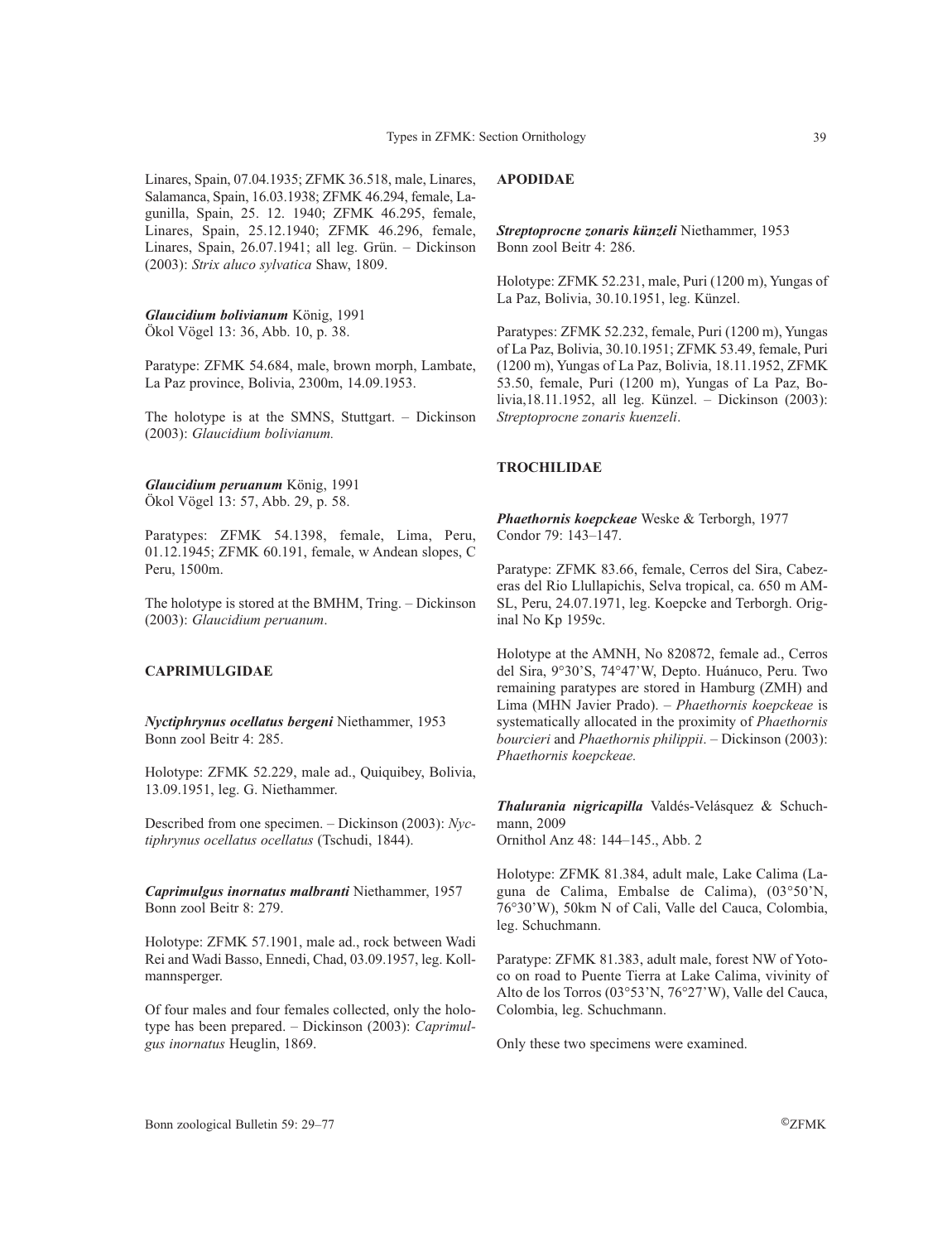*Trochilus Adelomyia intergrediens* Kleinschmidt, 1943 Katalog meiner ornithologischen Sammlung: 222.

Holotype: Coll. Kl. 8957, Central Cordillera, Rio Toche, Quindiu-Pass and Canon del Monte Tolima, 1700–2400 m AMSL, Colombia, 20.09.1909, leg. Fassl.

Paralectotypes: Coll. Kl. 8958–8962, data like holotype.

In the short original description only the holotype is designated; paralectotypes designated by Schuchmann (1984). – Dickinson (2003) presumably: *Adelomyia melanogenys cervina* Gould, 1872.

*Trochilus Adelomyia ultracervinus* Kleinschmidt, 1943 Katalog meiner ornithologischen Sammlung: 222.

Holotype: Coll. Kl. 8963, St. Antonio, W Cordillera, 2100 m AMSL, Colombia, 08.06.1909, leg. Fassl.

Paralactotypes: Coll. Kl. 8964–8968, data like holotype.

In the short original description only the holotype is designated; paralectotypes designated by Schuchmann (1984). – Dickinson (2003) presumably: *Adelomyia melanogenys cervina*.

*Lafresnaya lafresnayi longirostris* Schuchmann, Weller & Wulfmeyer, 2003 Orn Neotrpical 14: 160.

Holotype: Coll. Kl. 9569, Madim, Paso del Quindio, 2500m, Colombia, 29.09.1909, leg. A. H. Fassl.

Paratypes: Coll. Kl. 9570, Rio Toche, Paso del Quindio, Tolima, 2100m, 10.10.1909; Coll. Kl. 9572, Volcancito, Paso del Quindio, all leg. Fassl.

*Coeligena lutetiae albimaculata* Sanchez-Osés, 2006 Bull Brit Orn Cl 126: 6–7.

Holotype: ZFMK 85.87, male, Crater of Volcán Pichincha, Ecuador (00°10'S, 78°33'W), deposited by Schröder in the Dernedde Collection November 1912.

Paratypes: ZFMK 85.76, 85.78–79, 3 males, Santo Domingo de los Colorados, Ecuador; ZFMK 85.81–84, 4 females, Santo Domingo de los Colorados, Ecuador; ZFMK 8589, Campamento Pailón, Carchi, Ecuador (00°29'S, 77°55'W), all deposited in the Dernedde Collection by Schröder in November 1912.

*Eustephanus galeritus robinsoni* Dernedde, 1943 Falco 37: 18.

Lectotype: Coll. Dernedde 10248, male, Juan Fernandez Islands, Chile, 04.1927, leg. Castillo.

See next taxon.

In the short original description no type specimen was defined. Lectotype designated by Schuchmann (1984). – Supposedly Dickinson (2003): *Sephanoides fernandensis fernandensis* (King, 1831).

### *Eustephanus derneddei* Kleinschmidt, 1943 Falco 37: 18.

*=Eustephanus galeritus robinsoni* Dernedde, 1943 – renamed by Kleinschmidt, 1941 as *Eustephanus derneddei* because of *Ornysmia* (=*Eustephanus*=*Sephanoides*) *robinsoni* Delattre & Lesson, 1839. Type specimen Coll. Dernedde 10248. – Supposedly Dickinson (2003): *Sephanoides fernandensis fernandensis* (King, 1831).

*Trochilus Exortis fassli* Kleinschmidt, 1943 Katalog meiner ornithologischen Sammlung: 225.

Lectotype: Coll. Kl. 9723, male ad., Monte Socorro, Cali, W Cordillera, 3800 m AMSL, Colombia, 27.07.1909, leg. Fassl.

Paralectotypes: Coll. Kl. 9724–9727, 4 males, locality like holotype.

In the very short description Coll. Kl. Nos 9723–9727 are referred to the new taxon, no specifications are given. Lectotype and paralectotypes designated by Schuchmann (1984). – Dickinson (2003): *Heliangelus exortis* (Fraser, 1840).

*Trochilus Caligula incommodus* Kleinschmidt, 1943 Katalog meiner ornithologischen Sammlung: 225.

Lectotype: Coll. Kl. 9670, male ad., St. Antonio, W Cordillera, 2000 m AMSL, Colombia, 17.04.1909, leg. Fassl.

Paralectotypes: Coll. Kl. 9671–9699, 6 males, 23 females, Sta. Magarita, W Cordillera, Colombia.

In the very short description Coll. Kl. Nos 9723–9727 are referred to the new taxon, no specifications are given. Lectotype and paralectotypes desig. by Schuchmann (1984). – Dickinson (2003): *Ocreatus underwoodii incommodus.*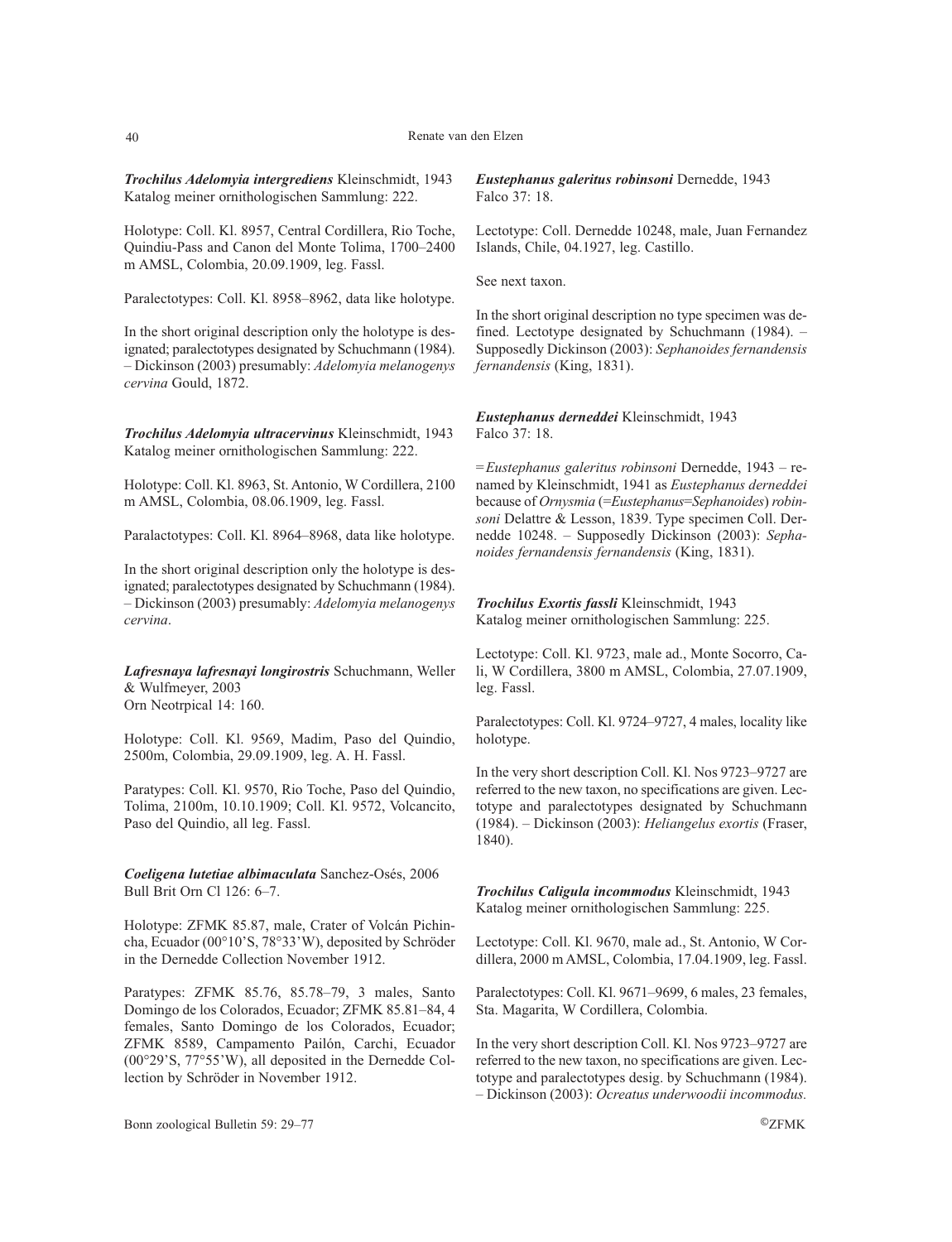*Ramphomicron microrhynchum bolivianum* Schuchmann, 1984

Bull Brit Orn Cl 104: 7.

Holotype: ZFMK 81.367, male ad., Cocapata, Bolivia, 07.1980, leg. Cordier.

No paratypes exist. – Dickinson (2003): *Ramphomicron microrhynchum bolivianum.*

*Chalcostigma herrani tolimae* Kleinschmidt, 1927 Falco 23/1: 5.

Holotype: Coll. Kl. 9764, male ad., Monte Tolima, 4000 m AMSL, Colombia, 02.1910, leg. Fassl.

Paratypes: Coll. KL. 9765–9767, male ad., male immat., female, locality like holotype. – Dickinson (2003): *Chalcostigma herrani tolimae.*

# **COLIIDAE**

*Colius macrourus laeneni* Niethammer, 1955 Bonn zool Beitr 6: 56.

Holotype: ZFMK 54.468, male, Baguezan, 150 km N Agades, Niger, 08.02.1954, leg. Laenen.

Paratypes: ZFMK 54.557 and 54.1051, 2 females, N Agades, Niger, 31.01.1954, leg. Laenen.

Described from a series of four males and three females; only three specimens found in the collection of ZFMK. – Dickinson (2003): *Urocolius macrourus laeneni* (Niethammer, 1955)*.*

# **ALCEDINIDAE**

*Alcedo ispida***, var.** *taprobana* Kleinschmidt, 1894 Orn Monatsber 2: 126.

Lectotype: Coll. Kl. 6608, male, Kalawewe, Ceylon, 03.04.1889, leg. Geisler, per Schlüter.

Paralectotype: Coll. Kl. 6609, male, Kalawewe, Ceylon, 28.03.1889, leg. Geisler, per Schlüter.

The original description doesn't indicate a holotype. It was defined by Kleinschmidt (1935–1943: 140) in his Catalogue. – Dickinson (2003): *Alcedo atthis taprobana.*

Bonn zoological Bulletin 59: 29–77 ©ZFMK

# **MEROPIDAE**

*Merops orientalis flavoviridis* Niethammer, 1955 Bonn zool Beitr 6:53.

Holotype: ZFMK 54.1031, male ad., Archei, Ennedi, Chad, 09.04.1954, leg. G. Niethammer No 241.

Paratypes: ZFMK 54.556, male, N Agades, Niger (Sahara), 04.02.1954 ; ZFMK 54.1030, male, Archei, Ennedi, Chad, 10.04.1954; ZFMK 80.360, male, Archei, Ennedi, Chad, 11.04.1954, all leg. G. Niethammer.

Described from a series of three males from Ennedi and four males from Agades; three further specimens untraceable. – Dickinson (2003): *Merops orientalis viridissimus* Swainson, 1837.

# **PICIDAE**

*Campethera tullbergi poensis* Eisentraut, 1968 Bonn zool Beitr 19: 52.

Holotype: ZFMK 63.1342, female ad., Moka Valley, Fernando Poo, 21.01.1963, leg. Eisentraut No 879.

Paratype probably in SMNS, Stuttgart. – Dickinson (2003): preoccupied by *Campethera nivosa poensis* Alexander 1903; *Campethera tullbergi tullbergi* (Sjöstedt, 1892).

*Dendrocopus minor hispaniae* Jordans, 1939 Falco 34: 52.

Holotype: ZFMK 38.508, male ad., Linares de Riofrio, Salamanca, Spain, 02.04.1938, leg. Grün.

Paratypes: ZFMK 38.509, male, Linares de Riofrio, Salamanca, Spain, 30.03.1938; ZFMK 38.511, female, Linares de Riofrio, Salamanca, Spain, 25.03.1938; ZFMK 38.512, male, Linares de Riofrio, Salamanca, Spain, 27.12.1934; ZFMK 38.514, male juv., Linares de Riofrio, Salamanca, Spain, 08.07.1936; ZFMK. 38.515, female juv., Linares de Riofrio, Salamanca, Spain, 09.07.1936; ZFMK 38.516, female, Lagunilla, Salamanca, Spain, 18.01.1934, all leg. Grün.

ZFMK 38.512 and 38.513 exchanged with Natural History Museum, Warsaw. – Dickinson (2003) presumably: *Dendrocopos minor buturlini* (E. Hartert, 1912).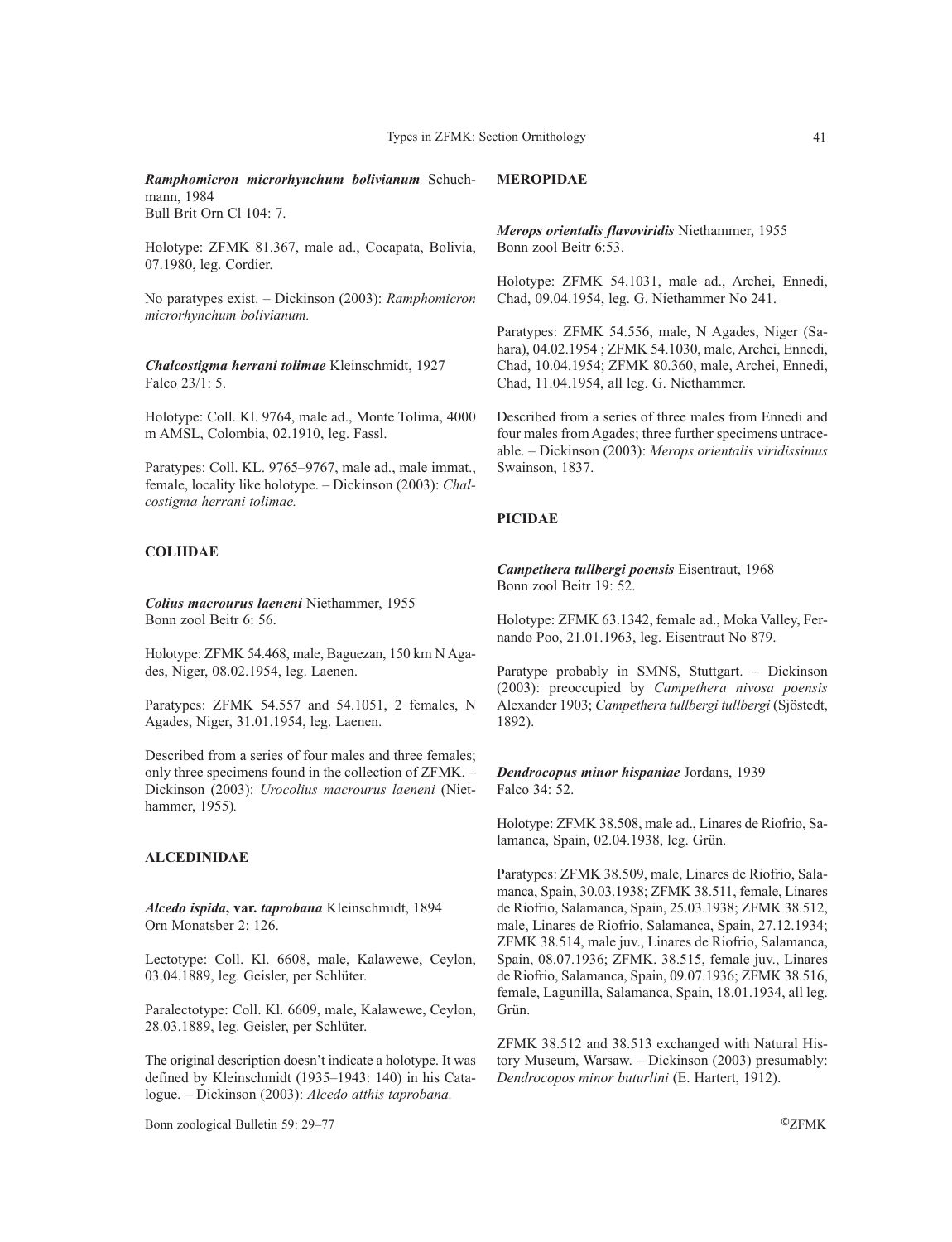#### 42 Renate van den Elzen

*Dryobates minor Heinrichi* Jordans, 1940 Mitt Königl Naturwiss Inst Sofia, 13: 131.

Holotype: ZFMK 38.614, male ad., Kamtschyja, Bulgaria, 06.06.1935, leg. Heinrich, PMZ Warsaw No 290.

Paratype: ZFMK 38.615, same locality, 08.06.1935, leg. Heinrich.

Erronneously, registration number ZFMK 38.875 was published for the type specimen in the original description. – Dickinson (2003): *Dendrocopos minor buturlini* (E. Hartert, 1912).

*Picus minor bacmeisteri* Kleinschmidt, 1916 Falco 11: 14.

Lectotype: Presumably Coll. Kl. 6463, male, La Tourauderie, Departement des Ardennes, France, 11.03.1916, leg. Bacmeister.

Described from three males and one female. In the original description no type specimen was defined, specimen even not labelled as type; lectotype designated by Rheinwald  $&$  van den Elzen (1984). – It is the only specimen with this name, in both the Collection Kleinschmidt in Bonn and in the Catalogue (Kleinschmidt 1935–1943: 137). – Dickinson (2003) presumably: *Dendrocopos minor hortorum* (C. L. Brehm, 1831).

*Picus Minor silesiacus* Kleinschmidt, 1917 Ornis Germanica (supplement of Falco) 1: 5.

Lectotype: Coll. Kl. 6452, male, Rothhaus a.d. Neisse, Silesia, 13.04.1894.

The very brief description "between *Picus Minor typo-minor* and *hortorum"* gives no type specimen. A single type specimen was designated by Kleinschmidt (1935–1943: 136) in his Catalogue, no paralectotypes were defined. – Dickinson (2003): *Dendrocopos minor hortorum* (C. L. Brehm, 1831).

*Picus major arduennus* Kleinschmidt, 1915 Falco 11: 12.

Lectotypes: Coll. Kl. 6396, male, Departement des Ardennes, France, 04.04.1916; Coll. Kl. 6397, female, La Tourauderie, Departement des Ardennes, France, 04.04.1916, leg. Bacmeister.

No types defined in the description, only specified in Catalogue (Kleinschmidt 1935–1943: 135). – Dickinson (2003): *Dendrocopos major pinetorum* (C. L. Brehm, 1831).

*Picus major hispanus* Schlüter, 1908 Falco 4: 11.

Syntypes: Coll. Kl. 6398, male, Sevilla, Spain, 14.01.1907; Coll. Kl. 6399 female, Espera, 12.02.1907; Coll. Kl. 6400 female, Sevilla, 13.09.1906, per W. Schlüter.

The third female defined in the description is not in the Coll. Kl. The male is labelled as "typus". – Dickinson (2003): *Dendrocopos major hispanus* (Schlüter, 1908).

*Dendrocopos maior thanneri* le Roi, 1911 Orn Monatsber 19: 81.

Syntypes: ZFMK E.I.5.a5.ε., male, Mogan, Gran Canaria, 03.1909, and ZFMK E.I.5.a5τ., female, Mogan, Gran Canaria, 03.1909, leg. Thanner.

Paratypes: ZFMK E.I.5.a5.α., male, Mogan, Gran Canaria, 03.1909; ZFMK E.I.5.a5.γ., male, Gran Canaria, 03.1909; ZFMK E.I.5.a5.δ., male, Mogan, Gran Canaria, 03.1909; ZFMK E.I.5.a5.ζ., female, Mogan, Gran Canaria, 03.1909; ZFMK E.I.5.a5.η., female, Mogan, Gran Canaria, 03.1909; ZFMK E.I.5.a5.θ., female, Mogan, Gran Canaria, 03.1909; ZFMK E.I.5.a5.κ., male, Mogan, Gran Canaria, 04. 1909; ZFMK E.I.5.a5.λ., Mogan, Gran Canaria, 04.1909, all leg. Thanner.

Described from six males and six females, ZFMK E.I.5.a5.β., exchanged with the AMNH (New York). The syntypes are a breeding pair. – Dickinson (2003): *Dendrocopos major thanneri*.

*Picus* **(***Dendrocopus***)** *canariensis* Koenig, 1889 J Ornithol 37: 263.

Syntypes: ZFMK E.I.5.a4.α. and β., male, female, Pinar of Icod de la Vinos, Tenerife, 23.04. and 17.02.1889, leg. Koenig.

Paratype: ZFMK E.I.5.a<sup>4</sup>.γ., male, same locality as types, 26.01.1889.

In the original description the t. t. is indicated as "Canary Islands"; it is restricted by Rheinwald & van den Elzen (1984) to Tenerife. The type specimens have been shown in the exhibition of the museum and were prepared as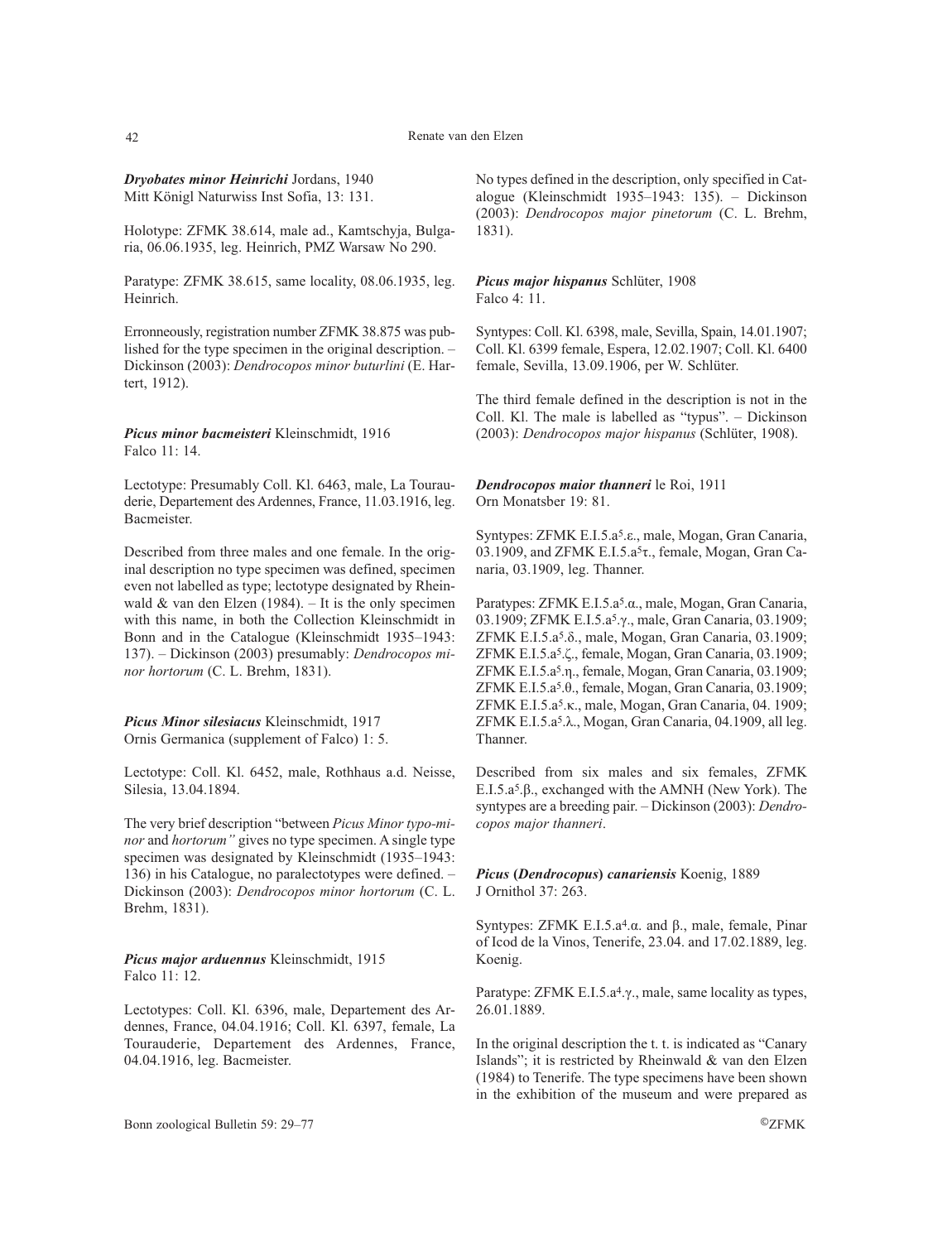skins not before 1943. One paratype, ZFMK E.I.5.a4.δ, was exchanged with the AMNH, New York. – Dickinson (2003): *Dendrocopos major canariensis*.

*Dryobates major beicki* Stresemann, 1927 Orn Monatsber 35: 134.

Paratype: Coll. Kl. 6417, female, Tschan-to, Kansu, China, 30.I.1927, leg. Beick, No 337.

Type specimen at the MfN, Berlin, No 27.194, t. t. Lanhukou, Kansu, China. – Dickinson (2003): *Dendrocopos major beicki* (Stresemann, 1927).

*Mesopicos goertae koenigi* Neumann, 1903 Orn Monatsber 11: 181.

Holotype: ZFMK E.I.9.a1.α., male ad., S Mutir, "Egyptian Sudan", 16.03.1903, leg. Koenig, No 375.

Description apparently based on only the type specimen – Dickinson (2003): *Dendropicos goertae koenigi* (Neumann, 1903).

*Jynx torquilla tschusii* Kleinschmidt, 1907 Falco 3: 103.

Holotype: Coll. Kl. 6560, male, Lanusei, Ogliastra, Sardinia, 20.01.1907.

Obviously description from only this single specimen. – Dickinson (2003): *Jynx torquilla tschusii.*

### **COTINGIDAE**

*Zaratornis stresemanni* Koepcke, 1954 Publ Mus Hist Nat Javier Prado 16: 1.

Paratype: ZFMK 55.103, female, Zaráte near San Bartolomé. 60–70 km to Lima, Peru, 11.10.1953, leg. Koepcke, No Kp 1019 h.

Holotype at the MHN Javier Prado, Lima, No Kp 1019 i. t. t. as above. – Dickinson (2003): *Zaratornis stresemanni.*

# **FURNARIIDAE**

*Synallaxis zimmeri* Koepcke, 1957 Publ Mus Hist Nat Javier Prado 18: 1.

Paratype: ZFMK 56.1069, female, Colcabamba, tributary river of Rio Cosma, 9°36'S, Peru, 17.08.1956, leg. Koepcke, No Kp 1438 n.

Described from four specimens. Holotype MHN Orn 0584, Kp 1438 p, at the MHN Javier Prado, Lima, t. t. as paratype; 2nd paratype MHN Orn. O585, Kp 1438 o, at the MHN Javier Prado, Lima; 3rd paratype KP 1450 a in the AMNH, New York. – Dickinson (2003): *Synallaxis zimmeri.*

*Asthenes pudibunda grisior* Koepcke, 1961 Am Mus Novitates 2028: 13.

Paratype: ZFMK 60.171, female, upper Pisco valley, between Huarhac and Manzanallo, Peru, 25.11.1957, leg. Koepcke, No 1482 a.

Holotype at the MHN Javier Prado, Lima, Orn 0624, Kp 1371 s, t. t. Chuquibamba, Peru. – Dickinson (2003): *Asthenes pudibunda grisior.*

*Asthenes cactorum* Koepcke, 1959 Beitr neotrop Fauna 1: 243.

Paratype: ZFMK 56.1038, male, Pacaychacra, below Chuquibamba, department of Arequipa, Peru, 30.01.1956, leg. Koepcke, No 1374 b. See next taxon.

Described from a series of eight specimens. Holotype: at the MHN Javier Prado, Lima, Kp 1341f. Atico, southern Peru, 08.01.1956. – Dickinson (2003): *Asthenes cactorum cactorum.*

*Asthenes cactorum monticola* Koepcke, 1965 Beitr neotrop Fauna 4: 162

Paratype: ZFMK 56.1038, see previous taxon.

Described from ten specimens. Holotype at the AMNH, New York, male, George No 1742, t.t. 24 km N Arequipa, Peru. Our paratype has previously been a paratype of the newly described species *cactorum*. – Dickinson (2003): *Asthenes cactorum monticola.*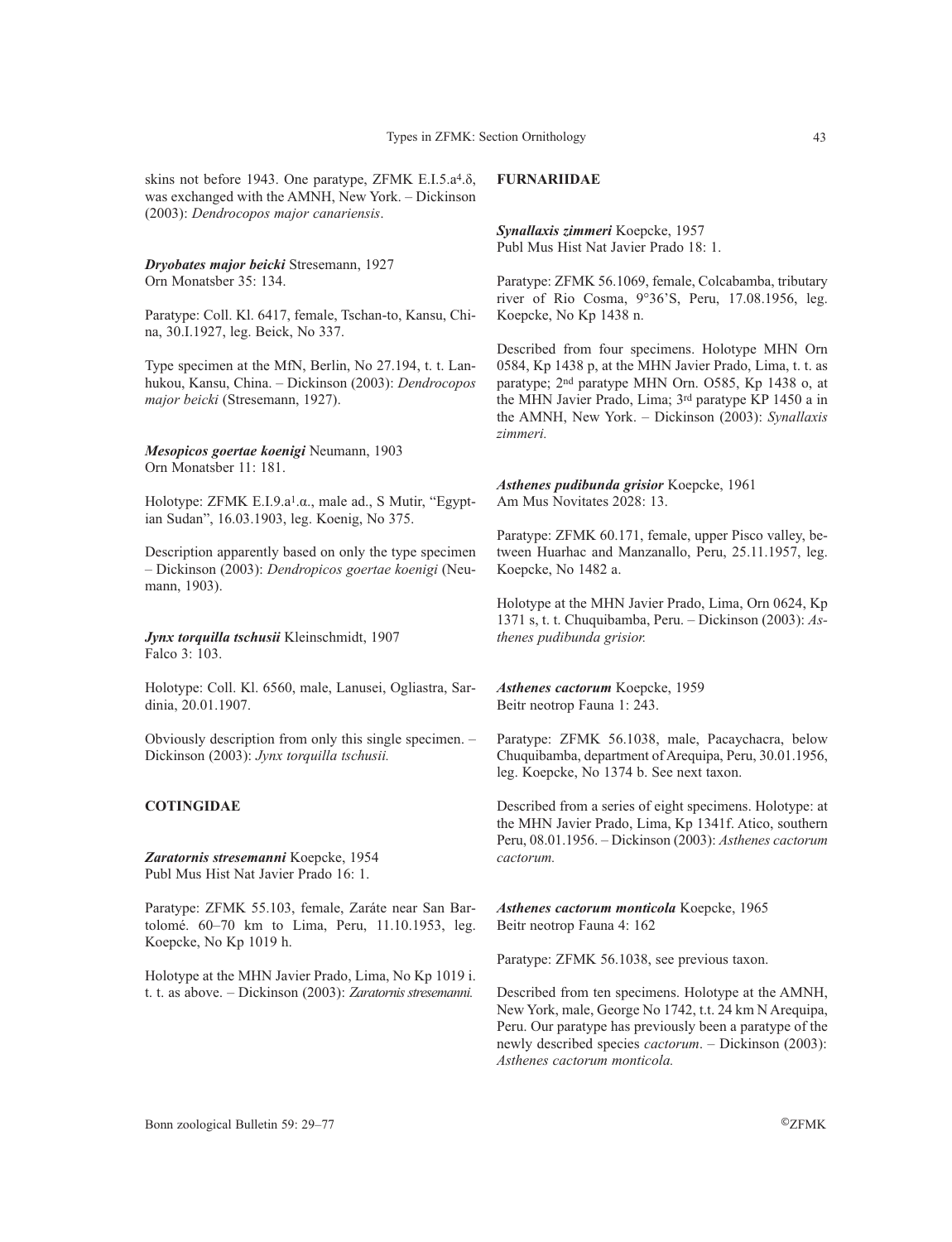*Asthenes cactorum lachayensis* Koepcke, 1965 Beitr neotrop Fauna 4: 164

Paratype: ZFMK 67.189, male, Lomas of Lachay, ca. 90 km N Lima, Peru. 24.10.1959, leg. Koepcke, No 1640 a.

Described from a series of eight specimens. Holotype: MHN Orn 1902, Kp 1677 f at the MHN Javier Prado, Lima, t. t. as above; two further paratypes at the AMNH, New York and four at the LSUMZ. – Dickinson (2003): *Asthenes cactorum lachayensis.*

*Cranioleuca antisiensis zaratensis* Koepcke, 1961 Publ Mus Nat Hist. Javier Prado 20: 1.

Paratype: ZFMK 55.108, female, Zárate near San Bartolomé, 11°54'S, Peru, 10.X.1953, leg. Koepcke, No KP 1019 d.

Holotype MHN Orn 0641, KP 917 u, at the MHN Javier Prado, Lima, t. t. as above. – Dickinson (2003) presumably: *Cranioleuca antisiensis palamblae* (Chapman, 1923).

# **LANIIDAE**

*Lanius excubitor galliae* Kleinschmidt, 1917 Falco 13: 24.

Lectotype: Coll. Kl. 2161, male, Thenorgues, Departement des Ardennes, France, 25.02.1916, leg. Döbritz, per Bacmeister.

No type specimen designated in the poor description or in the Catalogue (Kleinschmidt 1935–1943: 56). Lectotype designation by Rheinwald & van den Elzen (1984), based on label in collection. It is uncertain whether the specimens Coll. Kl. 2162–2164 may be considered as paralectotypes. – Dickinson (2003): *Lanius excubitor excubitor* Linnaeus, 1758.

*Lanius Excubitor tingitanus* Kleinschmidt, 1943 Katalog meiner ornithologischen Sammlung: 57.

Lectotype: Coll. Kl. 2186, male, Tanger, Morocco, 08.05.1885, leg. Olcese;

Paralectotype: Coll. Kl. 2187, ? female, Tanger, 07.11.1898, leg. Floericke.

Only very poor specification in Catalogue given (Kleinschmidt 1935–1943: 57), no types designated; lectotype Bonn zoological Bulletin 59: 29–77 ©ZFMK

by Rheinwald & van den Elzen (1984), based on handwritten information on label in collection. – Dickinson (2003) presumably: *Lanius excubitor excubitor* Linnaeus, 1758.

*Lanius senator flückigeri* Kleinschmidt, 1907 Falco 3: 68.

Lectotype: Coll. Kl. 2259, male, Lambèse, Algeria, 1.06.1904, leg. Flükiger.

? Paralectotypes: Coll. Kl. 2257–2261, male, 2 females, o, as type specimen, 06.1904 and 05.1903, leg. Flükiger.

Kleinschmidt erroneously wrote Flükiger with "ck"; no type designated in first description; lectotypes by Rheinwald & van den Elzen (1984), based on label in collection. – Dickinson (2003) presumably: *Lanius senator senator* Linnaeus, 1758.

*Lanius senator erlangeri* Kleinschmidt, 1919 Falco 14: 16.

Lectotype: Coll. Kl. 2264, male, Tunis, "April", without year, bought 21.02.1916 from Schlüter. Very poor description, type only designated in the Catalogue (Kleinschmidt 1935–1943: 58). – Dickinson (2003) presumably: *Lanius senator senator* Linnaeus, 1758.

*Lanius senator weigoldi* Kleinschmidt, 1919 Falco 14: 16.

Lectotype: Coll. Kl. 2243, male, Malaga, Spain, date hardly legible, 01.or 07.03.1904.

Poor description, no material specified, no type specimen designated; lectotype designated from the Catalogue (Kleinschmidt 1935–1943: 58). – Dickinson (2003): *Lanius senator rutilans* Temminck, 1840.

*Lanius Senator italiae* Kleinschmidt, 1922 Falco 18: 24.

Holotype: Coll. Kl. 2244, male, Monte del Casentino, Tuscany, Italy, 16.07.1922.

Paratype: Coll. Kl. 2245, male, Foggia, Italy, 25.04.1921.

Described from a series of six specimens, four from the private collection of Schlüter. – Dickinson (2003): *Lanius senator senator* Linnaeus, 1758.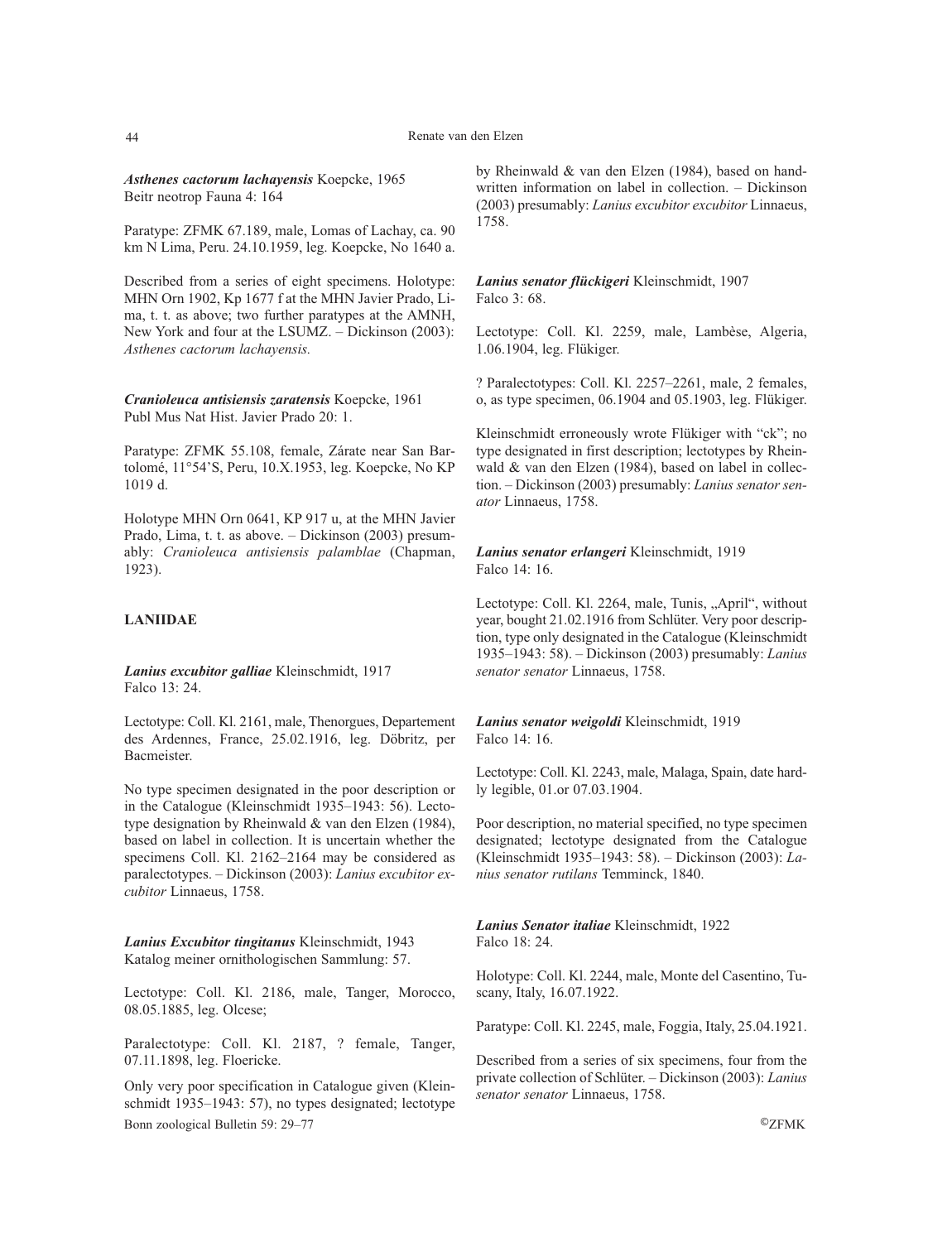*Lanius collurio juxtus* Clancey, 1951 Bonn zool Beitr 2: 83.

Paratype: male, Martlesham, Woodbridge, E Suffolk, England, 31.05.1941, said to be held at the ZFMK **lost**; holotype in the Clancey collection, RSME, Edinburgh.

Described from a series of eight specimens; British population probably extinct. – Dickinson (2003): *Lanius collurio collurio* Linnaeus, 1758.

*Laniarius fuelleborni camerunensis* Eisentraut, 1968 Bonn zool Beitr 19: 55.

Holotype: ZFMK 68.12, male, above Dikume-Balue, Rumpi Hills, Cameroon, 25.02.1967, leg. Eisentraut No 1068.

Paratypes: ZFMK 61.1427, male, Cameroon Mountains, 09.02.1958; ZFMK 61. 1428, female, Cameroon Mountains, 20.11.1957; ZFMK 61.1429, male, Cameroon Mountains, 09.11.1957; ZFMK 68.952, male, Mt. Kupe, 01.12.1966; ZFMK 68.953, male, Lake Manenguba, 30.12.1966; ZFMK. 68.954, male, Dikume, Rumpi Hills, 22.02.1967; ZFMK 68.955, male, Dikume, Rumpi Hills, 23.02.1967; ZFMK 68.956, male, Dikume, Rumpi Hills, 25.02.1967; ZFMK 68.957, male, Dikume, Rumpi Hills, 02.03.1967; ZFMK 68.958, female, Dikume, Rumpi Hills, 17.02.1967, all leg. Eisentraut.

Described from a larger series of twenty-one males and ten females, rest of series in SMNS, Stuttgart? – Dickinson (2003): *Laniarius poensis camerunensis.*

# **ORIOLIDAE**

*Oriolus chlorocephalus speculifer* Clancey, 1969 Durban Museum Novit 8: 249 (April 1969)

Bull Brit Orn Cl 89: 108 (August 1969)

Holotype: ZFMK 68.2695, female, Gorongoza Mountain, Mozambique, 25.10.1968, leg. Baddeley.

Announced as newly described subspecies from six specimens in Durban Museum Novitates and described from seven specimens in Bull Brit Orn Cl. Type specimen designated in August 1969 in the Bull Brit Orn Cl. Paratypes DMD 24.675–78 and DMD 24.680–81, 4 males, 2 females, Gorongoza Mountain, 21.–24.10.1968, leg. Baddeley, at the DMD (Durban). The publication in the Durban Mus Novit was not meant to be an original descrip-

tion, rather the announcement of a new form, which was released only "inadvertently" before the publication in the Bull. Brit. Orn. Club. – Dickinson (2003): *Oriolus chlorocephalus speculifer.*

### **CORVIDAE**

*Pica galliae* Kleinschmidt, 1917 Falco 13: 24.

Lectotype: Coll. Kl. 5681, male pull., Briquenay, Departement des Ardennes, France, 21.05.1916, leg. Bacmeister.

Paralectotypes: ? Coll. Kl. 5682–5689, 2 males, 4 females, Departement Ardennes and Meuse, 22.09.1916 until 16.02.1917, leg. Bacmeister.

Not indicated as paratypes, listed in one series along with No 5681; the latter designated as type specimen in the Catalogue (Kleinschmidt 1935–1943: 119). No types defined in the sparse description. – Dickinson (2003): *Pica pica pica* (Linnaeus, 1758).

*Corvus corax kretae* Jordans & Steinbacher, 1943 Senckenbergiana 26: 73.

Holotype: ZFMK 46.21, male, Kanea, Crete, 26.02.1925, leg. Schiebel.

Paratypes: ZFMK 57.676–57.681, female, 5 males, all Kanea, Crete, 26.02.1925, leg. Schiebel.

Described from seven specimens. – Dickinson (2003) presumably: *Corvus corax laurencei* Hume, 1873.

*Corvus corax jordansi* Niethammer, 1953 Bonn zool Beitr 4: 74.

Holotype: ZFMK F.VII.3.g7.γ., (No 10.325), male ad., Oliva, Fuerteventura, Canary Islands, 03.1912, leg. Thanner.

Paratypes: ZFMK F.VII.3.g7.α., β and ZFMK F.VII.3.g<sup>7</sup>. $\delta$ - $\mu$ ., 5 males, 6 females, locality as type specimen.

Described from twelve specimens. – Dickinson (2003): *Corvus corax canariensis* Hartert & Kleinschmidt, 1901.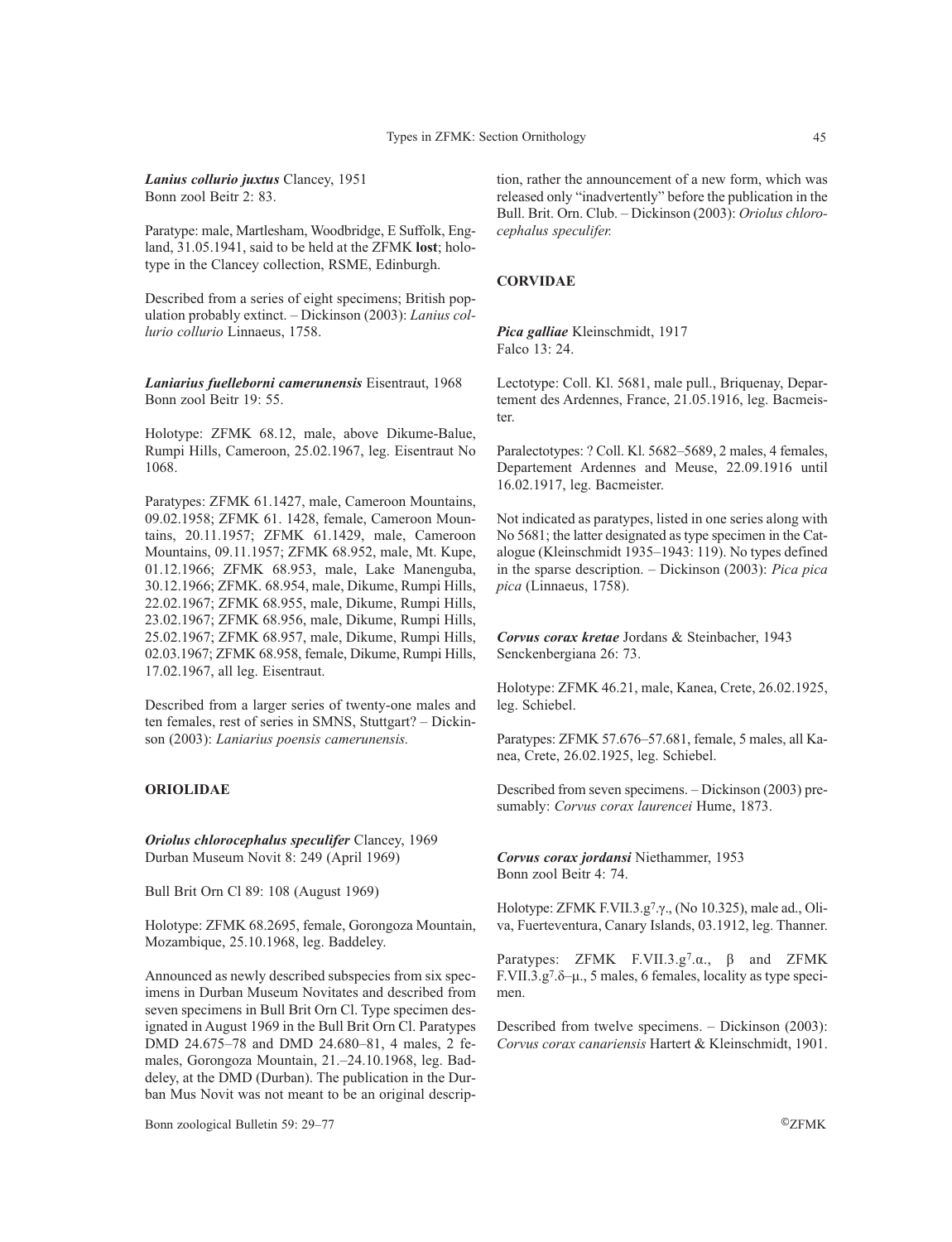*Corvus sardus* Kleinschmidt, 1903 Orn Monatsber 11: 92.

Lectotype: Coll. Kl. 5319, male, Boulvai, Ogliastra, Sardinia, 09.03.1902, leg. Wolterstorff.

Paralectotype: Coll. Kl. 5318, male, Ulassai, Ogliastra, Sardinia, 18.01.1902, leg. Wolterstorff; uncertain paralectotypes: Coll. Kl. 5320–5325.

No types defined in the description, No 5319 only in 1943 designated as type in Catalogue (Kleinschmidt 1935–1943: 112). – Dickinson (2003) presumably: *Corvus corax corax* Linnaeus, 1758.

*Corvus corax hispanus* Hartert & Kleinschmidt, 1901 Novit Zool 8: 45.

?Paratype: Coll. Kl. 5330, male ad., Murcia, Spain, 09.1855 or 1856 (unreadable), leg. A. E. Brehm.

Holotype supposedly at the BM, Tring (Hartert & Kleinschmidt, 1901), t.t. Aguilhas, near Murcia. – Dickinson (2003): *Corvus corax hispanus.*

*Corvus bacmeisteri* Kleinschmidt, 1919 Falco 14: 8.

Lectotype: Coll. Kl. 5466, female juv., bill, claw and left wing, Schwittersdorf, Saxony, 31.03.1917, leg. Kleinschmidt

Designated as type and defined in the Catalogue (Kleinschmidt 1935–1943: 116) as variation (aberratio) of *Corvus corone cornix* Linnaeus, 1758.

*Corvus sardonius* Kleinschmidt, 1903 Orn. Monatsber. 11: 92.

Lectotype: Coll. Kl. 5481, ? female, Ogliastra, Sardinia, 09.01.1900, leg. Wolterstorff.

Poor description, type designated only in Catalogue (Kleinscmidt 1935–1943: 116). If other specimens from catalogue are paralectotypes is unclear. – Dickinson (2003): *Corvus corone sharpii* Oates, 1889*.*

*Corvus ultracollaris* Kleinschmidt, 1919 Falco 14: 16.

Lectotype: Coll. Kl. 5663, male, Naryn, Tien Shan, 24.03.1910, per Schlüter.

Bonn zoological Bulletin 59: 29–77 ©ZFMK

Poor description; in Catalogue (Kleinschmidt 1935–1943: 119) type specimen designated, no other skins listed under taxon name. – Dickinson (2003): *Corvus monedula soemmerringii* J. G. Fischer, 1811.

*Nucifraga caryocatactes wolfi* Jordans, 1940 Mitt Königl Naturwiss Inst Sofia 13: 63.

Holotype: ZFMK 38.605, male, Karlik, Rhodope Mountains, Bulgaria, 25.08.1935, leg. Heinrich, Museum Warsaw, Inv. No 909.

Paratypes: ZFMK 38.606, female, Karlik, Rhodope Mountains, Bulgaria, 26.08.1935 leg. Heinrich; ZFMK 38. 607, male, Pirin Mountains, Bulgaria, 06.06.1938; ZFMK 68.608, male, Pirin Mountains, Bulgaria, 07.06.1938; ZFMK 68.609, male juv., Pirin Mountains, Bulgaria, 07.06.1938; ZFMK 68.610, female juv., Pirin Mountains, Bulgaria, 07.06.1938; ZFMK 68.611, male, Pirin Mountains, Bulgaria, 09.06.1938; ZFMK 68.612, female, Pirin Mountains, Bulgaria, 10.06.1938; – ZFMK 38.613, male, Pirin Mountains, 10.06.1938, leg. A. von Jordans. – Dickinson (2003): *Nucifraga caryocatactes caryocatactes* (Linnaeus, 1758)*.*

*Nucifraga hemispila interdictus* Kleinschmidt & Weigold, 1922 Falco 18: 2.

Paralectotype: Coll. Kl. 5862, male, Tschili, protective forest, E of Peking, 02.09.1916.

Lectotype (labelled in handwriting): C23062 P, 02.09.1916, Hung-mönntsze, forest reserve east of Beijing, NO Tschili, 1400m, leg. Schott.

Lectotype in the SNS, Dresden, designated by Eck & Quaisser (2004); paralectotype designated by Rheinwald & van den Elzen (1984). – Dickinson (2003): *Nucifraga caryocatactes interdicta*.

*Garrulus glandarius hansguentheri* Keve, 1967 Bull Brit Orn Cl 87: 40.

Paratype: ZFMK 51.10, o, Cekmece, Turkey, 01.03.1947, leg. Kosswig;

Holotype at the BMNH, Tring, No 1886, female, Tash-Cupri, near Constantinople, 12.01.1922.

Other specimens consulted in ZFMK and BMNH, Tring. – Dickinson (2003): *Garrulus glandarius anatoliae* Seebohm, 1883.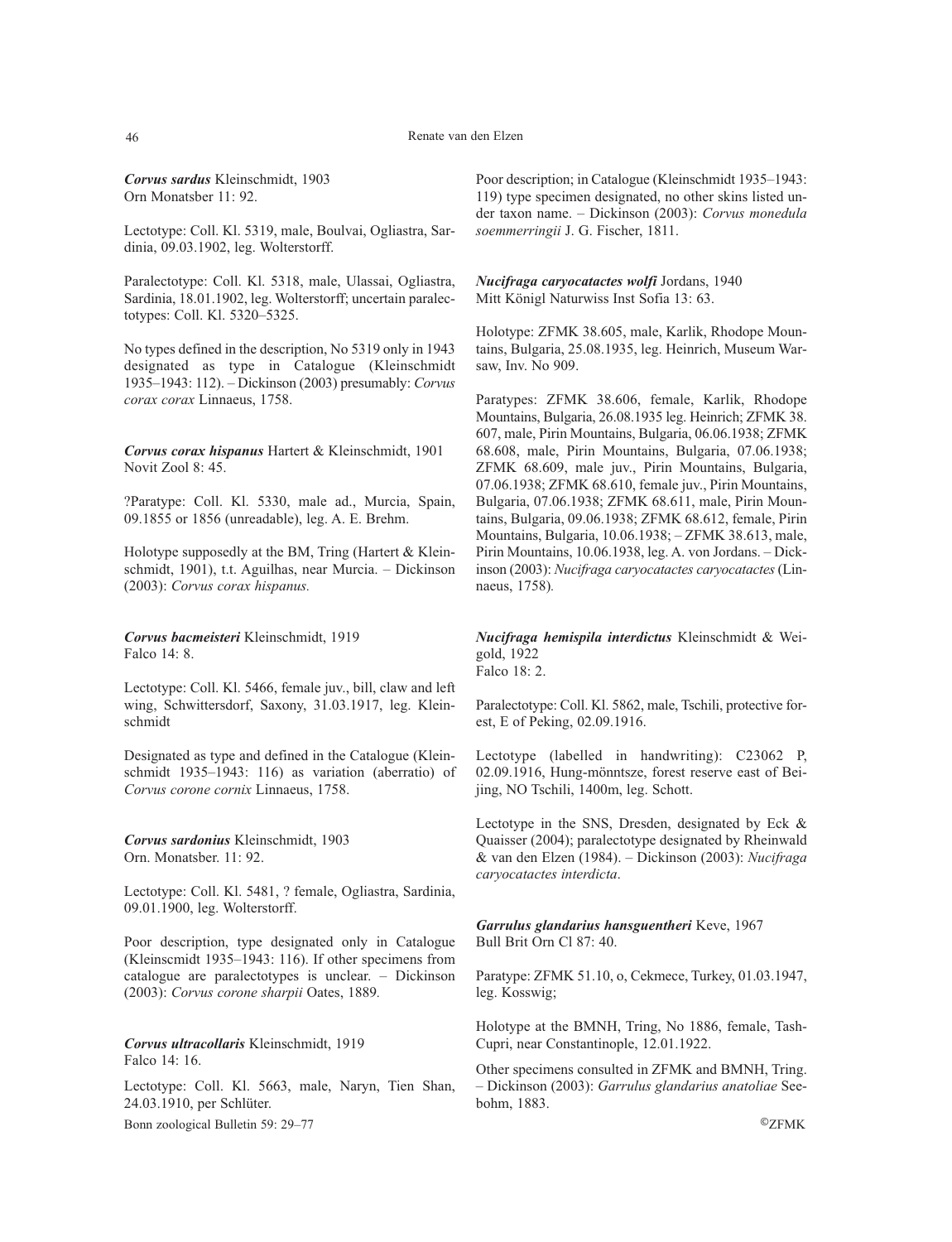*Garrulus hilgerti* Kleinschmidt, 1940 Falco 36: 8.

No type defined in the description, the Kleinschmidt Catalogue  $(1935-1943: 121)$  or in the collection. Coll. Kl. 5868, female, Neustadt a.d. Wied, 22.05.1896, a breeding bird with a clutch of three eggs Coll.Kl. 5868a, are the only specimens registered under that name. – Dickinson (2003): *Garrulus glandarius glandarius* (Linnaeus, 1758).

*Garrulus ichnusae* Kleinschmidt, 1903 Orn Monatsber 11: 92.

Lectotype: Coll. Kl. 5893, male, Ogliastra, Sardinia, 30. 12. 1902, leg Meloni, per Wolterstorff.

Paralectotype: ZFMK F.VII.8.a1.γ., male ad., Ogliastra, Sardinia, 03.02.1903, leg. A. von Jordans No 2811.

No type specimen was defined in the original description; Lectotype designated from label in the collection (Rheinwald & van den Elzen 1984) as Catalogue (Kleinschmidt 1935–1943: 122) does not specify which specimen from the series is the type. Paralectotype marked as such in the inventory book of the ZFMK collection. – Dickinson (2003): *Garrulus glandarius ichnusae*.

*Garrulus albipectus* Kleinschmidt, 1920 Falco 16: 28.

Lectotype: Coll. Kl. 5898, male ?, Florence, 12. 1914, per Schlüter.

Paralectotype: Coll. Kl. 5899, o, Legi near Florence, no date, per Schlüter.

The third specimen mentioned in the description doesn't exist anymore. No type specimen designated in description, or in Catalogue (Kleinschmidt 1935–1943: 122); identified only from label (Rheinwald & van den Elzen 1984). – Dickinson (2003): *Garrulus glandarius albipectus.*

*Garrulus lambessae* Kleinschmidt, 1912 Falco 8: 51.

Lectotype: Coll. Kl. 5921, male, Lambèse, Algeria, 02.06.1904, leg. Flükiger.

Paralectotypes: Coll. Kl. 5922, male, Lambèse, Cheliah, Algeria, 01.06.1905; Coll. Kl. 5923, male pull., Lambèse, Cheliah, Algeria, 01.07.1903, leg. Flükiger.

Bonn zoological Bulletin 59: 29–77 ©ZFMK

No type specimen defined in the original description, only in Catalogue (Kleinschmidt 1935–1943: 123). – Dickinson (2003) presumably: *Garrulus glandarius cervicalis* Bonaparte, 1853.

### **PARIDAE**

*Parus cristatus hispanus* Jordans, 1933 Anz Orn Ges Bayern 2: 257.

Holotype: ZFMK G.X.1.g².γ., female, Mosqueruela near Teruel, Spain, 02.10.1931, leg. H. Grün.

Paratypes: ZFMK G.X.1.g².α., male, Mosqueruela near Teruel, 19.12.1930; ZFMK G.X.1.g².β., male, Mosqueruela near Teruel, 30.12.1930; ZFMK G.X.1.g².δ., female, Mosqueruela near Teruel, 05.01.1931; ZFMK G.X.1.g².ζ., male, Mosqueruela near Teruel, 07.10.1931; ZFMK G.X.1.g².µ., male, Mosqueruela near Teruel, 06.10.1931; ZFMK G.X.1.g².κ., female, Mosqueruela near Teruel, 07.10.1931; ZFMK G.X.1.g².λ., male, Mosqueruela near Teruel, 02.01.1931; ZFMK G.X.1.g².µ., male, Mosqueruela near Teruel, 02.01.1931; ZFMK G.X.1.g².ν., o, Mosqueruela near Teruel, 02.01.1931, all leg. Grün.

Described from a series of thirteen specimens; three exchanged with AMNH, New York and an illegible institution. – Dickinson (2003): *Parus cristatus weigoldi* Tratz, 1914.

*Parus cristatus bureschi* Jordans, 1940 Mitt Königl Naturwiss Inst Sofia 13: 90.

Holotype: ZFMK 38.718, female ad., Pirin Mountains (above Bansko), Bulgaria, 05.06.1938, leg. Wolf.

Paratypes: ZFMK 38.719, female, Pirin Mountains, 04.06.1938; ZFMK 38.720, o, Pirin Mountains, 05.06.1938; ZFMK 38. 721–38.724, 4 o, Pirin Mountains, 06.06.1938, leg. Wolf.

Described from twelve specimens; whereabouts of other paratypes unknown. – Dickinson (2003): *Parus cristatus bureschi.*

*Parus Lophophanes nominandus* Kleinschmidt, 1943 Katalog meiner ornithologischen Sammlung: 106.

**Nomen nudum** there, as it lacks description.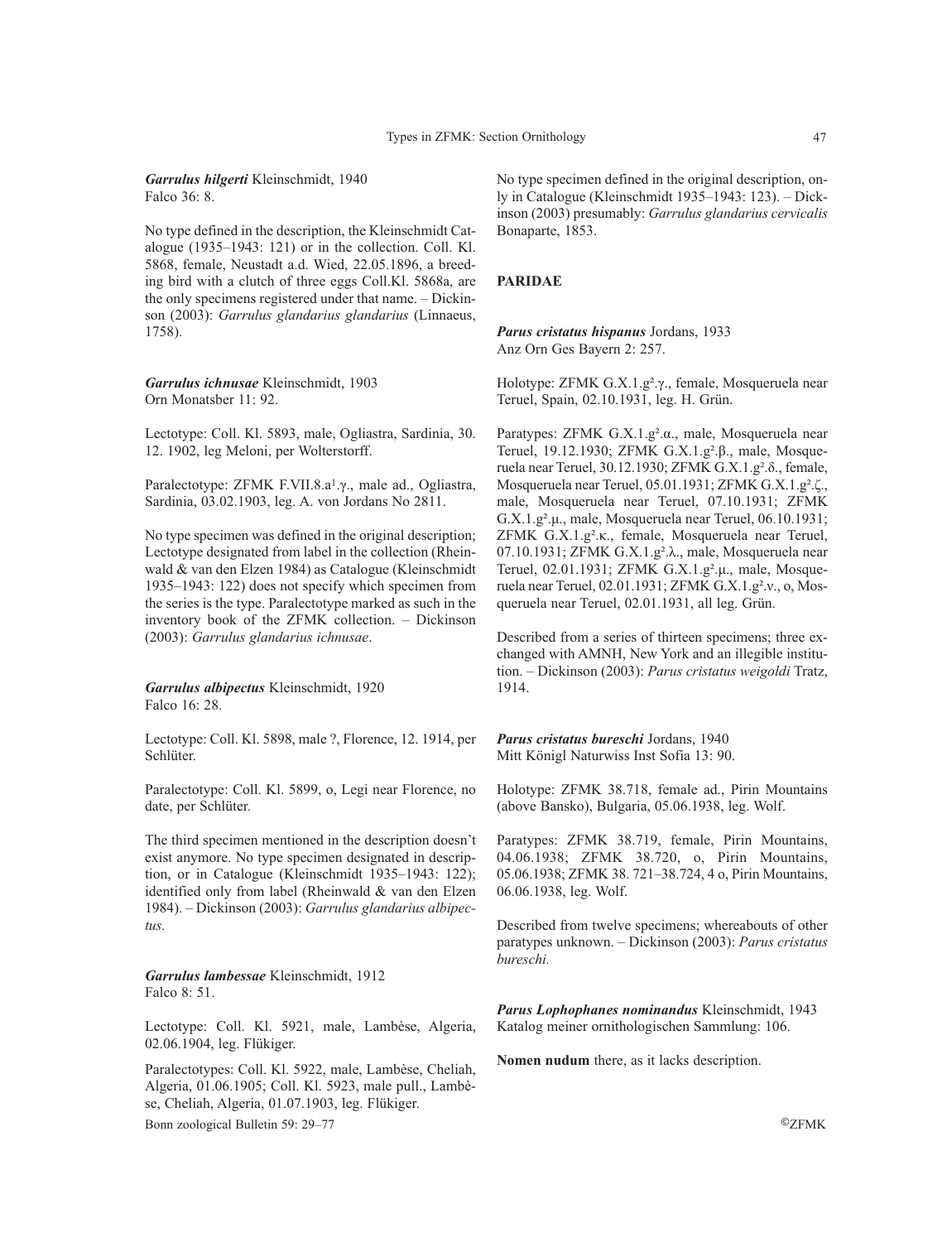#### 48 Renate van den Elzen

*Parus rhenanus* Kleinschmidt, 1900 Orn Monatsber 8: 168.

Holotype: Coll. Kl. 4536, male, banks of the River Rhine between Mainz and Worms, 04.10.1894, leg. Lorentz.

Paralectotypes: Supposedly Coll. Kl. 4537–4569, Korn-Ingelheim, Renthendorf, Guntershausen, Knoblochsau, between 1894 and 1899, leg. Kleinschmidt.

Paralectotypes designated by Rheinwald & van den Elzen (1984). – Dickinson (2003): *Parus montanus rhenanus*.

*Parus salicarius submontanus* Kleinschmidt & Tschusi, 1913 Falco 9: 33.

Paralectotype: Coll. Kl. 4597, male, Gmunden, Upper Austria, 6.I.1913, leg. Tschusi.

Holotypes at the NHMW, Vienna, breeding pair 29.03.1913 from Gmunden, ex. Coll. Tschusi.

Paralectotype designated on label, whole series from Coll. Kl. 4597– 4603 referred to as "cotypes". In original description only two specimens specified. – Dickinson (2003): *Parus montanus montanus* Conrad von Baldenstein, 1827.

*Parus salicarius subrhenanus* Kleinschmidt & Jordans, 1916 Falco 12: 17.

Holotype: Coll. Kl. 4512, female juv., foothills of Bonn, 06.12.1913, leg. A. von Jordans.

Paratype: Coll. Kl. 4513, male juv., River Sieg near Bonn, 03.06.1911, leg. A. von Jordans No 116. – Dickinson (2003): *Parus montanus rhenanus* Kleinschmidt, 1900*.*

*Parus borealis tischleri* Kleinschmidt, 1917 Falco 13: 23.

Lectotype: Coll. Kl. 4587, male, near Bartenstein, East Prussia, 25.12,1916, leg. Tischler.

Paralectotypes: Coll. Kl. 4588–4591, male, 2 females, o, Bartenstein, 11.1909, 1910, 12.1916, leg. Tischler.

Very poor description, "between *borealis* and *salicarius*"; type specimens designated in the Catalogue (Kleinschmidt 1935–1943: 102). – Dickinson (2003): *Parus montanus salicarius* C. L. Brehm, 1831*.*

Bonn zoological Bulletin 59: 29–77 ©ZFMK

*Parus Salicarius natorpi* Kleinschmidt, 1917 Falco 13: 23.

Lectotype: Coll. Kl. 4575, male, Emanuelsegen, Silesia, 17.10.1909, leg. Natorp.

Paralectotypes: Supposedly Coll. Kl. 4576–4582, 3 males, 2 females, 2 o, Emanuelsegen, Myslowitz, Cieskowice, Bitschin, Roschkowitz, Silesia, collected in 02. 04.1909, 10.1909, leg. Natorp.

Very poor description with no types designated; lectotype designated only in Catalogue (Kleinschmidt 1935–1943: 101), specimen labelled as type. – Dickinson (2003) presumably: *Parus montanus borealis* Selys-Longchamps, 1843.

*Parus Salicarius supermontanus* Kleinschmidt, 1921 Berajah, Parus Salicarius: 17.

Lectotype: Coll. Kl. 4634, male, Trient, Cembra valley, Italy, 26.11.1897, leg. Marchi.

Paralectotypes: Presumably Coll. Kl. 4635–4640, 3 females, 3 o, Cembra valley, Trient, 11.1897, leg. Marchi.

Very poor description with no types designated; lectotype designated only in Catalogue (Kleinschmidt 1935–1943: 102), specimen labelled as type. – Dickinson (2003) presumably: *Parus montanus salicarius* C. L. Brehm, 1831.

*Parus Salicarius transsylvanicus* Kleinschmidt, 1921 Berajah, Parus Salicarius: 17.

Lectotype: Coll. Kl. 4644, male, surroundings of Kronstadt, Transylvania, Romania, 28.12.1896, leg. Hausmann, per Schlüter.

Paralectotypes: ZFMK G.X.1.m10.α., (20.186), male, data like type specimen, and Coll. Kl. 4645–4649, 4 males, female, 08.1896, Kronstadt, leg. Hausmann, per Schlüter.

Very sparse description with no types designated; lectotype designated only in Catalogue (Kleinschmidt 1935–1943: 102), specimen labelled as type. – Dickinson (2003): *Parus montanus montanus* Conrad von Baldenstein, 1827.

*Parus Salicarius schiebeli* Kleinschmidt, 1937 Berajah, Parus Salicarius: 36.

Lectotype: Coll. Kl. 4623, male, Zirknitz, Krain, Slowenia, 03.01.1926, leg. Schiebel.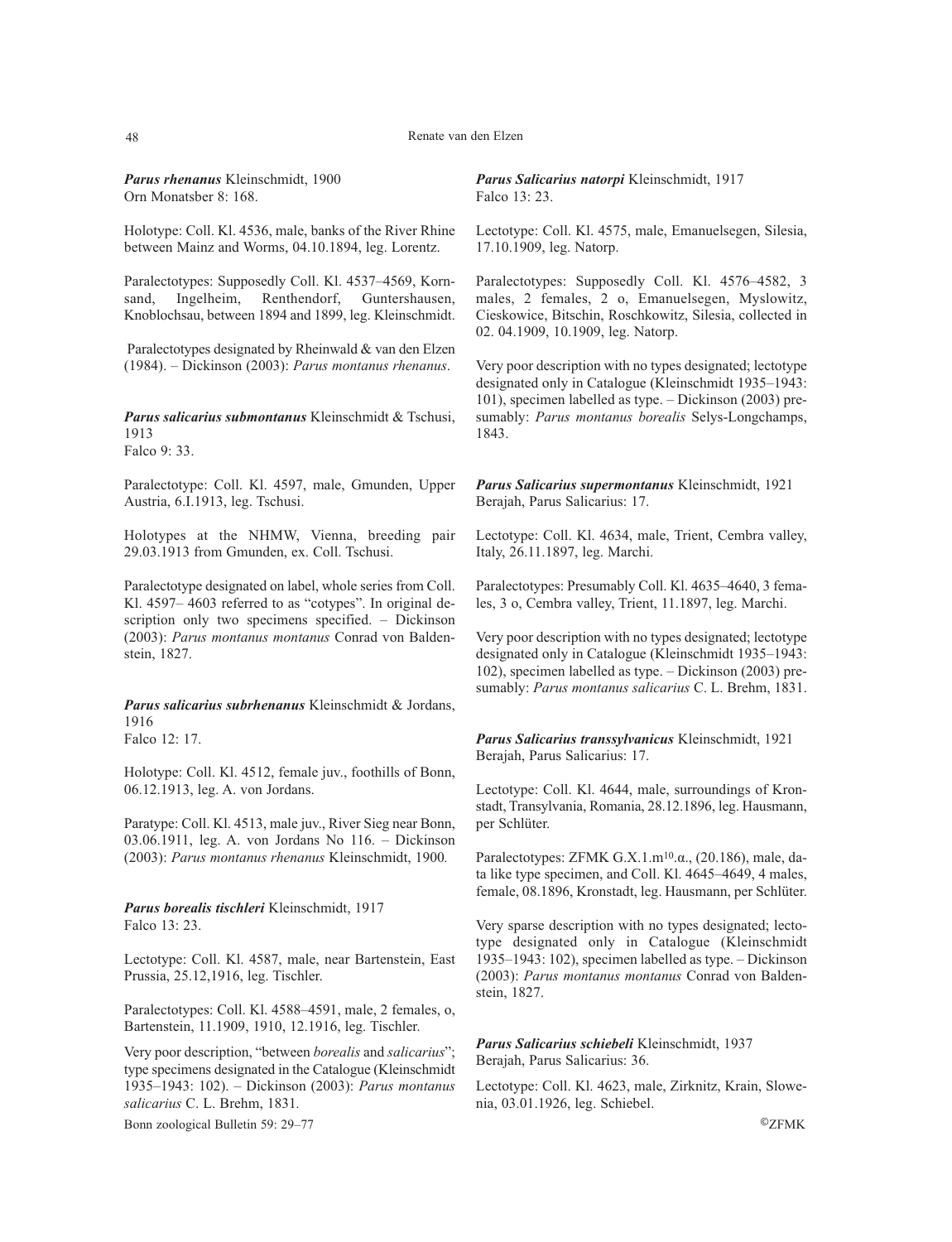Paralectotypes: presumably Coll. Kl. 4624–4633, 5 males, 4 females, o, all Zirknitz and surroundings, 09.1902, 1903, 11.1926, 12.1923 and 01.1924 and 1926, leg. Schiebel. Further 37 specimens from the Coll. Schiebel, possibly including ZFMK 38.139–38.159, 1926–1927, Zirknitz, leg. Schiebel.

No types designated in the original description; lectotype designated only in Catalogue (Kleinschmidt 1935–1943: 102), specimen labelled as type (see also Schifter & van den Elzen 1986). – Dickinson (2003): *Parus montanus montanus* Conrad von Baldenstein, 1827.

*Paris Salicarius styriacus* Kleinschmidt, 1937 Berahjah, Parus Salicarius: 36.

Lectotype: Coll. Kl. 4605, male, St. Georgen ob Judenburg, Styria, Austria, 23.10.1926, leg. Schiebel.

Paralectotypes: Coll. Kl. 4606–4622, 5 males, 9 females, 3 o, Bruck a. d. Mur, Turracher Höhe, Tamsweg, St. Wolfgang i. Bachergebirge, Austria, leg. Schiebel, and 49 specimens of the Coll. Schiebel, probably all at the ZFMK. 10.1919, 0.9–12.1921, 04.1922, 10., 11., 1926. – Dickinson (2003): *Parus montanus montanus* Conrad von Baldenstein, 1827.

*Parus Salicarius weigoldi* Kleinschmidt, 1921 Berajah, Parus Salicarius: 19.

Paralectotypes: Coll. Kl. 4697–4699, 2 males, female, Atentsze, Mekong tributary, Janeti; Sungpan, E Tibet, 25. and 29.09.1915 and 29.05.1914, leg. Weigold.

Described from a series, no types designated in first description or in Catalogue (Kleinschmidt 1935–1943: 103). Lectotype designated in Eck & Quaisser (2004), lectotype at the SNS, Dresden C 23803, t.t. Mauntschi, Szechuan. – Dickinson (2003) probably: *Parus montanus baicalensis* (Swinhoe, 1871).

*Parus weigoldicus* Kleinschmidt, 1921 Falco 17: 3, Abb. (Tafel) 2 in Falco 34: 62/63.

Paralectotypes: Coll. Kl. 4697–4699, s. previous taxon.

**Nomen novum** for *Parus Salicarius weigoldi* Kleinschmidt, 1921, preoccupied by *Parus weigoldi* Tratz, 1914. – Dickinson (2003): *Parus montanus baicalensis* (Swinhoe, 1871).

*Parus Salicarius stötzneri* Kleinschmidt, 1921 Berajah, Parus Salicarius: 20.

Paralectotype: Coll. Kl. 4696, male, 30 km n. Balihandien, NE Tschili, China, 30.04.1916, leg. Weigold, per Stötzner.

Described from a series, no type designated. Lectotype designated in Eck & Quaisser (2004), Lectotype at the SNS, Dresden C 23845, t.t. as above. Two more paralectotypes in MfN, Berlin and AMNH, New York. – Dickinson (2003) probably: *Parus montanus baicalensis* (Swinhoe, 1871).

*Parus communis jeholicus* Kleinschmidt & Weigold, 1922

Falco 18: 2.

Paralectotypes: Coll. Kl. 4484–4485, 2 males, 30 km n. Balihandien, NE Tschili, 29.04. and 03.05.1916, leg. Weigold, per Stötzner.

Described from a series, but no information on specimens given in original description. In Catalogue (Kleinschmidt 1935–1943: 100) the two specimens mentioned above are designated as "cotypes". Eck & Quaisser (2004) describe a series of eight specimens at the SNS, Dresden as "syntypes"; one specimen lost in 1945, t. t. north of Jehol. – Dickinson (2003): *Parus palustris jeholicus*.

*Parus sardus* Kleinschmidt, 1903 Orn Monatsber 11: 186.

Holotype: Coll. Kl. 4766, male, Arzana, Ogliastra, Sardinia, 13.10.1903, leg. Wolterstorff.

Three paratypes listed in the description are apparently lost. – Dickinson (2003): *Parus ater sardus*.

*Parus ater pinicolus* Clancey, 1943 Bull Brit Orn Cl 63: 66.

Paratypes: ZFMK 50.112, male, Sutherlandshire, N Scotland, 31.08.1938; ZFMK 50.113, female, Sutherlandshire, N Scotland, 09.09.1938; ZFMK 50.114, male, Sutherlandshire, N Scotland, 05.09.1938; ZFMK 50.115, female, Sutherlandshire, N Scotland, 31.08.1938, all leg. Clancey.

Holotype at the RSME, Edinburgh, t. t. Rothiemurchus Forest, Inverness-Shire. – Dickinson (2003): *Parus ater britannicus* Sharpe & Dresser, 1871.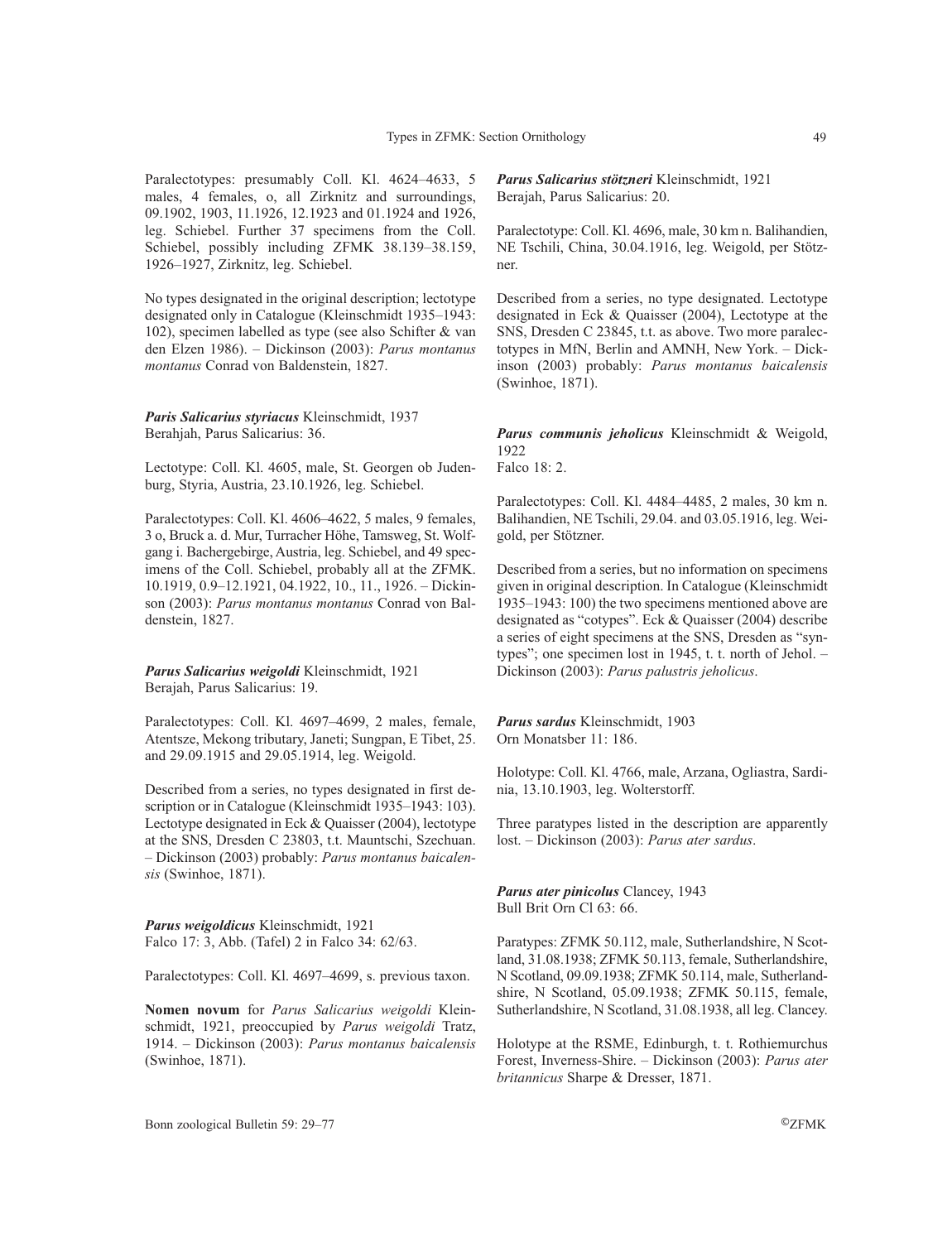*Parus ater martensi* Eck, 1998 Zool Abhandl Staatl Mus Tierk Dresden 50 (8): 130.

Holotype: ZFMK 95.24, male, Chadziou, Khola-Tal, Thakkhola, Mustang district, Nepal, 2600m, 30.10.1969, leg. J. Martens.

Paratypes: ZFMK 74.459–74.463, 5 males, Thakkola, Thaksang above Tukche, 3150m, 08.07.1973, 10.03.1974; ZFMK 74.467, o juv, Thakkola, Tkaksang obove Tukche, 02.07.1973; ZFMK 74.471–74.472, 2 females, Thakkola, Thaksang above Tukche, 3150m, 10 and 11.03.1974; ZFMK 74.464–74.465, 2 males, Thakkola, Purano Marpha (Alt Marpha), 3200 m, 15. and 16.03.1974; ZFMK 74.468–74.469, 2 females, Thakkola, Purano Marpha (Alt Marpha), 3200 m, 16. and 19.03.1974; ZFMK 74.470, female juv., Thakkhola, at Nabrikot-Khola, 08.07.1973; ZFMK 2006.41, female, Thakkola, Tukche, 3100m, 23.11.1969; ZFMK 2006.43, male, Parbat District between Deorali and Chitre, 2850m, 02.05.1995; ZFMK 2006.44, male, Mustang District, Purano Marpha, 3200 m, 10.05.1995, all leg. Martens.

Described from a series of 20 specimens; for the paratypes no collection numbers were provided in the original description, but date and finding locality; other paratypes are in the bird collection of the BMNH, Tring. The subspecies is already figured in Martens (1993: 43, fig. d) and Martens & Eck (1995: plate 3, fig. d).  $-$  Dickinson (2003): *Parus ater martensi.*

*Parus caeruleus touraudericus* Bacmeister & Kleinschmidt, 1920 J Ornithol 68: 101.

Lectotype: Coll. Kl. 4206, male, La Tourauderie, Dept. Ardennes, France, 18.02.1916, leg. Bacmeister.

Paralectotypes: Coll. Kl. 4205, 4207–4210, 5 o, La Tourauderie and Vitarville, Meuse, 02., 03., 10.1916, leg. Bacmeister.

No types defined in the original description based on twelve specimens; lectotype designated from the Catalogue (Kleinschmidt 1935–1943: 98) and handwriting on label. Whereabouts of other six specimens unknown. – Dickinson (2003): *Parus caeruleus caeruleus* Prazák, 1894.

*Parus coeruleus balearicus* Jordans, 1913 Falco 9: 43.

Holotype: ZFMK G.X.1.b6.ζ., female, Valldemosa, Majorca, Baleares, 11.03.1913, leg. A. von Jordans No 622. Bonn zoological Bulletin 59: 29–77 ©ZFMK

Paratypes: ZFMK G.X.1.b6.α. female, Palma, Majorca, 10.03.1913; ZFMK G.X.1.b6.β., female, Valldemosa, Majorca, 11.03.1913; ZFMK G.X.1.b6.γ., male, Lluch, Majorca, 22.03.1913; ZFMK G.X.1.b6.ε., male, Palma-Valldemosa, Majorca, 10.03.1913; ZFMK G.X.1.b6.η., male, Lluch, Majorca, 24.03.1913; ZFMK G.X.1.b<sup>6</sup>.θ., male, Esporlas, Majorca, 20.05.1913; ZFMK G.X.1.b<sup>6</sup>.t., female, Esporlas, Majorca, 20.05.1913, all leg. A. von Jordans.

Obviously described from a series of nine specimens listed in the inventory book of the ZFMK, but only ZFMK G.X.1.b6.ε., male, defined as "cotype". One paratype exchanged with the MfN, Berlin. – Dickinson (2003): *Parus caeruleus balearicus.*

*Parus corsus* Kleinschmidt, 1903 Orn Monatsber 11: 6.

Holotype: Coll. Kl. 4129, male, Ajaccio, Corsica, 18.01.1902.

Probable paralectotypes: Coll. Kl. 4130–4137, 4 males, 4 females, Ajaccio, 18.01.–15.02.1902.

In original description no details on number of skins studied are given, no paratypes are defined. In his Catalogue Kleinschmidt (1935–1943: 97) indicates nine specimens from Corsica as "including type", and lists additional sixteen specimens from Sardinia. – Dickinson (2003): *Parus major corsus.*

*Parus wladiwostokensis* Kleinschmidt, 1913 Falco 9: 33.

Holotype: Coll. Kl. 4162, male, Wladiwostok, NE Asia, 07.12.1900.

Paratype: Coll. Kl. 4163, male, Wladiwostok, 18.09. without year.

Only two specimens in Collection Kleinschmidt I. – Dickinson (2003) presumably: *Parus major minor* Temminck & Schlegel, 1848.

*Parus tschiliensis* Kleinschmidt, 1922 Falco 18: 3.

Paralectotype: Coll. Kl. 4164, male, 30 km n. Balihandien, NE Jehol, Tschili, leg. Weigold, per Stötzner.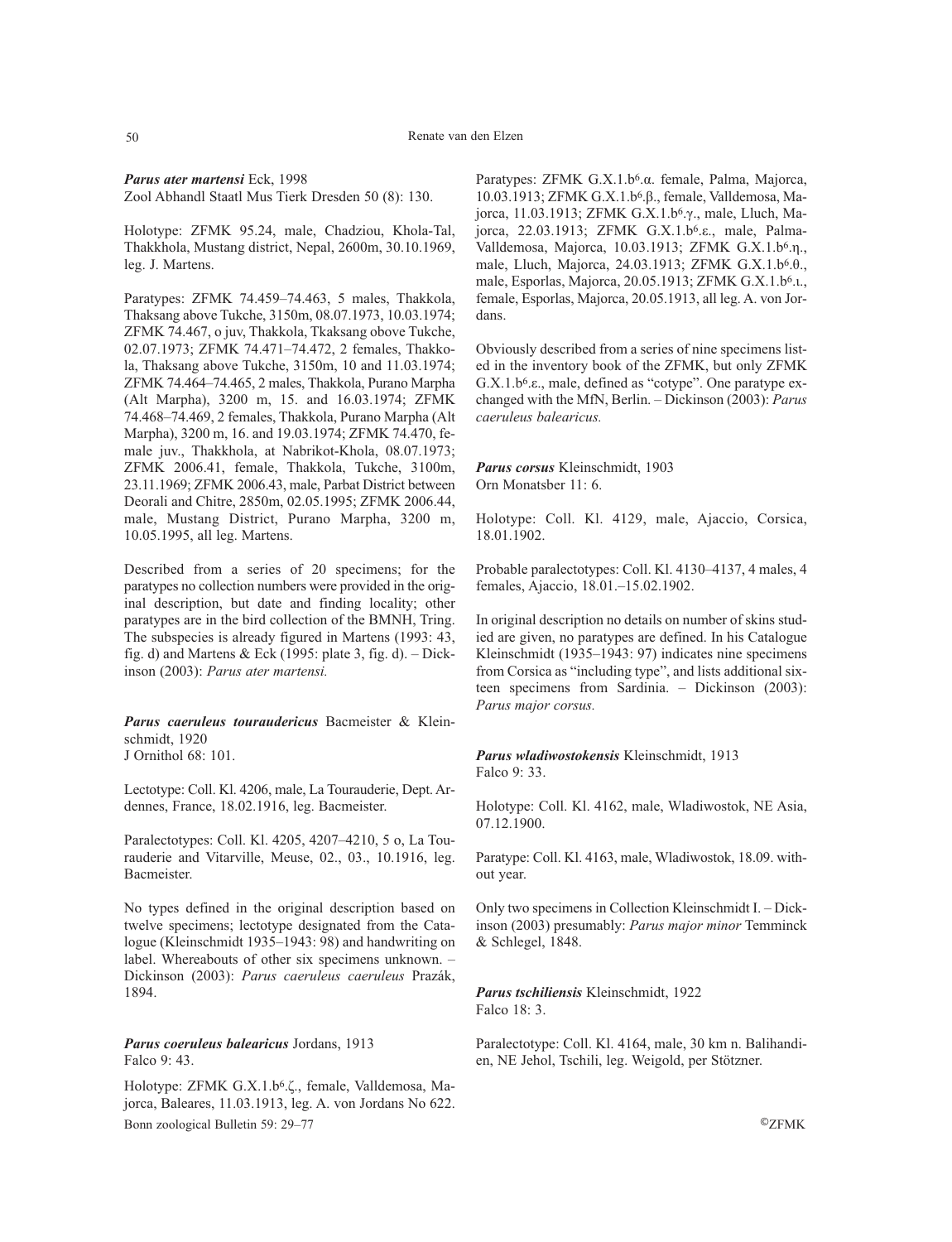No type specimen designated in original description. Lectotype and other paralectotypes at the SNS, Dresden, lectotype specimen lost in 1945 (see Eck & Quaisser 2004). – Dickinson (2003) presumably: *Parus major minor* Temminck & Schlegel, 1848.

*Parus major gotoensis* Kleinschmidt, 1922 Falco 18: 2.

Lectotype: Coll. Kl. 4176, male, Goto Islands, Japan, 18.04.1906.

Paralectotype: Coll. Kl. 4177, male, Goto Islands, 01.04.1906.

Only two specimens existed for the description, their identity being uncertain as data were neither defined in the original description nor a type designated in the Catalogue (Kleinschmidt 1935–1943: 97). Lectotype and paralectotype designated by Rheinwald & van den Elzen (1984); identification of type specimen taken from handwriting on label, (Cotype = paralectotype; see also Dickinson et al. 2006: 88). – Dickinson (2003): *Parus major kagoshimae* Taka-Tsukasa, 1919.

*Parus major amamiensis* Kleinschmidt, 1922 Falco 18: 2.

Lectotype: Coll. Kl. 4178, female, Amami Oshima, Japan, 25.02.1906.

Described on the basis of one single specimen. Information on type status derived from label (Rheinwald & van den Elzen 1984). – Dickinson (2003): *Parus major amamiensis.*

*Parus major subtibetanus* Kleinschmidt & Weigold, 1922 Abh Ber Mus Tierk Dresden 15: 11.

Paratype: Coll. Kl. 4159, male, a three days' journey from Batang, Janeti, E Tibet, 29.09.1915, leg. Weigold.

Described from a larger series. Holotype and nine paratypes listed in Eck & Quaisser (2004) for SNS, Dresden. Holotype and one paratype specimen lost in 1945. Whereabouts of other specimens uncertain. – Dickinson (2003) presumably: *Parus major commixtus* Swinhoe, 1868.

# *Parus maior mallorcae* Jordans, 1913 Falco 9: 43.

Lectotype: ZFMK G.X.1.a3.α., male, Palma, Valldemosa, Majorca, Baleares, 10.03.1913, leg. A. von Jordans No 707.

Paralectotypes: ZFMK G.X.1.a3.β., o, Lluch, Majorca, 22.03.1913; ZFMK G.X.1.a3.γ., male, Lluch, Majorca, 18.03.1913; ZFMK G.X.1.a3.δ., o, Lluch, Majorca, 22.03.1913; ZFMK G.X.1.a3.ε., female, Esporlas, 20.05.1913; ZFMK G.X.1.a3.ζ., male, Fornalutx, 17.03.1913; ZFMK G.X.1.a3.η., male, Valldemosa, 19.05.1913; ZFMK G.X.1.a3.θ., female, Esporlas, 12.03.1913; ZFMK G.X.1.a<sup>3</sup>.1., male, Esporlas, 20.05.1913; ZFMK G.X.1.a3.κ., female, Esporlas, 20.05.1913; ZFMK G.X.1.a3.λ., female, Santany, 09.05.1913; ZFMK G.X.1.a3.µ., male, Palma, Valldemosa, 10.03.1913; ZFMK G.X.1.a3.ν., male, Fornalutx, Majorca, 17.03.1913, all leg. A. von Jordans.

Probably described from a series of thirteen specimens; no type specimen designated in original description ("type is in my collection"). Lectotypes designated by Rheinwald & van den Elzen (1984) from handwritten label and collection inventory. – Dickinson (2003): *Parus major mallorcae*.

*Parus major ecki* Jordans, 1970 Zool Abh Mus Tierk Dresden 31: 213.

Holotype: ZFMK G.X.1.a².ρ., male, Mt. Tortoli, Sardinia, 28.04.1926.

Paratypes: Coll. Kl. 4153, female, Lanusei, Ogliastra, 14.11.1902, and ZFMK G.X.1.a².β., female, Talana, Ogliastra, Sardinia, 31.01.1903; ZFMK G.X.1.a².γ., male, Bari, Ogliastra, Sardinia, 23.03.1903; ZFMK G.X.1.a².δ., male, Loceri, Ogliastra, 06.02.1904; ZFMK G.X.1.a².ε., female, Loceri, Ogliastra, 06.02.1904; ZFMK G.X.1.a².ζ., male, Arzana, Ogliastra, 24.02.1904; ZFMK G.X.1.a².η., male, Ilbono, Ogliastra, 22.03.1904; ZFMK G.X.1.a².θ., female, Baunusei, Ogliastra, 03.03.1906; ZFMK G.X.1.a².ι., female, Lanusei, Ogliastra, 06.05.1906, all per O. Kleinschmidt; ZFMK G.X.1.a².λ., male, Ogliastra, Sardidien, 13.002.1904; ZFMK G.X.1.a².µ., male, Ogliastra, Sardidien, 24.04.1906; ZFMK G.X.1.a².ν., male, Lanusei, 15.04.1924; ZFMK G.X.1.a².ξ., male, Lanusei, 18.08.1924; ZFMK G.X.1.a².ο., male, Lanusei, 20.02.1925; male, Lanusei, ZFMK G.X.1.a².π., Mt. Tortoli, Sardinia, 25.04.1926; all leg. A. v. Jordans.

Described from a series of twenty-five males and nine females; whereabouts of remaining paratypes unknown. – Dickinson (2003): *Parus major ecki.*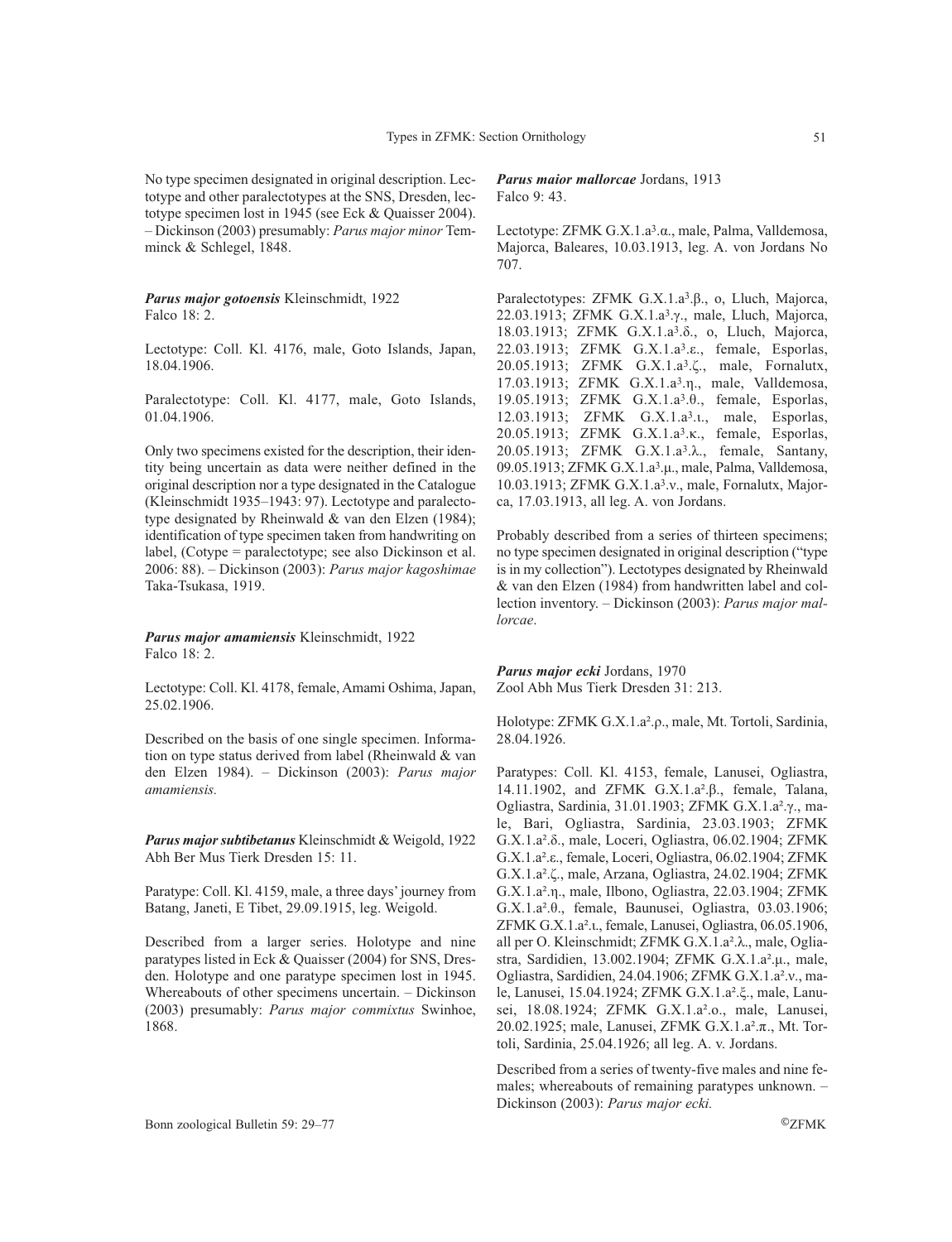*Parus maior caspius* Zarudny & Loudon, 1905 Orn Monatsber 13: 109.

Probable paralectotype ZFMK G.X.1.a5.α., male, Kuljam-Chadschi-Ali, W Iran, 13.10. (= 26.10. Gregorian Calendar) 1903, ex. Coll. Zarudny No 1645, Coll. Jordans No 1454.

No type defined in the original description; the individual is labelled as "cotype" by von Jordans and published as "cotype" (Jordans 1923: 23). – Dickinson (2003): *Parus major karelini* Zarudny, 1911. See next taxon.

*Parus major karelini* Zarudny, 1911 J Ornithol 59: 236.

**Nomen novum** for *Parus maior caspius* Zarudny & Loudon, 1905, because of *Parus caspicus* S.G. Gmelin, 1774 (which is *Motacilla cinerea*). Presumed paralectotype is ZFMK G.X.1.a5.α., see previous taxon.

*Parus maior zayrossiensis* Zarudny & Loudon, 1905 Orn Monatsber 13: 108.

Paralectotype ZFMK G.X.1.a5.β., male, Samdalkal, W Iran, 02.01.1904 (=20.12.1903 Gregorian Calendar), Coll. Zarudny 1476a, Coll. A. von Jordans No 1455.

No holotype defined in the original description, the specimen is labelled "cotype" by A. von Jordans, but not mentioned as in his collection (Jordans 1923); t. t. Zagros Mountains, (name is misprint of *P. m. zagrossiensis)*. – Dickinson (2003): *Parus major blanfordi* Prazák, 1894.

*Parus major niethammeri* Jordans, 1970 Zool Abh Mus Tierk Dresden 31: 218.

Lectotypes: ZFMK 57.858 and 57.859, 2 males, Canea, Crete, 12.02.1925, leg. Schiebel.

Paratypes: ZFMK 57.857, female, Canea, Crete, 17.02.1925; ZFMK 57.860, male, Canea, Crete, 14.02.1925; ZFMK 57.863, male, Canea, Crete, 26.03.1925; ZFMK 57.864, male, Canea, Crete, 20.03.1925; ZFMK 57. 865, male, Canea, Crete, 03.03.1925; ZFMK 57.866, male, Canea, Crete, 21.02.1925; ZFMK 57.867, female, Canea, Crete, 24.03.1925; ZFMK 57.868, female, Canea, Crete, 24.04.1925; ZFMK 57.869, female, Souda Bay, 14.02.1925; ZFMK 57. 870, male, Souda Bay, 24.03.1925; ZFMK 57. 871, female, Souda Bay, 15.03.1915; ZFMK 57. 872, female, Souda Bay, 15.03.1925; ZFMK 57. 873,

male, Souda Bay, 10.05.1925; ZFMK 57. 874, female, Souda Bay, 14.02.1925; ZFMK 57.875, male, Souda Bay, 26.04.1925; ZFMK 57.876, female, Souda Bay, 26.04.1925 and ZFMK 57.877, male, Wrysses, Crete, 03.04.1925, all leg. Schiebel.

One single specimen defined as type in the original description. However, in the collection of the ZFMK two males collected at the same day and locality bear the handwritten notice "type" by von Jordans. Thus, both specimens are listed as lectotypes. Originally described from eighteen males and thirteen females; ZFMK 57. 861–862 exchanged with AMNH, New York, whereabouts of other specimens unknown. – Dickinson (2003): *Parus major niethammeri.*

### **HIRUNDINIDAE**

*Cotyle ruspestris spatzi*<sup>1</sup>**)** Geyr, 1916 Orn Monatsber 24: 59.

Holotype: ZFMK B.III.4.b1.γ., male, Gara Djenrun, Algeria, 11.03.1914, leg. Geyr.

Paratypes: ZFMK B.III.4.b1.α., male, Oued Aghelil, 18.03.1914; ZFMK B.III.4.b1.β., Oued Amra, 05.04.1914; ZFMK B.III.4.b1.δ., female, Oued Amra, 05.04.1914; ZFMK B.III.4.b1.ε., male, Amgid, 16.02.1914; ZFMK B.III.4.b1.ζ., male, Gara Djenrun,11.03.1914; ZFMK B.III.4.b1.η., male, Amgid, 16.02.1914; ZFMK B.III.4.b1.θ., male, Gara Djenrun, 11.03.1914, all leg. Geyr.

Described from eight specimens, series complete. – Dickinson (2003): *Ptyonoprogne obsoleta spatzi.*

1) misprint in original description, correctly: *Cotyle rupestris spatzi* Geyr, 1916.

*Hirundo Urbica vogti* Kleinschmidt, 1943 Katalog meiner ornithologischen Sammlung: 61.

Lectotype: Coll. Kl. 1995, male, Niedernhausen/ Odenwald, 02.06.1916, leg. Vogt.

Paralectotypes: Coll. Kl. 1996–2001, 2 males, 2 females, 2 juv., Niedernhausen/ Odenwald, 25.05.–19.07.1916, leg. Vogt.

Very brief description, no types designated. Lectotype and paralectotypes designated by Rheinwald & van den Elzen (1984). – Dickinson (2003): *Delichon urbicum urbicum* (Linnaeus, 1758).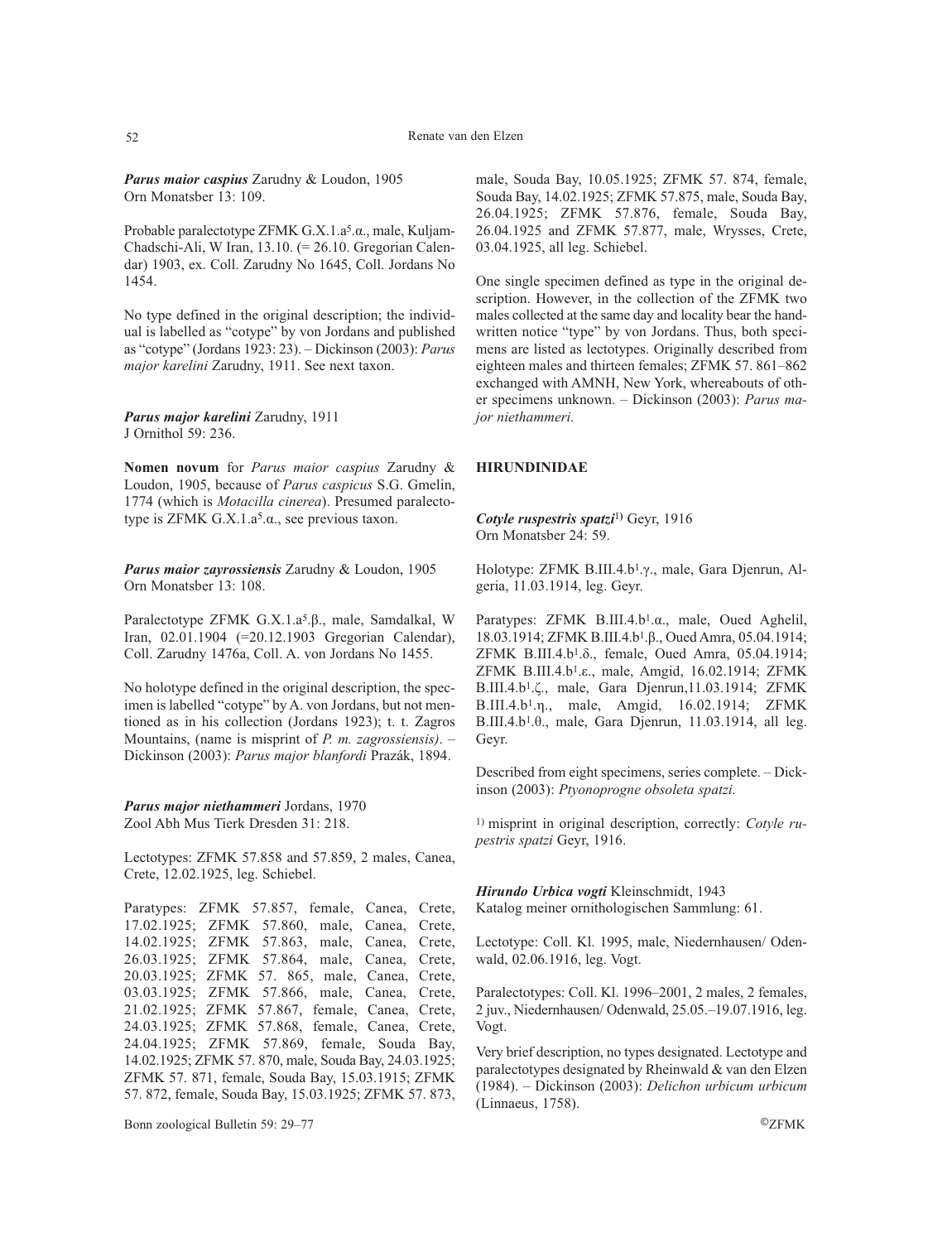# **AEGITHALIDAE**

*Aegithalos caudatus expugnatus* Bacmeister & Kleinschmidt, 1916 Falco 12: 18.

Lectotype: Coll. Kl. 4870, male, Dept. Ardennes, E France, 09.02.1916, leg. Bacmeister.

Paralectotypes: Supposedly Coll. Kl. 4871–4882, 7 males, 3 females, 2 o, La Tourauderie, Thugny, Dept. Ardennes, 30.01.–08.04.1916, leg. Bacmeister.

No types defined in the original description; series indicated as "types" in Catalogue (Kleinschmidt 1935–1943: 106), type specimen labelled as type. – Dickinson (2003): *Aegithalos caudatus europaeus* (Hermann, 1804).

*Acredula tephronota passekii* Zarudny, 1904 Orn Monatsber 12: 164.

Paralectotype ZFMK G.X.2.a<sup>10</sup>.α., male, Schalil, W Iran, 04.01.1904 (= 22.12.1903 according to the Gregorian Calendar), leg. Zarudny No 1480, ex Coll. Jordans No 1586. No type designated in original description; obviously no large series existed. The specimen is published by Jordans (1923: 25) as "I have a cotype from Schalil in Iran in my collection" and labelled as "cotype" by A. von Jordans in the ZFMK bird skin collection. – Dickinson (2003): *Aegithalos caudatus passekii*.

*Aegithalos caudatus chlamyrhodomelanos* Clancey, 1941 Ibis 14: 314.

Paratype: ZFMK 50.116, female, Suthershire, Scotland, 06.09.1938, leg. Clancey.

Holotype at the RSME, Edinburgh, t .t. Dornoch, Sutherland. Described from a series of four specimens. – Dickinson (2003): *Aegithalos caudatus rosaceus* Mathews, 1937.

### **ALAUDIDAE**

*Eremophila alpestris aharonii* Neumann, 1934 Anz Orn Ges Bayern 2: 333.

Paratype: ZFMK 37.142, female juv. ?, Ras Balbeck, Israel, 18.04.1931, leg. Aharoni.

Bonn zoological Bulletin 59: 29–77 ©ZFMK

Type specimen at the MCZ, Harvard; others probably also at Tring, UK and also at the MfN, Berlin? Described from a series of thirteen specimens. – Dickinson (2003) presumably: *Eremophila alpestris bicornis* (C.L. Brehm, 1831).

*Galerida cristata jordansi* Niethammer, 1955 Bonn zool Beitr 6: 57.

Holotype: ZFMK 54.517, male, Abbangarit, NW Agades, Niger, 29.01.1954, leg. G. Niethammer No 480.

Paratype: ZFMK 54.1165, male, Abbangarit, 29.01.1954, leg. G. Niethammer.

A third male is probably lost. – Dickinson (2003): *Galerida cristata jordansi.*

*Galerida cristata carthaginis* Kleinschmidt & Hilgert, 1905 Orn Monatsber 13: 188.

**Nomen novum** for *Galerida cristata macrorhyncha* Erlanger, 1899, nec Tristram, 1859.

Paratype: Coll. Kl. 1488–1491, 4 o, vicinity of Tunis, Tunisia, 20. and 21.01.1899, leg. Blanc, original labels lost.

Type specimen (Coll. Erlanger No 2937) at the SMF, Frankfurt/Main?, t. t. like paratypes. – Dickinson (2003): *Galerida cristata carthaginis.*

*Galerida cristata gafsae* Kleinschmidt & Hilgert, 1905 Orn Monatsber 13: 189.

**Nomen novum** for *Galerida cristata arenicola* Erlanger, 1899, nec Tristram, 1859. Paratypes: Coll.Kl. 1492–1493, 2 males, Bir Sellousa, Tunesia, 07.03.1899, leg. Spatz.

Type specimen in Coll. Erlanger No 2950, leg. Erlanger, t. t. Seggi, Tunesia, currently SMF, Frankfurt/Main. – Dickinson (2003): ? *Galerida cristata carthaginis.*

*Calerida cristata vamberyi* Härms, 1907 Orn Monatsber 15: 49.

Holotype: ZFMK H.V.1.a16.γ., male ad., Utsch-Adschi, Trans-Caspia, 26.02.1900 (14.02.1900 according to the Gregorian Calendar), leg. Härms.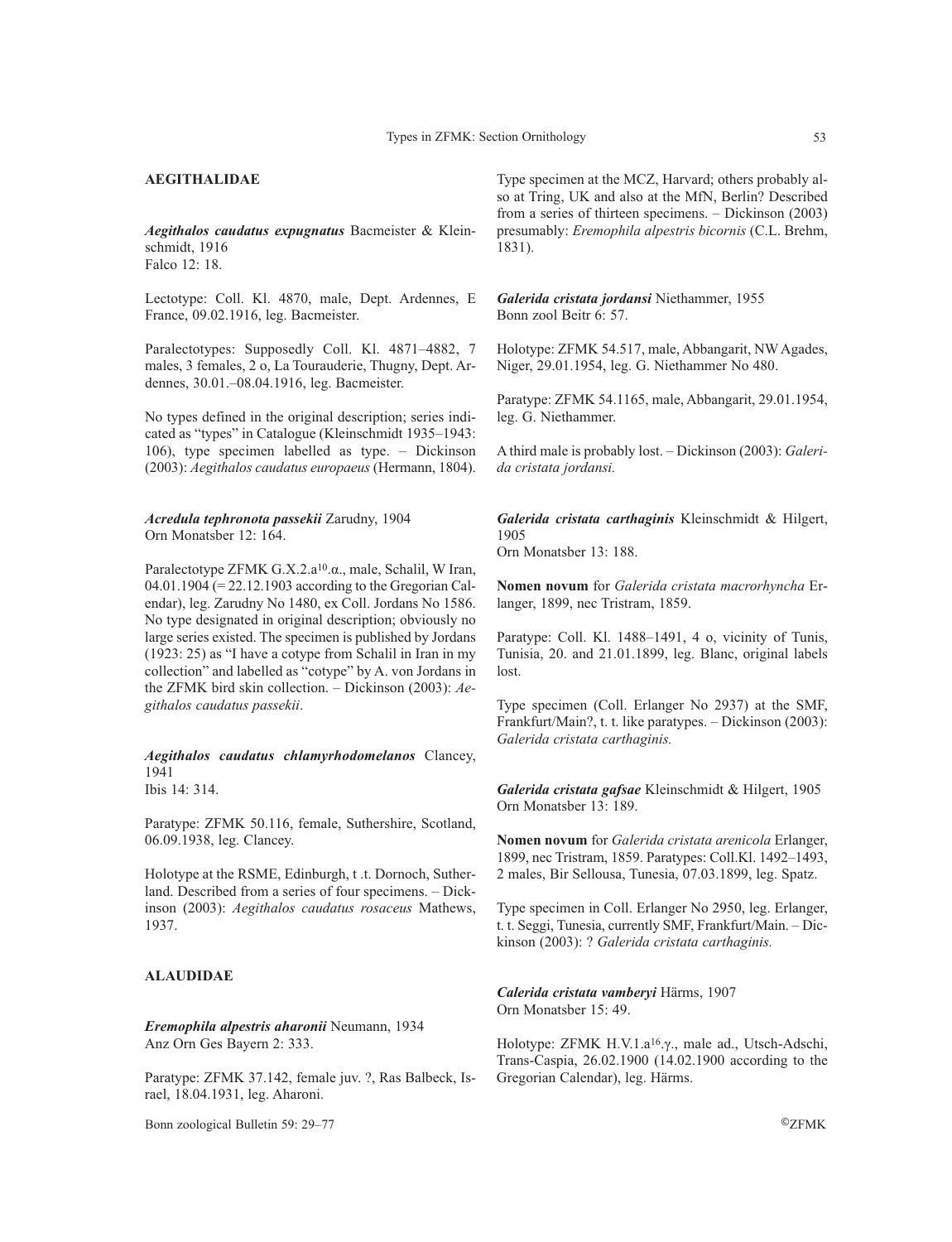Paralectotypes: ZFMK H.V.1.a16.β., male, Tedschen, Transcaspia, 13.02.1900; ZFMK H.V.1.a16.δ., male, Utsch-Adschi, 27.02.1900; ZFMK H.V.1.a16.ε., female, Tedschen, 31.03.1900, all leg. Härms.

Only type specified in original description, paralectotype designation in Rheinwald & van den Elzen (1984) The type specimen is mentioned in Jordans (1923: 10). – Dickinson (2003): *Galerida cristata magna* Hume, 1871.

### *Galerida cristata apuliae* Jordans, 1935 Orn Monatsber 43: 119.

Holotype: ZFMK H.V.1.a23.α., male, San Severo, Apulia, Italy, 20.02.1932.

Paratypes: ZFMK H.V.1.a23.β., male, Cèrignola, Apulia, 11.1931; ZFMK H.V.1.a23.γ., female, San Severo, Apulia, 20.01.1932.

Description based upon these three specimens. – Dickinson (2003): *Galerida cristata apuliae.*

*Galerida schlüteri* Kleinschmidt, 1904 Orn Monatsber 12: 196.

Lectotype: Coll. Kl. 1521, female ?, Chefia, vicinity of Bône, N Algeria, 10.1902, leg. Schlüter.

Paralectotypes: Coll. Kl. 1522–1523, 2 male, Bône, 10.1902 and 11.1904, leg. Schlüter, Coll. Kl. 1524–1526, 3 male, Kerrata, Algeria, 28.04. and 21.05.1904, leg. Flükiger.

No type specimen defined in the original description; lectotype designated in Catalogue (Kleinschmidt 1935–1943: 40). – Dickinson (2003): *Galerida theklae ruficolor* Whitaker, 1898*.*

[*Galerida desertorum* Ch. L. Brehm, 1848 Okens Isis 7: 497.

Syntypes: ZFMK 64.251–64.252, male, female, (pair), Hasenhaide/ Berlin, Germany, 28.03.1833, leg. Fehrmann.

See also Homeyer 1848: Orn Briefe: 47; letter from Ch. L. Brehm to Homeyer dated 05.01.1835. Types today at the "Brehm Gedenkstätte" in Renthendorf. – Dickinson (2003): *Lullulla arborea arborea* (Linnaeus, 1758).]

*Melanocorypha calandra hollomi* Kumerloeve, 1969 Rev Fac Sci Univ Istanbul 34: 261.

Lectotype: ZFMK 68.1774, male, Yüksekova, Turkey, 10.06.1968, leg. Kumerloeve.

Paralectotypes: ZFMK 68.1775, male, Yüksekova, 10.06.1968; ZFMK 68.1776, male, Yüksekova, 10.06.1968; ZFMK 68.1777, male, Yüksekova, 12.06.1968; ZFMK 68.1778, male, Yüksekova, 12.06.1968; ZFMK 68. 1779, male, Yüksekova, 12.06.1968; ZFMK 68.1780, male, Van, 18.06.1968; ZFMK 68. 1781, male, Van, 22.06.1968; ZFMK 68.1782, female, Van, 22.06.1968, leg. Kumerloeve.

No types designated in original description; lectotypes specified in Rheinwald & van den Elzen (1984). – Dickinson (2003): *Melanocorypha calandra calandra* (Linnaeus, 1766).

*Melanocorypha calandra dathei* Kumerloeve, 1970 Beitr Vogelkunde 16: 246.

Holotype: ZFMK 68.1689, male, Ceylânpinar, Turkey, 10.05.1968, leg. Mittendorf No 54.

Paratypes: ZFMK 68.1690, male, Ceylânpinar, Turkey, 10.05.1968; ZFMK 68. 1691, male, Ceylânpinar, Turkey, 09.05.1968; ZFMK 68. 1692, male, Ceylânpinar, Turkey, 07.05.1968; ZFMK 68.1693, female, Ceylânpinar, 14.05.1968; ZFMK 60.970, male, Muratpasa, Syria, 22.05.1953; ZFMK 64.3056, male, Birecik, Turkey, 22.05.1964; ZFMK 64.3057, male, Birecik, Turkey, 22.05.1964; ZFMK 64.3064, male, Djabou, Syria, 08.06.1964; ZFMK 64.3065, male, Djabou, Syria, 08.06.1964, all leg. Mittendorf. – Dickinson (2003): *Melanocorypha calandra gaza* Meinertzhagen, 1919

*Calandrella brachydactyla woltersi* Kumerloeve, 1969 J Ornithol 110: 324.

Holotype: ZFMK 68.1752, male, Amik Gölü, Turkey, 03.05.1968, leg. Mittendorf.

Paratypes: ZFMK 68.1750, male, Bedirge, 02.05.1968; ZFMK 68.1751, male, Amik Gölü, 03.05.1968; ZFMK 68. 1753, female, Amik Gölü, 03.05.1968; ZFMK 68.1754, female, Amik Gölü, 03.05.1968, all leg. Mittendorf. – Dickinson (2003): *Calandrella brachydactyla woltersi.*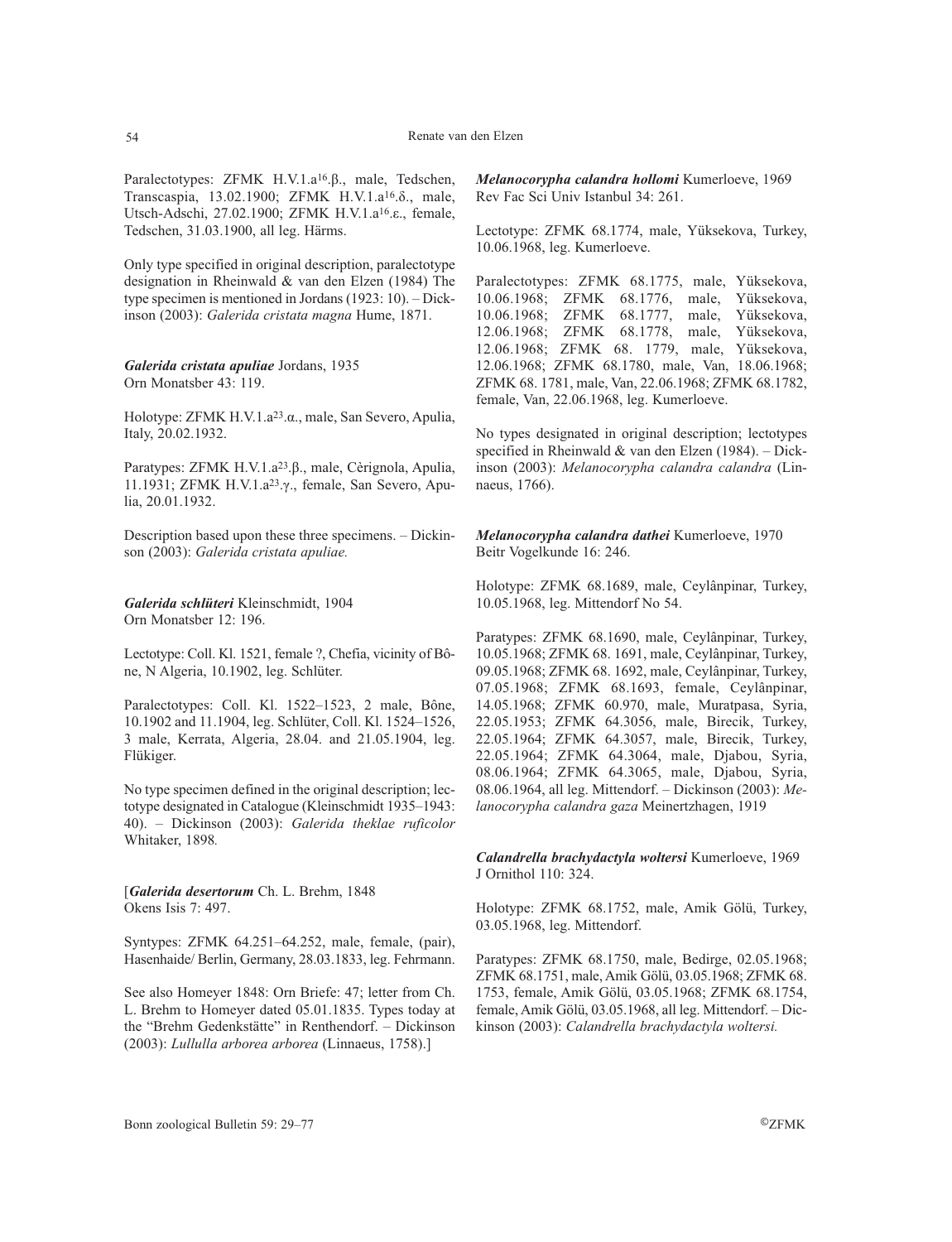*Calandrella rufescens niethammeri* Kumerloeve, 1963 Vogelwelt 84: 147.

Holotype: ZFMK 62.950, male, Eber Gölü, Turkey, 09.06.1962, leg. Mittendorf.

Paratypes: ZFMK 62.951, male, Eber Gölü, 09.06.1962; ZFMK 62.952 male, Eber Gölü, 09.06.1962; ZFMK 62. 953, male, Eber Gölü, 09.06.1962; ZFMK 62.954, male, Eber Gölü, 09.06.1962; ZFMK 62.955, male, Eber Gölü, 09.06.1962, all leg. Mittendorf. – Dickinson (2003): *Calandrella cheleensis niethammeri.*

#### *Alaemon Margaritae* Koenig, 1888 J Ornithol 36: 228.

Syntypes: ZFMK H.V.9.a1.γ., male, near Gabes, Tunesia, 18.03.1887; ZFMK H.V.9.a1. ε., female, near Gabes, Tunesia, 18.03.1887, leg. Koenig. – Dickinson (2003): *Chersophilus duponti margaritae* (Koenig, 1888).

# *Ammomanes deserti kollmannspergeri* Niethammer, 1955

Bonn zool Beitr 6: 59.

Holotype: ZFMK 54.1202, male, 20 km SE of Fada, Chad, 03.04.1954, leg. Kollmannsperger.

Paratypes: ZFMK 54.1201 male, E Fada, 04.1954; ZFMK 54.1203, female, E Fada, 04.1954; ZFMK 80.376, female, E Fada, 04.1954.

Described from four males and two females; whereabouts of other specimens unknown. – Dickinson (2003): *Ammomanes deserti kollmannspergeri.*

*Ammomanes phoenicura pallens* le Roi, 1912 Orn Monatsber 20: 6.

Syntypes: ZFMK H.V.6.b².θ., male, Bir Sani, Bajuda steppe, "Egyptian Sudan", 03.03.1903; ZFMK H.V.6.b².γ., female, Bir Sani, Bajuda steppe, Egyptian Sudan, 27.02.1903, leg. Koenig.

Paratypes: ZFMK H.V.6.b².α., male, Bajuda steppe, 01.03.1903; ZFMK H.V.6.b².β. female, Bajuda steppe, 26.02.1903; ZFMK H.V.6.b². δ., female, Bir Sani, Bajuda steppe, 27.02.1903; ZFMK H.V.6.b².ε., female, Bir Sani, Bajuda steppe, 27.02.1903; ZFMK H.V.6.b².ζ., male, Bajuda steppe, 02.03.1903; ZFMK H.V.6.b².η., female, Bajuda steppe, 02.03.1903; ZFMK H.V.6.b².κ., Chor Abu Harrasch, 04.03.1903, all leg. A. Koenig.

One paratype in Tring, UK. – Dickinson (2003): *Ammomanes cinctura arenicolor* Sundevall, 1851*.*

### *Ammomanes grayi hoeschi* Niethammer, 1955 Bonn zool Beitr 6: 185.

Syntypes/paralectotypes: ZFMK 66.895, male, female, Namib, W Orupembe, Kaokoveld, Namibia, 27.06.1952 (=UMB 19887); ZFMK 66.896, female, Namib, W Orupembe, Kaokoveld, 27.06.1952(=UMB 19888), all leg. Hoesch.

Described from four specimens. In the original description male No 19889 of the UMB is defined as type specimen, the ZFMK specimens are labelled as syntypes. Listed as syntypes in Rheinwald & van den Elzen (1984). The second female mentioned in the original description is not at the ZFMK. – Dickinson (2003): *Ammomanes grayi hoeschi.*

*Mirafra sabota uis* Hoesch & Niethammer, 1940 J Ornithol 88, Sonderheft: 219

Holotype: ZFMK 39.983, female, Uis, pre-Namib, Namibia, 22.09.1938, leg. Hoesch and Niethammer No 117.

Paratype: ZFMK 39.921, female, 70 km E of Uis, 27.09.1938, leg. Hoesch and Niethammer.

Two further specimens mentioned in the original description are not at the ZFMK. – Dickinson (2003): *Mirafra sabota naevia* (Strickland, 1853).

*Mirafra africanoides isseli* Hoesch & Niethammer, 1940 J Ornithol 88, Sonderheft: 215.

Syntypes: ZFMK 39.897, male, south of Okahandja, Damaraland, Namibia, 04.09.1938; ZFMK 39.898, female, south of Okahandja, Damaraland, Namibia, 04.09.1938, leg. Niethammer No 42 and without No., prep. Issel.

Subsequently defined as *Mirafra africanoides omaruru* (Roberts, 1936) by Niethammer. – Dickinson (2003): *Mirafra africanoides harei* Roberts, 1917.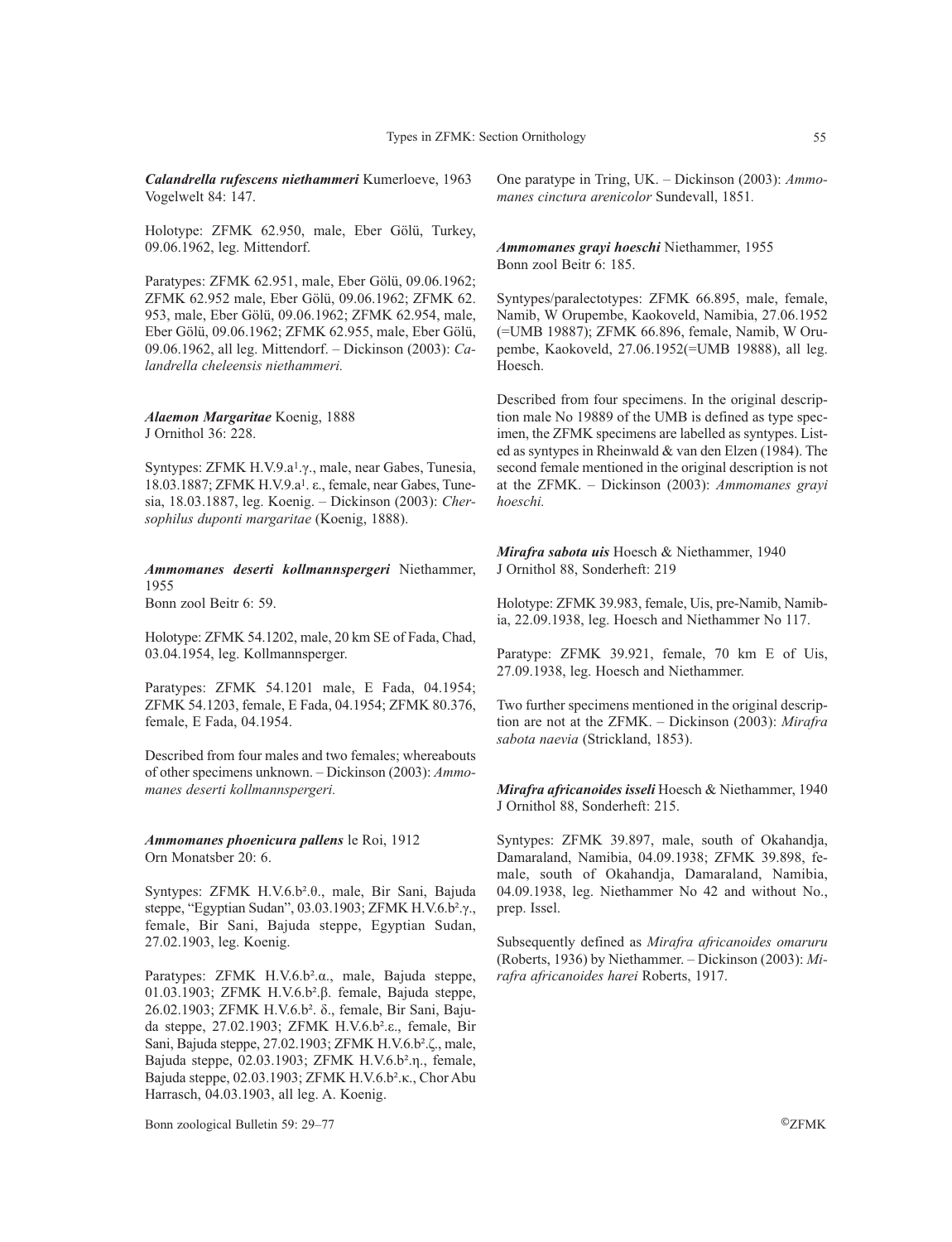# **PYCNONOTIDAE**

*Phyllastrephus leucolepis* Gatter, 1985 J Ornithol 126: 155.

Holotype: ZFMK 84.221, o, 20 km NW Zwedru near Cav-<br>alla River, Grand Gedeh County. Liberia River, Grand Gedeh County, Liberia (06°12'N,08°11'W), 16.01.1984, leg Gatter.

Described from that specimen only. – Dickinson (2003): *Phyllastrephus leucolepis.*

# **SYLVIIDAE**

*Regulus satelles* Koenig, 1889 J Ornithol 37: 263.

Syntype: ZFMK G.X.6.a3.δ., male, Pinar, Tenerife, 11.04.1889, leg. Koenig.

Synonym of *Regulus teneriffae* Seebohm, 1883, the syntype is obviously the only remaining from a series of four specimens. – Dickinson (2003): *Regulus regulus teneriffae* Seebohm, 1883.

*Regulus regulus ellenthalerae* Päckert, Dietzen, Martens, Wink & Kvist, 2006 J Avian Biol 37: 378.

Holotype: ZFMK G.X.6.a3.σ., male, Hoya Grande, La Palma, 01.1905, leg. Thanner.

Paralectotypes: ZFMK G.X.6.a3.γγ., female, El Paso, La Palma, 01.1905; ZFMK G.X.6.a3.κκ., male, Pinar, Hierro, 02.1905, all leg. Thanner.

Described from a larger series of another six males and three females from La Palma, and two males, two females from Hierro, all ZFMK, Bonn.

*Regulus ignicapillus balearicus* Jordans, 1923 Falco 19: 3.

Holotype: ZFMK G.X.6.b2.α., female, Lluch, Majorca, 24.03.1913, leg. A. von Jordans, No 1618.

Paratypes: ZFMK G.X.6.b2.δ., female, Lluch, Majorca, 24.03.1913; ZFMK G.X.6.b2.δ., female, Lluch, 24.03.1913; ZFMK G.X.6.b2.ε., male, Fornalutx, 17.03.1913; ZFMK G.X.6.b2.θ., male, Artà, 23.04.1913;

Bonn zoological Bulletin 59: 29–77 ©ZFMK

ZFMK G.X.6.b2.ι., male, Palma-Valdemosa, 10.03.1913; ZFMK G.X.6.b2.κ., male, Lluch, 24.03.1913; all leg. A. v. Jordans.

Described from fifteen individuals; ten registered in the inventory of the ZFMK skin collection; of these three exchanged with NHM Louisiana, MfN, Berlin.Whereabouts of the five missing specimens uncertain. – Dickinson (2003): *Regulus ignicapillus balearicus.*

*Cettia cetti salvatoris* Jordans, 1914 Falco 10: 41.

Lectotype: ZFMK H.I.7.a1.α., male, Albufereta, Majorca, 27.03.1913, leg. A. von Jordans, No 742.

Paralectotypes: ZFMK H.I.7.a1.β., male, Albufereta, Majorca, 27.03.1913; ZFMK H.I.7. a1.θ., male, Albufereta, Majorca, 27.03.1913, all leg A. v. Jordans.

Originally described from a series of four specimens; lectotype designated by Rheinwald & van den Elzen (1984) from information of ZFMK inventory; fourth specimen not registered there, whereabouts unknown. – Dickinson (2003) presumably: *Cettia cetti cetti* (Temminck, 1820).

*Acrocephalus dumetorum gabrielae* Neumann, 1934 Verh Orn Ges Bayern 20: 470.

Paralectotypes: ZFMK H.I.2.e3.δ., male, Solak, Asia Minor, 27.05.1934; ZFMK H.I.2.e3.ε female, Elmali, Asia Minor, 11.06.1934, leg. G. Neuhäuser.

Described from three males and one female. Synonym of *Hippolais pallida elaeica* Lindermayer, 1843, see Orn. Monatsber. 42: 178.

*Hippolais pallida laeneni* Niethammer, 1955 Bonn zool Beitr 6: 66.

Holotype: ZFMK 54.417, male ad., Bol, Chad, 15.04.1954, leg. Laenen.

Paratypes: ZFMK 54.415, male, Bol, Chad, 31.03.1954; ZFMK 54.429, , Bol, Chad, 16.04.1954, all leg. Laenen.

Described from three males, two females and one juvenile; whereabouts of other specimens unknown. – Dickinson (2003): *Iduna pallida laeneni* (Niethammer, 1955).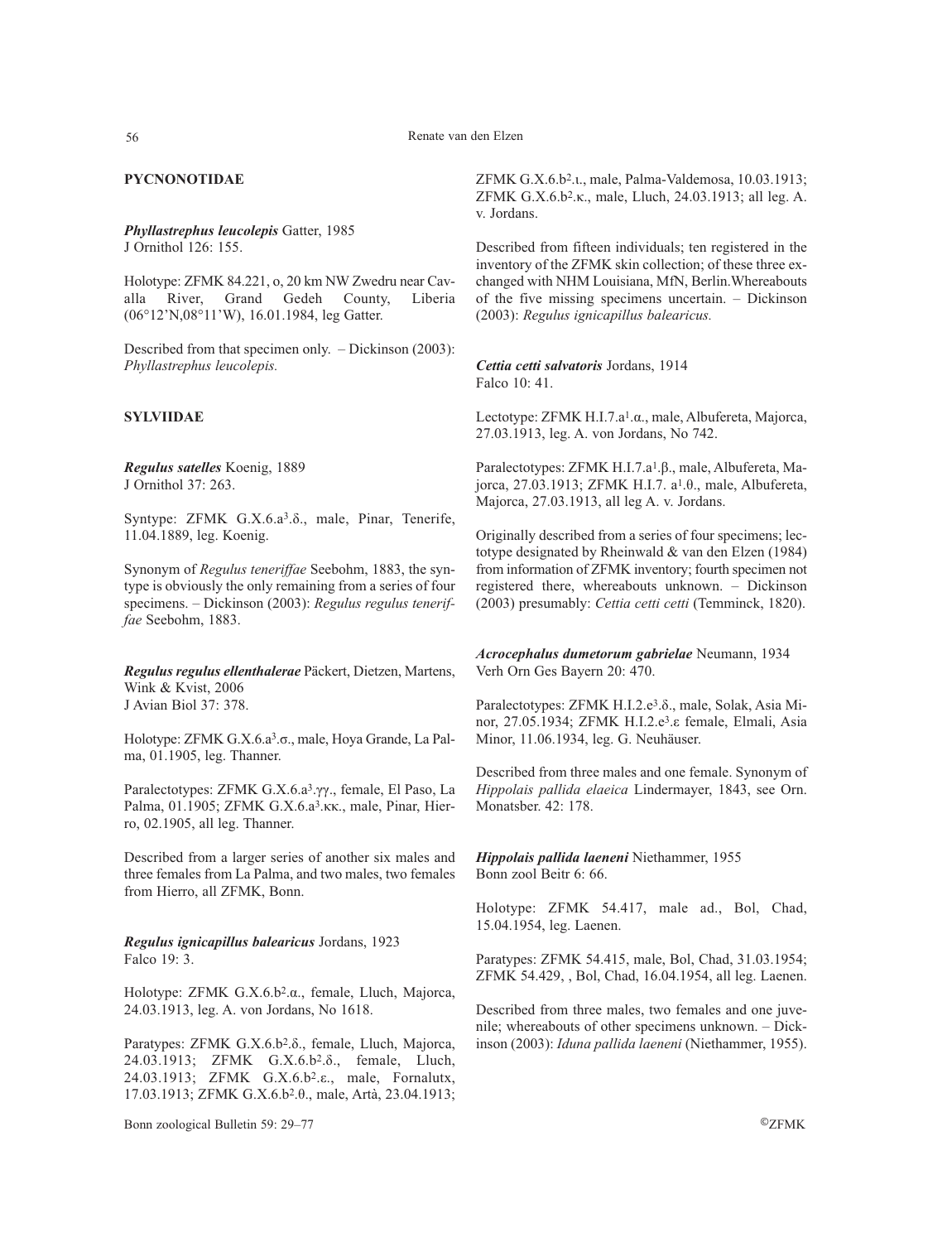# *Hypolais icterina Borisi* Jordans, 1940 Mitt Königl Naturwiss Inst Sofia 13: 103.

Holotype: ZFMK 38.796, male ad., Kamtschyja, E Bulgaria, 07.06.1935, leg. Heinrich, Inv. No 307 (Museum Warsaw).

Described from a series of twelve specimens; no paratypes designated in original description. – Dickinson (2003): monotypic: *Hippolais icterina* (Vieillot, 1817).

*Melocichla mentalis incana* Diesselhorst, 1959 Opusc Zool 36: 1.

Holotype: ZFMK 58.324, female, Momella-Meru Mountains, Tansania, 17.01.1958, leg. Nagy.

Described from four females, one o. Further material (paratypes) presumably at the ZSM, Munic. – Dickinson (2003): *Melocichla mentalis incana.*

*Cisticola iuncidis intermedia* Jordans, 1923 Falco 19, Sonderheft: 3.

Holotype: ZFMK H.I.9.a1.ο., male, Albufera, Majorca, 11.05.1921, leg. A. von Jordans No 3050.

Presumed paratypes: ZFMK H.I.9.a1.κ., male, Albufereta, Majorca, 27.03.1913; ZFMK H.I.9.a1.λ., male, Albufereta, Majorca, 29.03.1913; ZFMK H.I.9.a1.µ., male, Albufereta, Majorca, 09.04.1913; ZFMK H.I.9.a<sup>1</sup>.v., male, Estany de Gambas, 02.05.1913; ZFMK H.I.9.a1.ξ., female, Albufera, 31.03.1913; ZFMK H.I.9.a1.π., male, Albufera, 10.06.1921; ZFMK H.I.9.a1.ρ., female, Alcudia, 07.05.1921; ZFMK H.I.9.a1.σ., male, Alcudia, 04.05.1921; ZFMK H.I.9.a1.τ., female, Alcudia, 04.05.1921; ZFMK H.I.9.a1.φ., male, Alcudia, 06.05.1921; ZFMK H.I.9.a1.χ., female, Albufera, 11.05.1921; ZFMK H.I.9.a1.ψ., female, Albufera, 16.05.1921, all leg. A. von Jordans.

Described from seventeen specimens, no paratypes designated or described in detail. In inventories of the ZFMK bird collection only fifteen specimens registered, one specimen exchanged with MfN, Berlin. – Dickinson (2003): *Cisticola juncidis cisticola* (Temminck, 1820).

*Eremomela icteropygialis laeneni* Niethammer, 1955 Bonn zool Beitr 6: 65.

Holotype: ZFMK 54.390, male, Bol, Chad, 03.04.1954, leg. Laenen.

Paratype: ZFMK 54.410, female, Bol, 15.04.1954, leg. Laenen.

Described from three specimens; the second male listed in the original description is not at the ZFMK. – Dickinson (2003): ?*Eremomela icteropygialis alexanderi* Sclater & Mackworth-Praed, 1918.

*Sylvia sarda balearica* Jordans, 1913 Falco 9: 43.

Holotype: ZFMK H.I.212.b1.α., male, Isla Dragonera of the W coast of Mallorca, 19.04.1913, leg. A. von Jordans No 629.

Paratypes: ZFMK H.I.212.b1.β., male juv., E of Sta Ponza, Majorca, 15.05.1913; ZFMK H.I.212.b1.γ., female, Santany, 01.05.1913; ZFMK H.I.212.b1.δ., male, San Telmo, Andraitx, 15.04.1913; ZFMK H.I.21<sup>2</sup>.b<sup>1</sup>.ε., male, Alcudia, 02.04.1913; ZFMK H.I.212.b1.ζ., female, Alcudia, 28.03.1913; ZFMK H.I.212.b1.η., male, Dragonera, 16.04.1913; ZFMK H.I.21<sup>2</sup>.b<sup>1</sup>.t., male, Alcudia, 02.04.1913; ZFMK H.I.212.b1.κ., male juv., Cabrera, 12.05.1913; ZFMK H.I.212.b1.λ., male, Isla Dragonera, 16.04.1913; ZFMK H.I.212.b1.µ., male, Alcudia, 28.03.1913, all leg. A. von Jordans.

Described from a series of nineteen specimens (ten males, seven females, two juveniles), twelve specimens registered in the ZFMK inventory, one paratype exchanged with the AMNH, New York. – Dickinson (2003): *Sylvia sarda balearica.*

*Sylvia communis traudeli* Kumerloeve, 1969 Rev Fac Sci Univ Istanbul 34: 274.

Holotype: ZFMK 68.1906, male, Van, Turkey, 31.05.1968, leg. Mittendorf No 152.

Paratypes: ZFMK 68.1904, male, Ceylânpinar, 09.05.1968; ZFMK 68.1905, male, Ceylânpinar, 17.05.1968; ZFMK 68.1907, male, Hakkâri-Beytüssebap, 05.06.1968; ZFMK 68.1908, male, W of Yüksekova, 12.06.1968; ZFMK 68.1909, male, W of Yüksekova, 12.06.1968; ZFMK 68.1910, male, Tatvan, 06.07.1968, all leg. Mittendorf.

Described from ten specimens, the specimens from 1965 could not be identified with certainty. – Dickinson (2003): *Sylvia curruca curruca* (Linnaeus, 1758).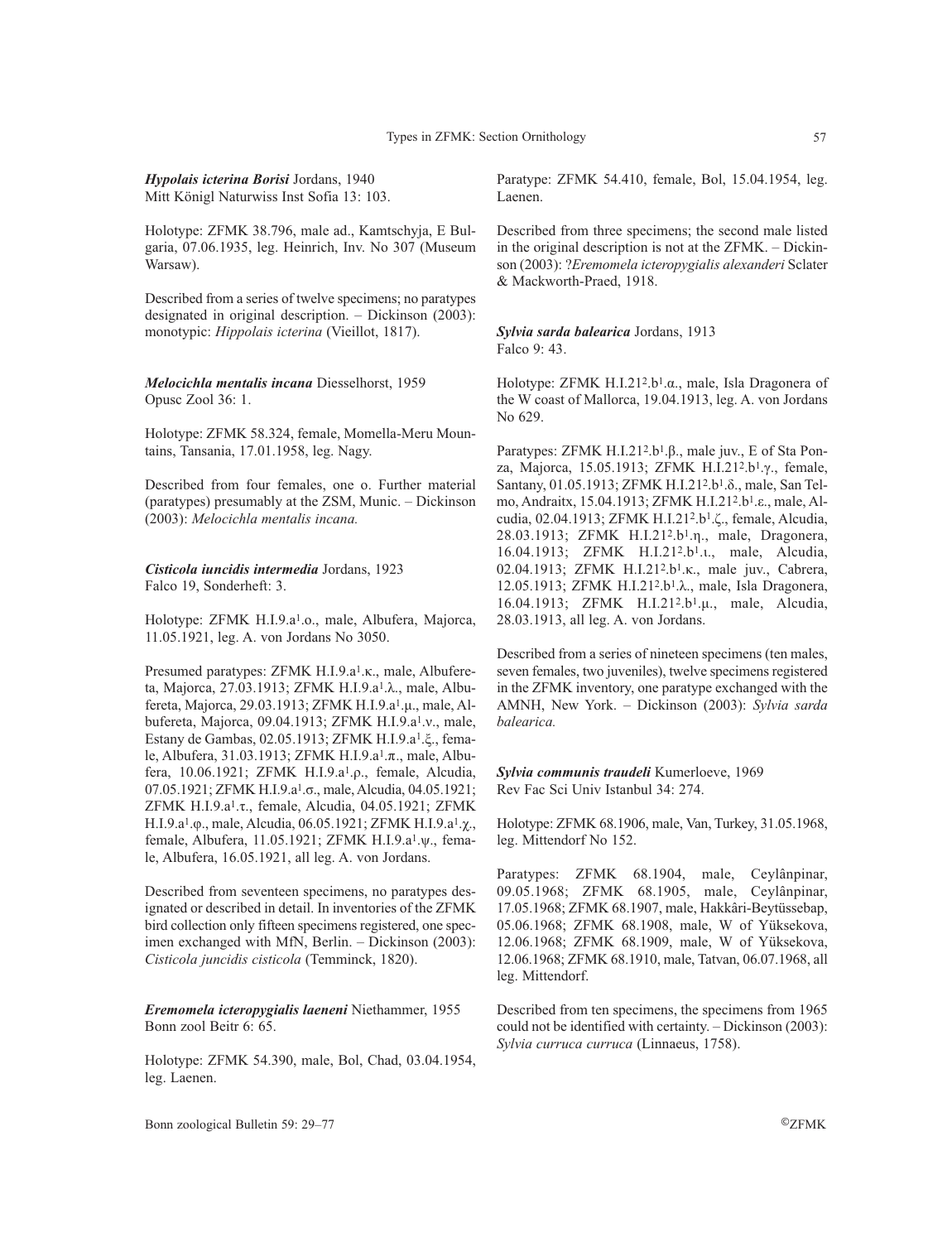*Sylvia melanocephala pasiphaë* Stresemann & Schiebel, 1925

J Ornithol 58: 659.

Paratype: ZFMK 57.998, male, Suda near Canea, Crete, 26.04.1925, leg. Schiebel.

Holotype at the ZMB, Berlin; no other specimens specified. – Dickinson (2003): *Sylvia melanocephala pasiphaë.*

*Sylvia semenowi* Zarudny, 1904 Orn Jahrb 15: 220–221.

Paralectotype: ZFMK H.I.21.l.γ., male, Karun Tschinebe, W Iran, 25.01.1904 (= 12.01.1904 Gregorian Calendar), ex. Coll. Zarudny No 1630, Coll. A. von Jordans No 2542.

Specimen belongs to the type series and is published as "cotype" by Jordans (1923: 26); described from seven specimens. Whereabouts of other specimens unknown. – Dickinson (2003): *Sylvia mystacea rubescens* Blanford, 1817.

*Sylvia borin Pateffi* Jordans, 1940 Mitt Königl Naturwiss Inst Sofia 13: 105.

Holotype: ZFMK 38.633, male ad., Bansko, Bulgaria, 05.06.1938, leg. A. von Jordans.

Paratype: ZFMK 38.634, male, Pirin Mountains near Bansko, 13.06.1938, leg. A. von Jordans.

Described from these two specimens. – Dickinson (2003): *Sylvia borin woodwardi* (Sharpe, 1877).

*Sylvia clarae* Kleinschmidt, 1901 Orn Monatsber 9: 167.

Holotype: Coll. Kl. 3608, male, Gafsa, Tunisia, 06.05.1899, leg. Spatz.

Paratype: Coll. Kl. 3609, female, Gafsa, 07.05.1899, leg. Spatz. – Dickinson (2003): *Sylvia borin borin* (Boddaert, 1783).

*Sylvia atricapilla koenigi* Jordans, 1923 Falco 19, Sonderheft: 3.

Holotype: ZFMK H.I.21.d1.α., male, Artà, Majorca, 26.04.1913, leg. A. von Jordans No 977.

Paratypes: ZFMK H.I.21.d1.γ., male, Esporlas, 20.05.1913; ZFMK H.I.21.d1.δ., male, Artà, 23.04.1913; ZFMK H.I.21.d1.ε., male, Valldemosa, 15.03.1913; ZFMK H.I.21.d1.ζ., female, Valldemosa, 12.04.1913; ZFMK H.I.21.d1.η., female, Esporlas, 12.03.1913; ZFMK H.I.21.d1.θ., male, Valldemosa, 12.04.1913; ZFMK H.I.21.d<sup>1</sup>.t., male, Palma-Valldemosa, 10.03.1913; ZFMK H.I.21.d1.κ., male, Albufera, 18.05.1921; ZFMK H.I.21.d1.λ., male, Valldemosa, 03.05.1921; ZFMK H.I.21.d1.µ., male, Alcudia, 20.06.1921; ZFMK H.I.21.d1.ν., male, Alcudia, 20.06.1921; ZFMK H.I.21.d1.ξ., male, Alcudia, Majorca, 20.06.1921, all leg. A. v. Jordans.

Described from twenty-two specimens, one exchanged with the MfN, Berlin; the whereabouts of the remaining skins are unknown. – Dickinson (2003): *Sylvia atricapilla pauluccii* Arrigoni, 1902.

# **TIMALIIDAE**

*Pnoepyga immaculata* Martens & Eck, 1991 J Ornithol 132: 180.

Holotype: ZFMK 91.03, male, Thakkola, beneath Lete, 2530m, Mustang district, Nepal, 01.05.1980, leg. Martens.

Paratype: ZFMK 71.946, female, Thakkola, Chadziou Khola, 2600 m, Mustang district, 30.06.1970, leg Martens.

Described from a series of two males and two females; other paratypes at the ZSM, Munich and CNHM, Chicago; topotypical material at the ZFMK. – Dickinson (2003): *Pnoepyga immaculata.*

*Panurus biarmicus kosswigi* Kumerloeve, 1958 Bonn zool Beitr 9: 197.

Holotype: ZFMK 58.460, male, Amik-Gölü, Turkey, 08.05.1953, leg. Kumerloeve.

Paratypes: ZFMK 58.461, male, Amik-Gölü, Turkey, 06.05.1953; ZFMK 58.462, Amik-Gölü, 06.05.1953; ZFMK 58.463, female, Amik-Gölü, 08.05.1953, all leg. Kumerloeve. – Dickinson (2003): *Panurus biarmicus kosswigi.*

Bonn zoological Bulletin 59: 29–77 ©ZFMK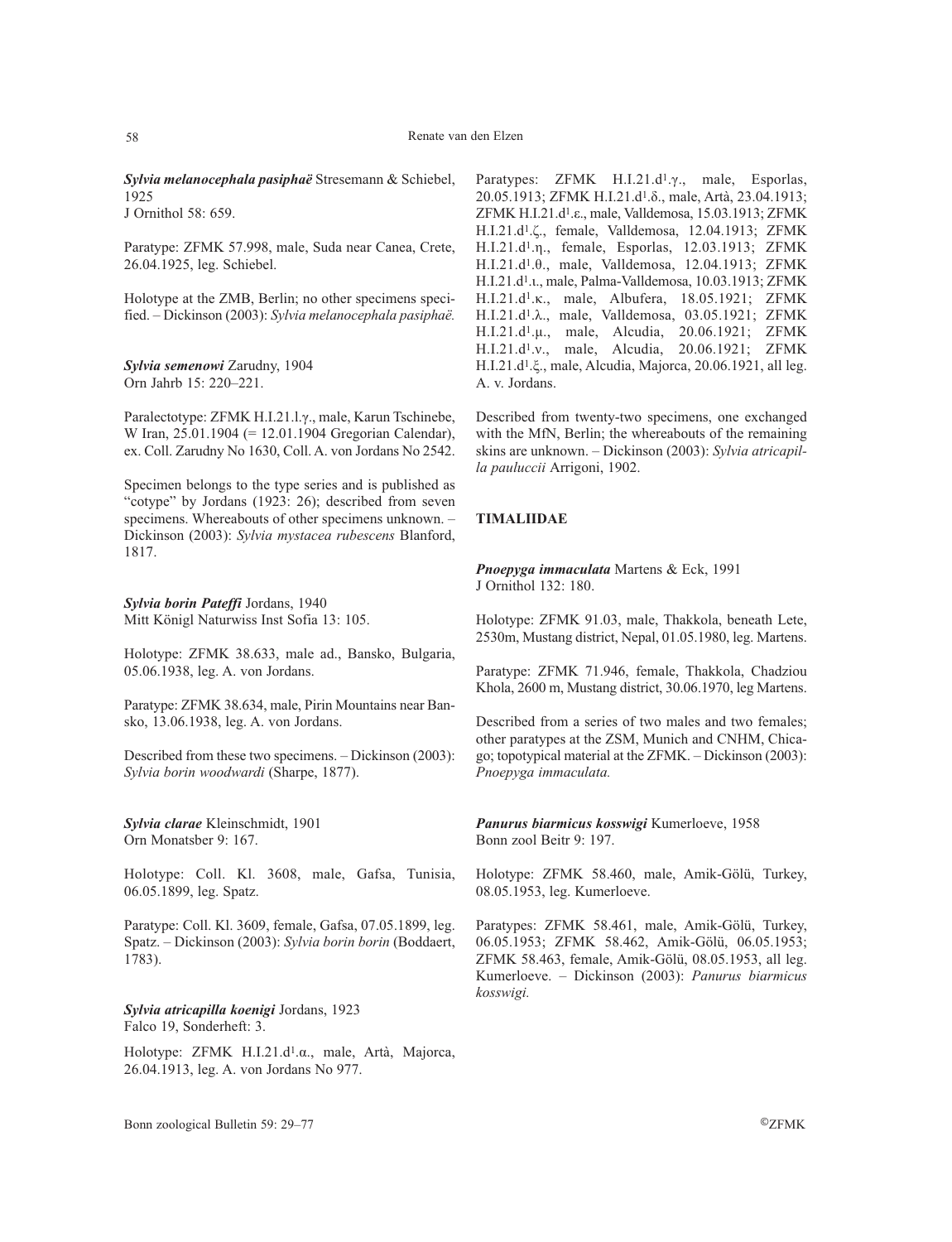*Trochalopteron (Janthocichla) lineatum bilkevitchi* Zarduny, 1910

Orn Monatsber 18: 188.

Paralectotype: ZFMK H.I.20a.a'.α., male, Chermadschan, Buchara, Russland, 14.07.1910 (= 01.07. Gregorian Calender), leg. Zarudny, Coll. Härms No 1763, Coll. v. Jordans No 1551.

Status derived from handwritten "Cotype" on label. – Dickinson (2003): *Garrulax lineatus bilkevitchi* (Zardudny, 1910).

### **ZOSTEROPIDAE**

*Zosterops poliogaster gerhardi* van den Elzen & König, 1983 Bonn zool Beitr 34: 164.

Paratypes: ZFMK 78.195, female, Gilo, Imatong Mountains, S Sudan, 06.01.1978; ZFMK 78.196, male, Gilo, 03.01.1978; ZFMK. 78.197, male, Gilo, 03.01.1978, all leg. Nikolaus.

Holotype and two paratypes at the SMNS, Stuttgart (Holotype No 55.187, paratypes No. 55.185, 55.186). – Dickinson (2003) presumably: *Zosterops poliogastrus kaffensis* Neumann, 1902.

# **TROGLODYTIDAE**

*Troglodytes troglodytes stresemanni* Schiebel, 1926 Orn Monatsber 34: 14.

Holotype: ZFMK 57.1055, male, Elos, SW Crete, 24.04.1925, leg. Schiebel.

Described from seven specimens. A specimen labelled as "cotype" is housed at the MfN, Berlin (No 25.1444), topotypical material at the ZFMK (57.1054, 57.1056–57.1059, Topolia, Homalo, 24.04.–05.05.1925). – Dickinson (2003): *Troglodytes troglodytes troglodytes* (Linnaeus, 1758).

*Troglodytes troglodytes weigoldi* Jordans, 1923 Orn Monatsber 31: 14.

Paratype: ZFMK G.VII.1.a5.α., Favaios, Portugal, 20.03.1913, leg. Weigold.

Holotype and paratype at the MfN, Berlin, t .t. Oporto.

Described from three specimens. – Dickinson (2003) presumably: *Troglodytes troglodytes kabylorum* E. Hartert, 1910.

### *Troglodytes troglodytes mülleri* **Jordans, 1928** Nov. Zool. 34: 283.

Holotype: ZFMK G.VII.1.a². α., male, Valldemosa, Mallorca, 12.04.1913, leg. A. von Jordans No 693.

Paratypes: ZFMK G.VII.1.a².β., male, Alcudia, 28.03.1913; ZFMK G.VII.1.a².γ., female, Valldemosa, 14.03.1913; ZFMK G.VII.1.a².δ., male, Valldemosa, 12.04.1913; ZFMK G.VII.1.a².ε., male, Valldemosa, 28.03.1913; ZFMK G.VII.1.a².ζ., male, Alcudia, 28.03.1913; ZFMK G.VII.1.a².η., o, Alcudia, 28.03.1913; ZFMK G.VII.1.a².θ., male, Lluch, 22.03.1913; ZFMK G.VII.1.a².ι., male, Alcudia, 26.03.1913; ZFMK G.VII.1.a².κ., male, Santany, 05.04.1913; ZFMK G.VII.1.a².λ., male, Lluch, 18.04.1921; ZFMK G.VII.1.a².µ., male juv., Albufera, 18.05.1921; ZFMK G.VII.1.a².ξ., male juv., Alcudia, 04.06.1921; ZFMK G.VII.1.a².ο., male juv., Alcudia, 04.06.1921; ZFMK G.VII.1.a².π., male, Alcudia, 18.05.1921; ZFMK G.VII.1.a².ρ., male, Valldemosa, 03.05.1921; ZFMK G.VII.1.a².σ., Lluch, 09.04.1921; ZFMK G.VII.1.a².τ., Valldemosa, 28.03.1921; ZFMK G.VII.1.a².υ., female, Alcudia, 10.06.1927, all leg. A. v. Jordans.

Described from a series of twenty-seven individuals, twenty registered in inventory of ZFMK bird skin collection, one specimen exchanged with MfN, Berlin. Whereabouts of other specimens unknown. – Dickinson (2003) presumably: *Troglodytes troglodytes kabylorum* E. Hartert, 1910.

*Troglodytes parvulus hyrcanus* Zarudny & Loudon, 1905 Orn Monatsber 13: 107.

Paralectotype: ZFMK G.VII.1.a4. α., male, Kuljam-Chadschi-Ali, W Iran, 26.10.1903 (= 13.10.1903 Gregorian Calendar), Coll. Zarudny No 1638, ex Coll. Jordans.

No information on material was given in the original description; no types designated. The whereabouts of the other specimens are unknown; the ZFMK specimen was labelled "cotype" by A. von Jordans subsequently and defined as paralectotype by Rheinwald & van den Elzen (1984). – Dickinson (2003): *Troglodytes troglodytes hyrcanus*.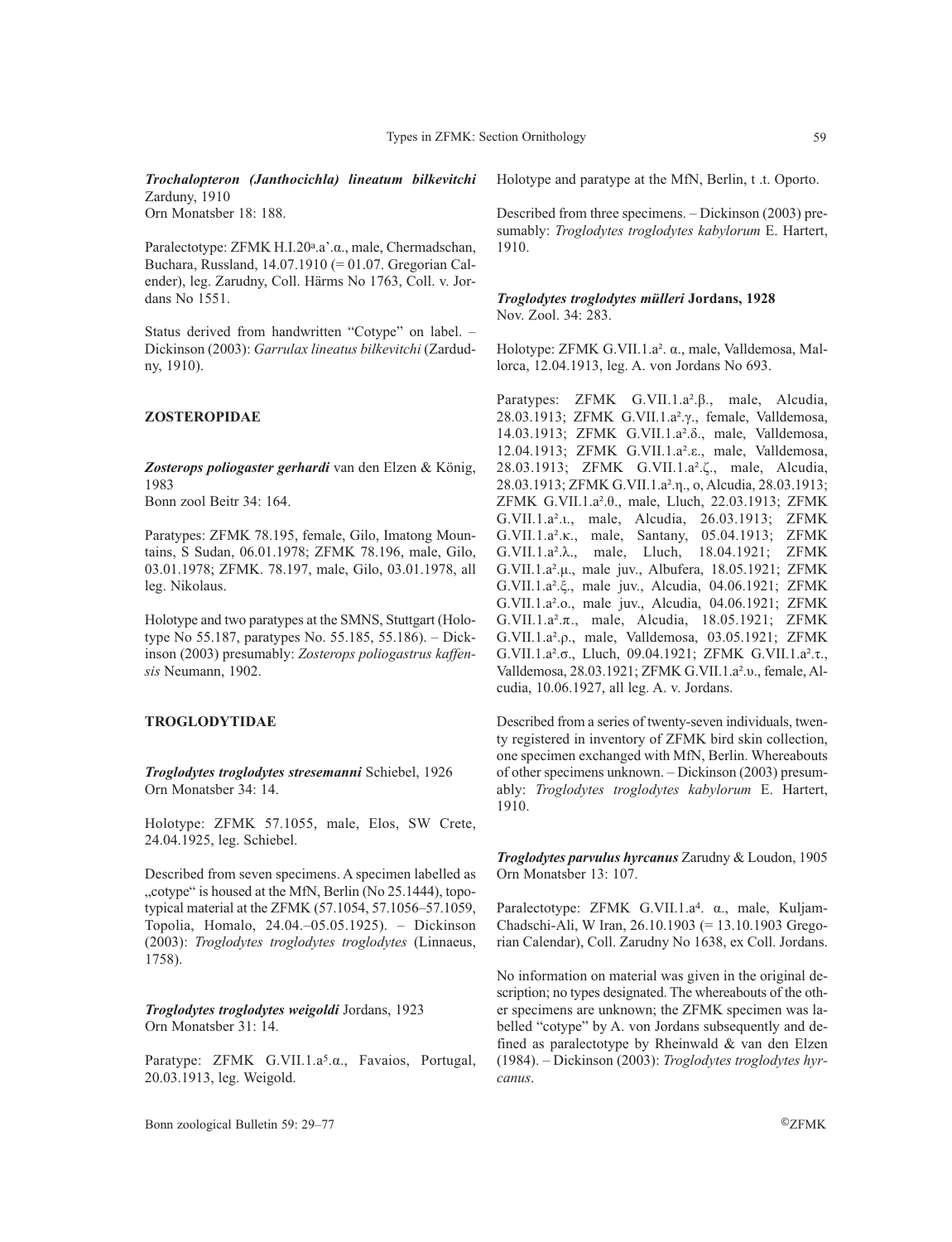# **SITTIDAE**

*Sitta dresseri* Zarudny & Buturlin, 1906 Orn Monatsber 14: 132.

Paralectotype: ZFMK G.IX.1.e1.α., male, Charadschi  $($ =Kharaji), W Iran, 14.04.  $($  = 28.04. in the Gregorian Calendar) 1904, leg. Zarudny No 1631, ex coll. A. von Jordans 1068.

Described from a series of unknown size; measurements are given from eight specimens. Zarudny & Härms (1923) mention twelve specimens collected, so according to Mlikovsky (2007) the syntype series consisted of twelve specimens. Specimen of ZFMK labelled by A. v. Jordans as "cotype" and published in Jordans (1923: 18); lectotype in NHMW, Vienna, for details see Mlikovsky (2007). – Dickinson (2003): *Sitta tephronota dresseri*.

## *Sitta tschitscherini* Zarudny, 1904 Orn Jahrb 15: 218.

Paralectotype?, ZFMK G.IX.1.d3. α., male ad., Sarchun, (Sar Khun), NW Iran, 21.12. 1903 (= 03.01.1904 in the Gregorian Calendar), coll. Zarudny No 1484, ex Coll. A. von Jordans 1064.

In original description three specimens from Ispahan (=Esfahan), Iran, presented with measurements, but no dates; ZFMK specimen labelled by A. v. Jordans as "cotype", also registered as "cotype" in inventory and published as cotype in Jordans (1923: 18). Specimen not included in Mlikovsky (2007). – Dickinson (2003): *Sitta neumayer tschitscherini.*

*Sitta europaea rubiginosa* Tschusi & Zarudny, 1905 Orn Jahrb 16: 140.

Paralectotypes ?: ZFMK G.IX.1.a11. α., male, Sermab-Dasht, N Iran, 09.10.1903 (= 22.10.1903 in the Gregorian Calendar), leg. Zarudny No 1633, ex coll. A. von Jordans No 1055; ZFMK G.IX.1.a<sup>11</sup>. β., female, Sermab-Dasht, N Iran, 9.10.1903 (= 22.10.1903 in the Gregorian calendar), leg. Zarudny No 1823, ex coll. A. von Jordans No 1056.

Type specimen designated in original description; male, Asterabad, 09.10.1903, No 5501, Coll. v. Tschusi; probably in the NHMW, Vienna; paralectotypes labelled by A. von Jordans as "cotypes", also registered as such in inventory of the ZFMK bird collection. – Dickinson (2003): *Sitta europaea rubiginosa.*

Bonn zoological Bulletin 59: 29–77 ©ZFMK

*Sitta reichenowi* Kleinschmidt, 1917 Falco 13: 21.

Lectotype: Coll. Kl. 5058, male, Myslowitz, Silesia, 29.03.1911, leg. Natorp.

Very poor description, type designated only in Catalogue (Kleinschmidt 1935–1943: 108). There also the numbers Coll. Kl. 5059–5062 are listed under the same species name and locality and may be paralectotypes. – [Dickinson (2003)]: *Sitta europaea europaea>caesia* 

*Sitta hassica* Kleinschmidt, 1917 Falco 13: 22.

Lectotype: Coll. Kl. 5000, female, Kornsand/Rhine, 30.08.1889, leg. Kleinschmidt.

Paralectotype: Coll. Kl. 5001, male, Knoblochsau/Rhine, near Darmstadt, 17.09.1899, leg. Kleinschmidt.

Very poor description, no type specimens defined in either description or in Catalogue (Kleinschmidt 1935–1943: 108). Lectotype and paralectotype designated by Rheinwald & van den Elzen (1984). – Dickinson (2003): *Sitta europaea caesia* Wolf, 1810.

*Sitta Auto-Sitta hoerningi* Kleinschmidt, 1928 Berajah, Sitta Auto-Sitta: 6.

Holotype: Coll. Kl. 5024, female, Mehlis, Thuringian Forest, 30.04.1928, leg. Hörning.

Paralectotypes: Coll. Kl. 5021–5023, 2 males, female, 17.02.1920 and 30.04.1928, and 5025–5027, 2 females, o, 22.09., 14.12.1919 and 22.09.1928, locality and collector like holotype.

In the original description only the holotype is designated, other topotypical specimens are not specified in detail. Paralectotypes designated by Rheinwald & van den Elzen (1984), based on entry in Catalogue (Kleinschmidt 1935–1943: 108). – Dickinson (2003): *Sitta europaea caesia* Wolf, 1810.

*Sitta Auto-Sitta dalmatina* Kleinschmidt, 1928 Berajah, Sitta Auto-Sitta: 13.

**Nomen novum** for *Sitta caesia longirostris* A. E. Brehm, 1866; Verz. Sammlungen., p.6 (nomen nudum).

Holotype: Coll. Kl. 5013, male, Castelnuovo, Dalmatia, 24.03.1914.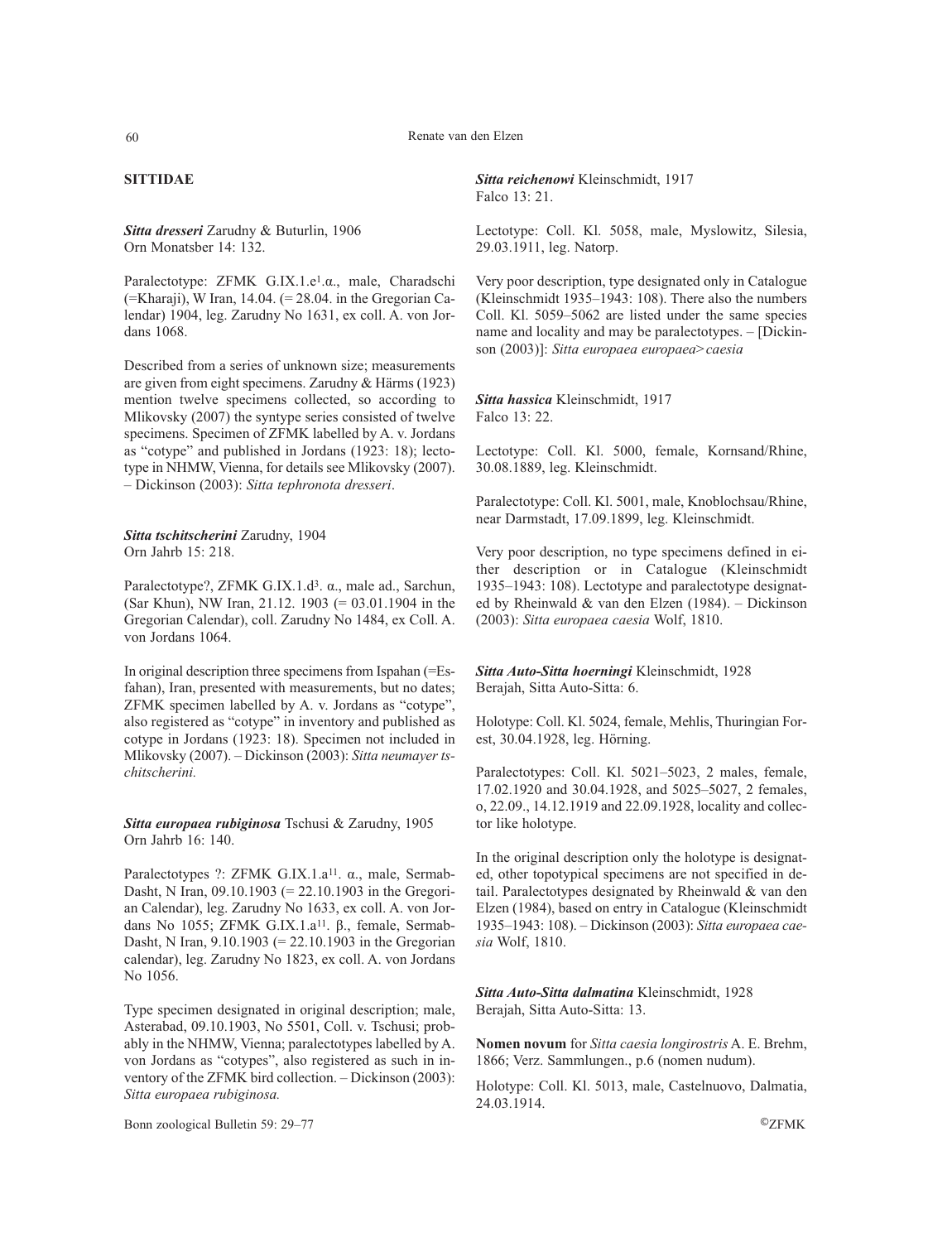Paratype: Coll. Kl. 5014, female, Castelnuovo, Dalmatia, 11.09.1912. – Dickinson (2003): *Sitta europaea cisalpina* Sachtleben, 1919.

*Sitta siciliae* Kleinschmidt & Jordans, 1932 Falco 28: 6.

Holotype: Coll. Kl. 5012, male, Troina, Sicily, 18.09.1929, per Rosenberg.

Paratypes: ZFMK G.IX.1.a<sup>6</sup>.α. and β., 2 females, Enna, Sicily, 10.09.1929, per Rosenberg.

– Dickinson (2003): *Sitta europaea cisalpina* Sachtleben, 1919.

*Sitta Auto-Sitta bacmeisteri* Kleinschmidt, 1943 Katalog meiner ornithologischen Sammlung: 108.

Holotype: Coll. Kl. 4989, male, Vitarville, Departement Meuse, France, 15.09.1916, leg. Bacmeister.

Only this specimen was labelled as "*bacmeisteri*", however, Coll. Kl. 4990–4997 are listed as "*bacmeisteri*" in the Catalogue (Kleinschmidt 1938–1943), too. These might therefore be recognized as paratypes. – Dickinson (2003): *Sitta europaea caesia* Wolf, 1810*.*

# *Sitta europaea itschangensis* Kleinschmidt & Weigold, 1922

Abh Ber Mus Tierk Dresden 15: 9.

Paralectotype: Coll. Kl. 5121, male, near Itschang, China, 14.II.1914, leg. Weigold.

Described from a series of nine specimens. The holotype was at the SNS, Dresden C 23936 and was lost in 1945; topotypical material exists in Dresden (Eck, 1970), designated by Eck & Quaisser (2004) as syntypes; paralectotype status designated by Rheinwald & van den Elzen (1984). – Dickinson (2003): *Sitta europaea sinensis* Verreaux, 1871.

*Sitta (europaea) tibetosinensis* Kleinschmidt & Weigold, 1922

Abh Ber Mus Tierk Dresden, 15: 10.

Paralectotype: Coll. Kl. 5132, male, Samendo, E Tibet, 16.10.1915, leg. Weigold.

Described from three specimens; type specimen at the SNS, Dresden. C 23942, lost in 1945; (Eck, 1970); third

Bonn zoological Bulletin 59: 29–77 ©ZFMK

specimen in Dresden (Eck & Quaisser 2004). Paralectotype status designated by Rheinwald & van den Elzen (1984). – Dickinson (2003) presumably: *Sitta nagaensis montium* La Touche, 1899.

### **CERTHIIDAE**

*Certhia rhenana* Kleinschmidt, 1900 Orn Monatsber 8: 169.

Holotype: Coll. Kl. 5222, male, Gunterhausen, banks of the River Rhine between Mainz and Worms, 08.11.1897, leg. Kleinschmidt.

Paralectotypes: Coll. Kl. 5223–5227, 3 males, female, o, Knoblochsau/Rhine near Darmstadt, 17.09.1899, 09.01.1898, 11.01.1898, 15.08.1892, leg. Kleinschmidt.

Only type specimen designated in the original description, paralectotypes designated by Rheinwald & van den Elzen (1984). – Dickinson (2003): *Certhia familiaris macrodactyla* C. L. Brehm, 1831.

*Certhia brachydactyla nigricans* Jordans, 1931 Orn Monatsber 39: 181.

Holotype: ZFMK G.VIII.1.b6.ι., male, Mosqueruela, Ternel, E Spain, 09.01.1931, leg. Grün.

Paratypes: ZFMK G.VIII.1.b<sup>6</sup>.β., male, Mosqueruela, E Spain, 02.01.1931; ZFMK G.VIII.1.b6.κ., o, Mosqueruela, Ternel, 05.01.1931; ZFMK G.VIII.1.b6.λ., o, Mosqueruela, Ternel, 05.01.1931, all leg. Grün.

Described from six specimens collected in January. Further two individuals from the same locality, dated 12.1930 and 02.1933, are labelled as "cotypes", though only birds from January are mentioned in the original description. – Dickinson (2003): *Certhia brachydactyla brachydactyla* C. L. Brehm, 1820.

### *Certhia brachydactyla obscura* Jordans, 1934 Alauda 5: 522.

Holotype: ZFMK G.VIII.1.b8.α., male, Lagunilly-Bejar, Spain, 27.10.1933, leg. Grün.

Paralectotypes: ZFMK.G.1.b8.ζ. male, Lagunilla, 19.10.1933; ZFMK.G.1.b8.ε., female, Lagunilla, 20.10.1933, all leg. Grün.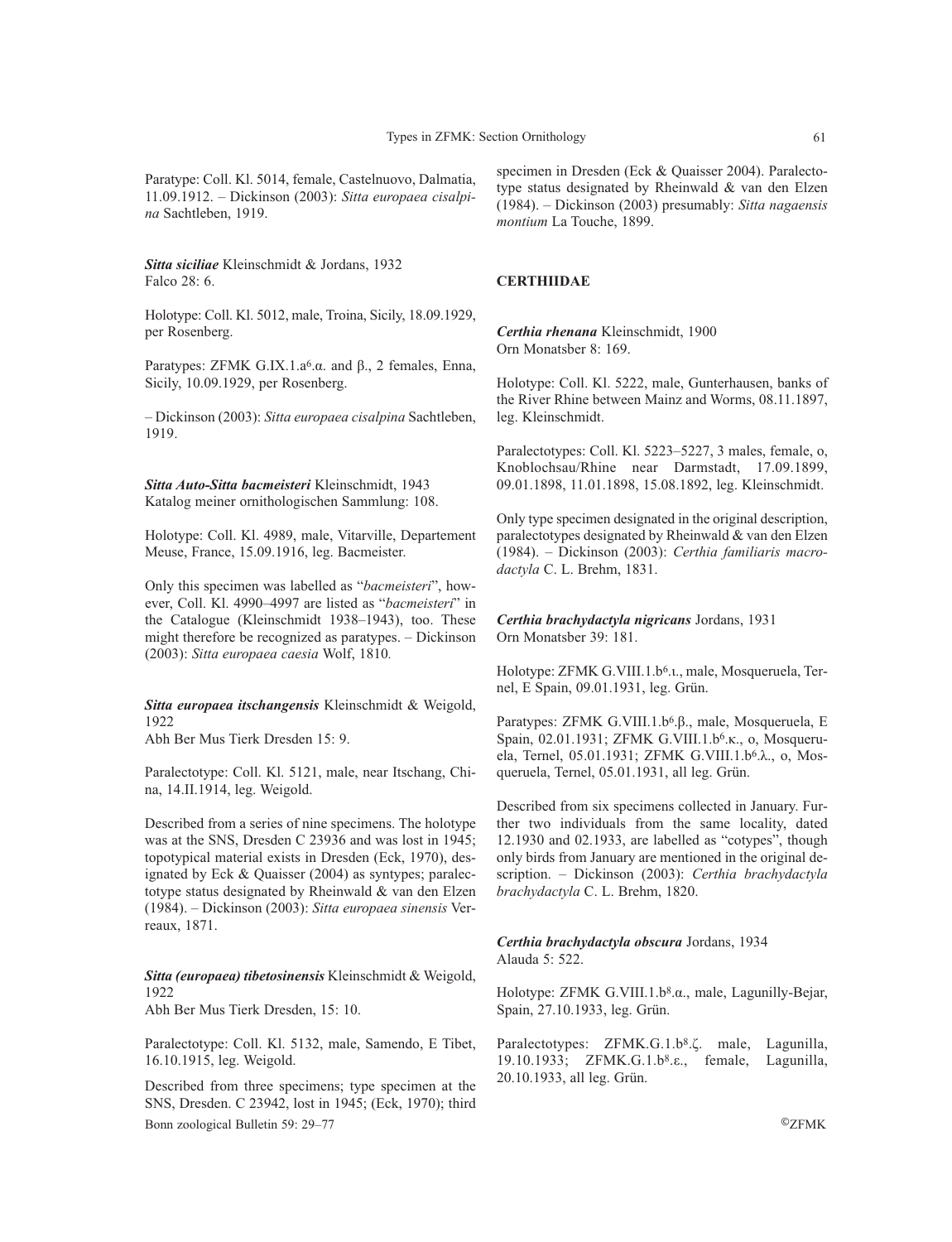Described from six specimens, only the holotype is designated; in the footnote further five specimens are mentioned as newly arrived and "perfectly matching". The five specimens in the ZFMK skin collection, dated from December 1933 were therefore not recognized as paratypes (Rheinwald & van den Elzen 1984). Two paratypes were exchanged with the AMNH, New York, one handed to Fouard. – Dickinson (2003): *Certhia brachydactyla megarhyncha* C. L. Brehm, 1831.

# **STURNIDAE**

*Sturnus balcanicus* Buturlin & Härms, 1909 Orn Monatsber 17: 56.

Syntypes: ZFMK F.III.1.a5. α., male, Barza, Romania, 01.06.1901, ex Coll. Härms No 1143; ZFMK F.III.1.a5.β., male, Fetsci, 20.03.1907, ex Coll. Härms 1243; ZFMK F.III.1.a5. δ., 2 females, Cernovoda, 24.04.1906, ex Coll. Härms No 1249.

Described from a series of twelve specimens; whereabouts of the other specimens uncertain. – Dickinson (2003): *Sturnus vulgaris vulgaris* Linnaeus, 1758.

# **TURDIDAE**

*Turdus merula mallorcae* Jordans, 1950 Syll Biol, Festschr Kleinschmidt: 172.

Lectotype: ZFMK H.III.1.a8.θ, male, Arta, Majorca, 22.04.1913, leg. A. von Jordans No 802.

Paralectotypes: ZFMK H.III.1.a8.α., male, Esporlas, 20.05.1913; ZFMK H.III.1.a8.β., Arta, Majorca, 23.04.1913; ZFMK H.III.1.a8.γ., female, Arta, Majorca, 24.04.1913; ZFMK H.III.1.a8.δ., female, Santany, 07.05.1913; ZFMK H.III.1.a8.ε., male, Arta, Majorca, 22.04.1913, leg A. v. Jordans No 804; ZFMK H.III.1.a8.ζ., Santany, 07.05.1913; ZFMK H.III.1.a8.u., male, Alcudia, Mallorca, 05.04.1913; ZFMK H.III.1.a8.κ, male, Arta, Majorca, 22.04.1913, leg A. V. Jordans 803; ZFMK H.III.1.a8.λ., male, Arta, 03.04.1921; ZFMK H.III.1.a8.µ., male, Arta, 31.03.1921; ZFMK H.III.1.a<sup>8</sup>.ν., male juv., Alcudia, 09.06.1921; ZFMK H.III.1.a8.ξ., male juv., Alcudia, 09.06.1921; ZFMK H.III.1.a8.ο., male juv., Alcudia, 22.06.1921; ZFMK H.III.1.a8.π., female juv., Santany, 04.05.1913; ZFMK H.III.1.a8.ρ., male juv., Albufera, 18.05.1921, all leg. A. v. Jordans.

Described from seventeen specimens, sixteen still in the ZFMK collections. Three males are registered in the inventory under 22.04.1913; information on type status taken from label in collection of ZFMK (Rheinwald & van den Elzen 1984). One specimen has been exchanged with the AMNH, New York. – Dickinson (2003) presumably: *Turdus merula merula* Linnaeus, 1758.

*Turdus hispaniae* Kleinschmidt, 1909 Falco 5: 22.

Lectotype: Coll. Kl. 3378, male, Malaga, Spain, 24.09.1903, per Schlüter.

Paralectotypes: Coll. Kl. 3379–3380, 2 male, Malaga, 15.01.1904 and 15.04.1905, per Schlüter.

No types designated in the original description; types and paratypes designated by Kleinschmidt (1935–1943: 84) in his Catalogue. – Dickinson (2003): *Turdus merula merula* Linnaeus, 1758.

*Turdus rüdigeri* Kleinschmidt, 1919 Falco 14: 15.

Holotype: Coll. Kl. 3367, female, Chambley, E France, 18.04.1918, leg. Rüdiger.

Paralectotypes: Coll. Kl. 3364–3366, male, male juv., female, Cote Chambley, E France, and "France", 21.01.–18.04.1918, leg. Rüdiger.

Only holotype specified; paralectotypes designated by Rheinwald & van den Elzen (1984). – Dickinson (2003): *Turdus merula merula* Linnaeus, 1758.

*Turdus ultrapilaris* Kleinschmidt, 1919 Falco 14: 16.

Lectotype: Coll. Kl. 3297, male, Issyk-Kul, W Asia, 05.01.1908, leg. Tancré.

Paralectotypes: Coll. Kl. 3298–3299, male, female, Issyk-Kul, 05.01.1908, leg. Tancré.

Rather poor description, no type defined. Information on type status from Catalogue (Kleinschmidt 1935–1943: 83); paralectotypes designated by Rheinwald & van den Elzen (1984). – Dickinson (2003): *Turdus pilaris* Linnaeus, 1758.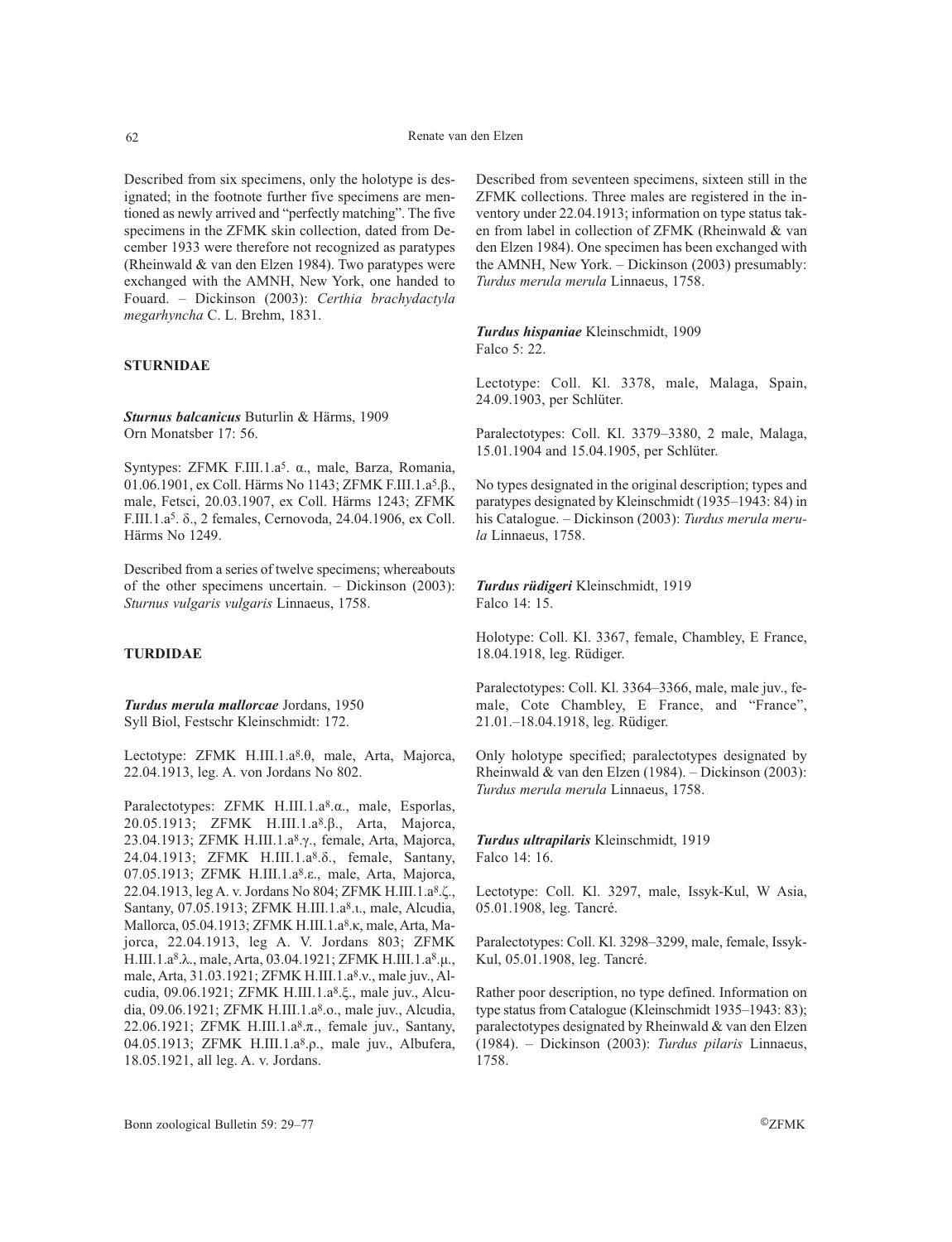*Turdus pseudohodgsoni* Kleinschmidt, 1909 Falco 5: 20.

Holotype: Coll. Kl. 3262, male, Taschkent, Russia, 02.03.1908.

There was apparently no further material at hand for the description. – Dickinson (2003): *Turdus viscivorus viscivorous* Linnaeus, 1758.

*Turdus viscivorus hispaniae* Jordans, 1950 Syll Biol, Festschr Kleinschmidt: 171.

Holotype: ZFMK 46.179, male, Linares de Riofrio, Spain, 08.04.1943, leg. Grün.

Paratypes: ZFMK 46.180, male, Linares, 01.04.1943; ZFMK 46.181, male, Linares, 03.04.1942; ZFMK 46.182, male, Linares, 04.04.1942; ZFMK 46.183, male, Linares, 10.04.1942; ZFMK 46. 184, female, Linares, 04.04.1942; ZFMK 46.185, female, Linares, 04.04.1942 ; ZFMK 46. 186, female, Linares, 04.04.1942; ZFMK 187, female, Linares, 04.04.1942; ZFMK 46.188, female, Linares, 04.04.1942, all leg. H. Grün.

Described from five males and four females; preoccupied by *Turdus hispaniae* Kleinschmidt, 1909. – Dickinson (2003): see following taxon.

*Turdus viscivorus jordansi* Eck, 1970 Zool Abh Mus Tierk Dresden 30: 135

Holotype: ZFMK 46.179, male, see previous taxon.

**Nomen novum** for *Turdus viscivorus hispaniae* Jordans, 1950, this taxon being preoccupied by *Turdus hispaniae* Kleinschmidt, 1909. – Dickinson (2003): *Turdus viscivorus viscivorous* Linnaeus, 1758.

# **MUSCICAPIDAE**

*Phoenicurus phoenicurus caesitergum* Clancey, 1947 Bull Brit Orn Cl 67: 77.

Paralectotype. ZFMK 50.56, female, Northumberland, England, 31.05.1942, leg. Clancey.

Holotype in the Coll. Clancey, RSME, Edinburgh, t. t. Burnley, Lancashire, England. – Dickinson (2003): *Phoenicurus pheonicurus phoenicurus* (Linnaeus, 1758).

Bonn zoological Bulletin 59: 29–77 ©ZFMK

*Erithacus algeriensis* Kleinschmidt, 1904 Orn Monatsber 12: 197.

Lectotype: Coll. Kl. 2921, male, Lambèse, "in the wood", Algeria, 11.06.1904, leg. Flükiger.

Paralectotypes: Coll. KL. 2922–2924, 3 male, Lambèse, 9.–11.06.1904, leg. Flükiger.

No type defined in the original description; information on type status taken from Catalogue (Kleinschmidt 1935–1943: 73). – Dickinson (2003): *Phoenicurus pheonicurus phoenicurus* (Linnaeus, 1758).

*Phoenicurus ochruros aterrimus* Jordans, 1923 Falco 19, Sonderheft: 8.

Lectotype: Coll. Kl. 2804, male, Bellas, Portugal, 06.1906.

Paralectotypes: Coll. Kl. 2805, female, Bellas, 06.1906; ZFMK H. II. 6. a'.β., male, Pinchao bei Aligó, 18.03.1913, leg. Weigold.

No type specimens designated in original description; two specimens in the Kleinschmidt Collection match the date and locality provided in the description; type status designated in Catalogue Kleinschmidt (1935–1943: 72) and also on label in the ZFMK collections. Second paralectotype designated by van den Elzen (1986). – Dickinson (2003): *Phoenicurus ochruros aterrimus.*

*Saxicola rubetra hesperophila* Clancey, 1949 Limosa 22: 369.

Paralectotypes: ZFMK 50.312–50.315, male, 2 females, female juv., Argyllshire, SW Scotland, 17.07.–18.08.1948, leg. Clancey.

Holotype in the Coll. Clancey, RSME, Edinburgh, t. t. Newton Mearns, E Renfrewshire. Only holotype designated in the original description. Information on paralectotypes derived from ZFMK inventory and labels in the collection; paralectotype status designated by Rheinwald & van den Elzen (1984). – Dickinson (2003): *Saxicola rubetra* (Linnaeus, 1758).

*Saxicola rubetra şengüni* Kumerloeve, 1969 Rev Fac Sci Univ Istanbul 34: 277.

Syntypes: ZFMK 68.1873, female, Yüksekova, Turkey, 10.06.1968; ZFMK 68.1874, male, Van-Ermaniz, 23.06.1968; ZFMK 68.1875, male juv., Van-Ermaniz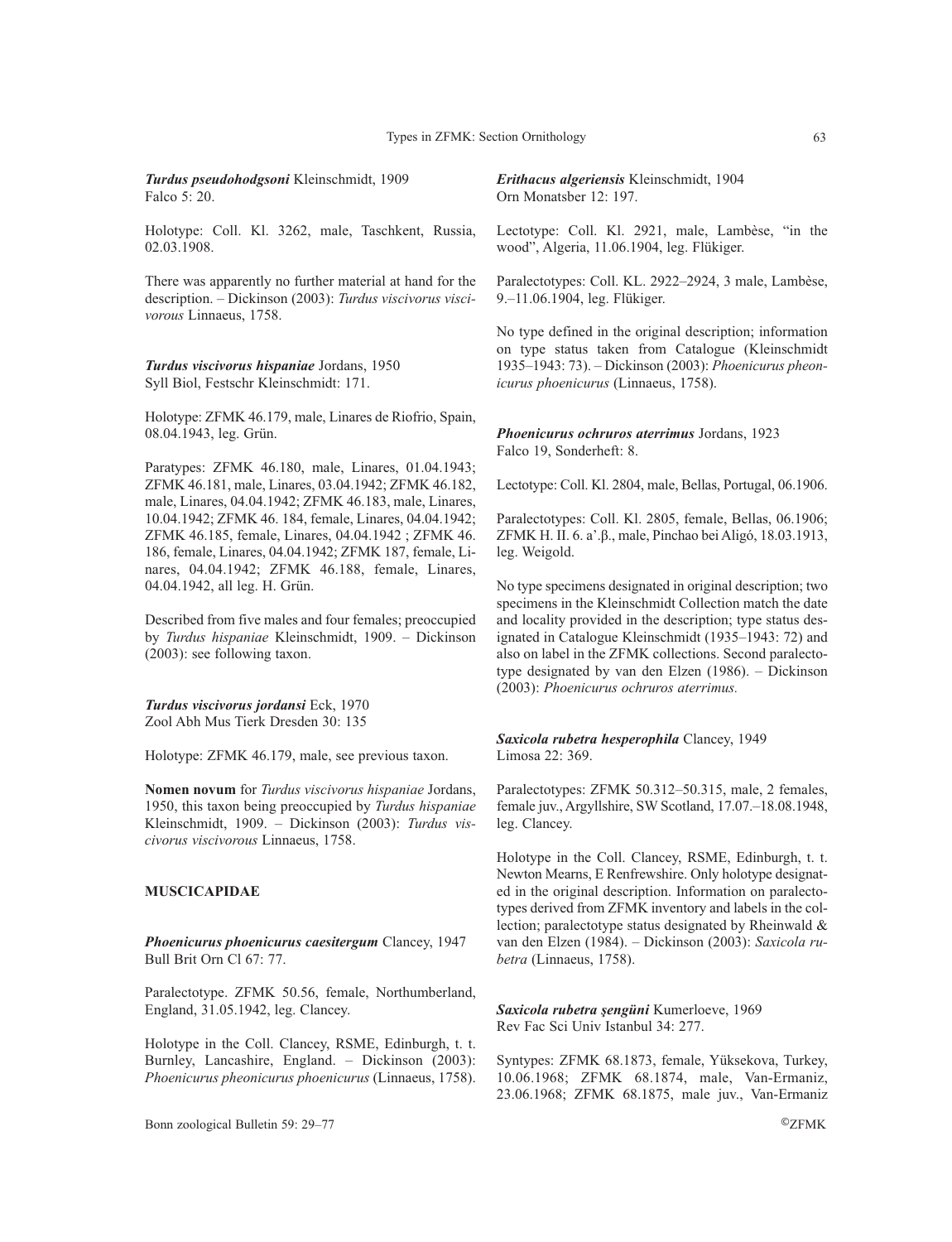23.06.1968, leg. Mittendorf, Nos 201, 274, 275. – Dickinson (2003): *Saxicola rubetra* (Linnaeus, 1758).

*Saxicola torquata gabrielae* Neumann & Paludan, 1937 Orn Monatsber 45: 15.

Lectotype: ZFMK 41.492 male, Olymp, S of Brussa, Asia Minor, 20.07.1934. Paralectotype: ZFMK 41.493, male, Olymp, S of Brussa, Asia Minor, 20.07.1934, both leg. G. Neuhäuser.

Described from a series of nine males, five from "W and C Asia Minor" and four from Rhodos. Two of our specimens meet the locality and date of the defined "type" of the original description, the specimen ZFMK 41.492 bears a label with "type" in an old handwriting. The second specimen is chosen as a paralectotype. The whereabouts of the remaining specimens are not known. – Dickinson (2003): *Saxicola torquata rubicola* (Linnaeus, 1766).

*Saxicola transfuga* Kleinschmidt, 1936 Nova Acta Leopold, N.F. 4: 377.

Lectotype: Coll. Kl. 2547, male, Schuster, W Iran, 22.03.1904.

Paralectotype: Coll. Kl. 2548, female, Mamed-abad, E Iran, 19.07.1901.

Neither in the original description nor in the Catalogue (Kleinschmidt 1935–1943: 66) type specimens were designated. Type status was taken from the handwritten label; lectotype and paralectotype designated by Rheinwald & van den Elzen (1984). – Dickinson (2003): *Oenanthe pleschanka transfuga*, but see Haffer (1977: 37).

*Saxicola Meridionalis reiseri* Kleinschmidt, 1943 Katalog meiner ornithologischen Sammlung: 65 and 69.

Lectotype: Coll. Kl. 2534, male, Mosco, Bosnia - Herzegovina, 23.04.1893.

Paralectotype: Coll. Kl. 2535, female, Trebinje, Bosnia - Herzegovina, 24.04.1893.

Very poor description, but illustrated on page 70; no types designated in Catalogue (Kleinschmidt 1935–1943: 65); lectotype and paralectotype designated by Rheinwald & van den Elzen (1984). – Dickinson (2003): *Oenanthe hispanica hispanica* (Linnaeus, 1758)*.*

*Saxicola palearctica* Kleinschmidt, 1920 Falco 17: 3.

Lectotype: Coll. Kl. 2490, male, Sirax, Trans-Caspia, 20.03.1905, per Schlüter.

Kleinschmidt (1935–1943: 65) considers specimens collected at the same time and the same place (Coll. Kl. 2491–2495, 2 males, male juv., 2 females, Sirax, 20.–26.03.1905) as questionably similar to the type. No type specimen designated in the poor original description; lectotype designated in Catalogue (Kleinschmidt 1935–1943: 65). – Dickinson (2003): *Oenanthe oenanthe libanotica* (Hemprich & Ehrenberg, 1833).

*Saxicola Borealis obtusa* Kleinschmidt, 1943 Katalog meiner ornithologischen Sammlung: 64.

Lectotype: Coll. Kl. 2466, male, Gennargentu, Sardinia, 28.06.1907, leg. Meloni.

Paralectotypes: Coll. Kl. 2467–2475, 2 males, 4 females, 3 imm., Gennargentu, 26.–31.07.1903, leg. Meloni.

Very poor description, no types designated, information taken from label in Kleinschmidt Collection; lecto- and paralectotypes designated by Rheinwald & van den Elzen (1984). – Dickinson (2003): *Oenanthe oenanthe libanotica* (Hemprich & Ehrenberg, 1833).

*Saxicola Borealis exilipes* Kleinschmidt, 1943 Katalog meiner ornithologischen Sammlung: 65.

Lectotype: Coll. Kl. 2485, male ad., Sarpa/ Wolga, Russia, 05.1909.

Paralectotype: Coll. Kl. 2486, o ad., Sarpa/ Wolga, 05.1909.

Very poor description, no types designated, information taken from label in Kleinschmidt Collection; lecto- and paralectotypes designated by Rheinwald & van den Elzen (1984). – Dickinson (2003): *Oenanthe oenanthe oenanthe* (Linnaeus, 1758).

*Oenanthe tractrac hoeschi* Niethammer, 1955 Bonn zool Beitr 6: 188.

Paratype: ZFMK 66.899, female, Kaokoveld w Orupembe, Namibia, 27.06.1952, leg. Hoesch.

Holotype: UMB, Bremen No 19.905, male, Kaokoveld w Orupembe, Namibia, 28.06.1952, leg Hoesch.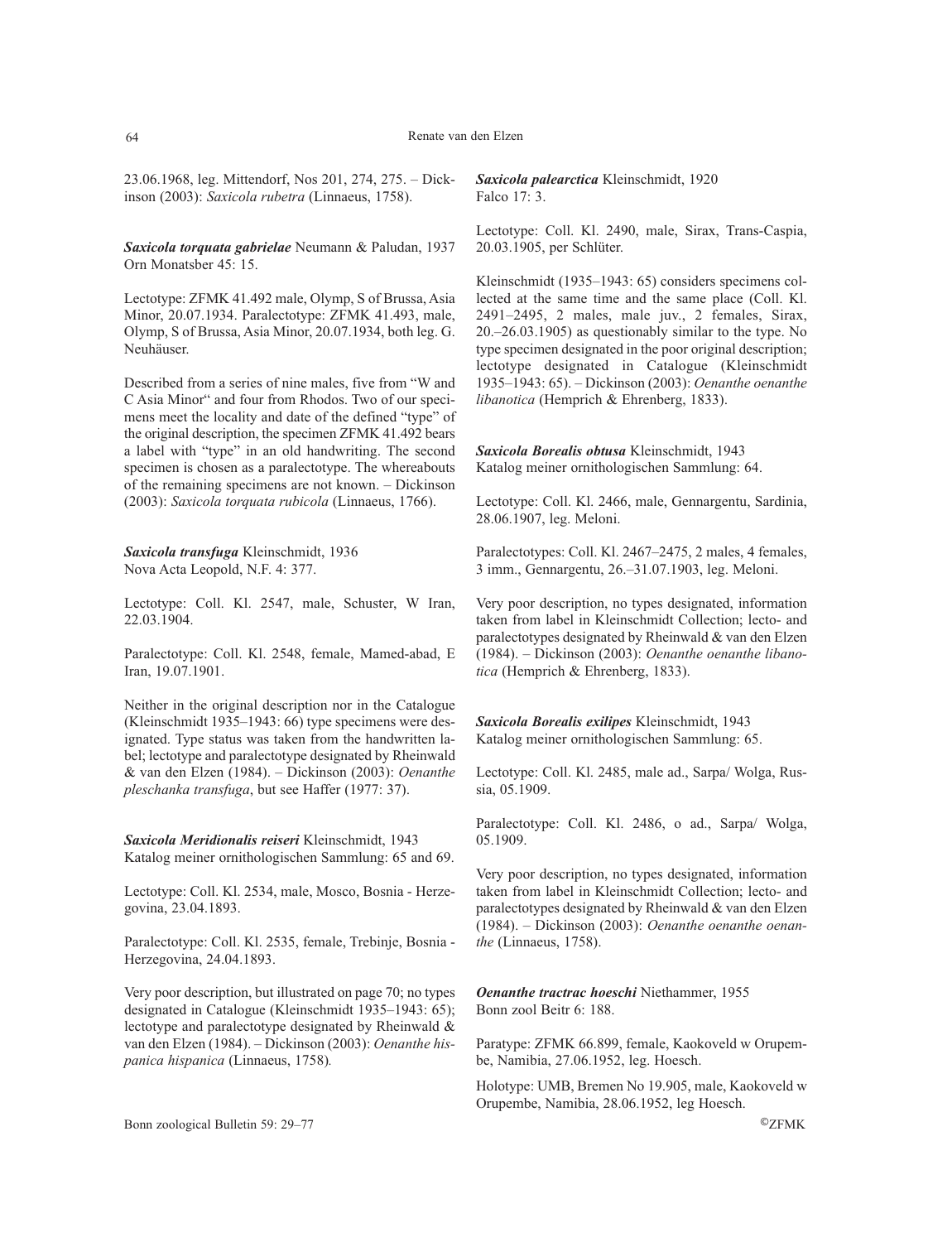Described from these two specimens. – Dickinson (2003): *Cercomale tractrac hoeschi* (Niethammer, 1955).

*Cercomela familiaris hoeschi* Niethammer, 1955 Bonn zool Beitr 6: 189.

Paratype: ZFMK 39.458, male, Brandberg, Namibia, 17.09.1938, leg. G. Niethammer No 94.

Holotype at the UMB (Bremen) No 19.907, t.t. Otju, Kaokoveld. Preoccupied by *Oenanthe tractrac hoeschi* Niethammer, 1955, because the species *tractrac* has to be placed within *Cercomela*, if this is accepted as separate genus. Niethammer treated this form as synonym of *Oenanthe familiaris angolensis* later. – Dickinson (2003): *Oenanthe familiaris angolensis* Lynes, 1926.

### *Erithacus superbus* Koenig, 1889 J Orn 37: 183.

Syntypes: ZFMK H.II.4.a3.β. male, Icod el Alto, Tenerife, Canary Islands, 17.02. 1889; ZFMK H.II.4.a3.δ., male, Villa Orotava, Tenerife, Canary Islands, 06.04.1889 – **specimen lost**, all leg. Koenig.

Paralectotypes: ZFMK H.II.4.a3.α., male, Villa Orotava, 22.01.1889; ZFMK H.II.4.a3.γ., male, Villa Orotava, 06.04.1889; ZFMK H.II.4.a3.ε., female, Icod el Alto, 17.02.1889; ZFMK H.II.4.a3.ζ., o, Icod el Alto, 17.02.1889; ZFMK H.II.4.a3.η., female, Pinar, 11.04.1889; ZFMK H.II.4.a3.θ., o, Pinar, 13.04.1889; ZFMK H.II.4.a3.ι., female, 16.04.1889, all leg. Koenig.

In the original description no type specimen was defined; in the inventory register β. and δ. are designated as type specimens. The latter is currently untraceable in the collection, supposedly also integrated in the permanent exhibition. All type specimens of Koenig were mounted in the first place and have been prepared as skins only after 1943. Specimens numbered α, γ and ε are registered as "cotypes" in the inventory (marked by crosses), but 5 more specimens from the same localities and time period are also registered. They have been chosen as paralectotypes by Rheinwald & van den Elzen (1984). – Dickinson (2003): *Erithacus rubecula superbus*.

*Erithacus rubecula hispaniae* Jordans, 1950 Syll Biol, Festschr Kleinschmidt: 174.

Holotype: ZFMK 46.232, male, Linares de Riofrio, Salamanca, Spain, 20.04.1943, leg. H. Grün.

Bonn zoological Bulletin 59: 29–77 ©ZFMK

Paralectotypes: ZFMK 46.233, female, Linares de Riofrio, 28.04.1942; ZFMK 46. 234, male, Linares, 12.04.1942; ZFMK 46.235, male, Linares, 30.04.1942, all leg. H. Grün.

Described from three males and one female collected "end of April, beginning of May"; only holotype designated in original description. Paralectotypes designated by Rheinwald & van den Elzen (1984), and information on status taken from inventory of ZFMK bird collection. – Dickinson (2003): *Erithacus rubecula rubecula* (Linnaeus, 1758).

### *Erithacus Dandalus sardus* Kleinschmidt, 1906 Falco 2: 70.

Lectotype: Coll. Kl. 2985, male, Pizzo Tricoli, Ogliastra, Sardinia, 26.05.1905.

Paralectotypes: Coll. Kl. 2986–2991, 5 males, o, Pizzo Tricoli and Lanusei, Ogliastra, 30.08.1904, 04.06.1905, 02.–03.09.1906.

No types defined in the original description; lectotype designated by Kleinschmidt in his Catalogue (1935–1943: 75); paralectotypes designated by Rheinwald & van den Elzen (1984). One para(lecto)type in the SNS, Dresden (Eck & Quaisser 2004). – Dickinson (2003): *Erithacus rubecula sardus.*

*Erithacus rubecula monnardi* Kleinschmidt, 1916 Falco 12: 14.

Lectotype: Coll. Kl. 2981, o ad., La Tourauderie, Dept. Ardennes, France, 24.02.1916, leg. Bacmeister.

Paralectotypes: Coll. Kl. 2982–2983, 2 o, La Tourauderie, 24.02. and 17.03.1916, leg. Bacmeister.

Originally described from three specimens, lectotype designated in Catalogue (Kleinschmidt 1935–1943: 75), also paralectotypes. – Dickinson (2003): *Erithacus rubecula rubecula* (Linnaeus, 1758)

*Luscinia megarhynchos luscinioides* Jordans, 1923 Falco 19, Sonderheft: 3.

Holotype: ZFMK H.II.2.a3.α., male, Arta, Majorca, 22.04.1913, leg. A. von Jordans No 839.

Paralectotypes: ZFMK H.II.2.a<sup>3</sup>.β., male, Santany, 09.05.1913; ZFMK H.II.2.a³.γ., male, Arta, Majorca,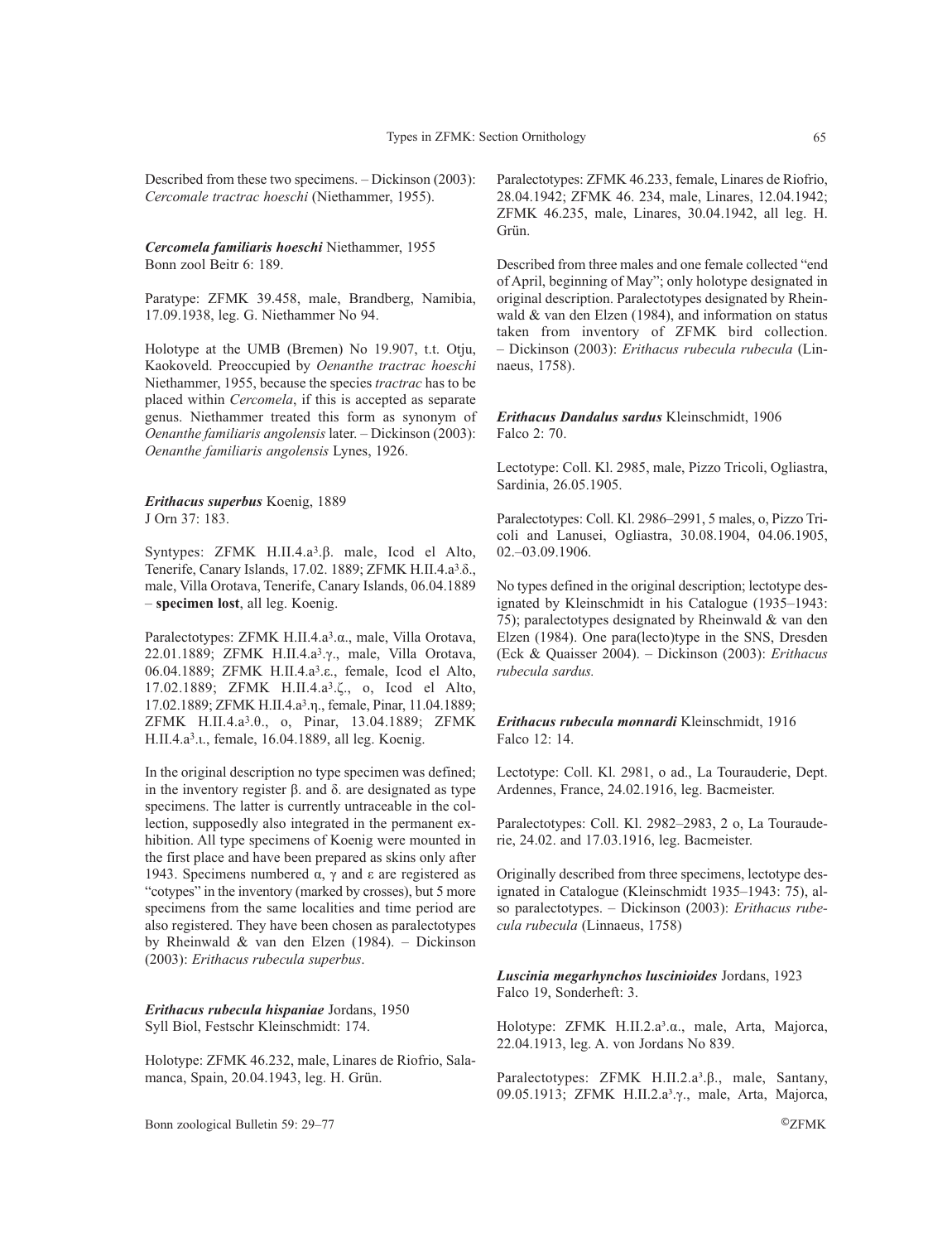26.04.1913; ZFMK H.II.2.a<sup>3</sup>.δ., male, Arta, Majorca, 26.04.1913; ZFMK H.II.2.a<sup>3</sup>.ε., female, Valldemosa, 19.05.1913; ZFMK H.II.2.a³.ζ., male, Santany, 09.05.1913; ZFMK H.II.2.a³.η., male, Arta, Majorca, 25.04.1913; ZFMK H.II.2.a<sup>3</sup>.θ., male, Santany, 01.05.1913; ZFMK H.II.2.a<sup>3</sup>.u., male, Santany, 01.05.1913; ZFMK H.II.2.a³.κ., male, Santany, 09.05.1913; ZFMK H.II.2.a³.µ., female, Alcudia, 06.06.1921; ZFMK H.II.2.a<sup>3</sup>.ν., male, Alcudia, 08.05.1921; ZFMK H.II.2.a<sup>3</sup>.ξ., male, Albufera, 16.05.1921; ZFMK H.II.2.a<sup>3</sup>.π., male, Alcudia, 20.05.1921; ΖFMK H.II.2.a<sup>3</sup>.ρ., male, Alcudia, 14.06.1921; ZFMK H.II.2.a³.σ., male, Alcudia, 06.05.1921; ZFMK H.II.2.a³.τ., male, Alcudia, 06.05.1921, all leg. A. von Jordans.

Described from twenty-six specimens; only holotype specimen designated, no paratypes defined. Of the original series seventeen still exist in the ZFMK collection, two more specimens were exchanged with the AMNH, New York, and Tring, UK; whereabouts of others unknown. Paralectotypes designated by Rheinwald & van den Elzen (1984) based on specimens traced in the ZFMK inventory. – Dickinson (2003): *Luscinia megarhynchos megarhynchos* C.L. Brehm, 1831.

*Luscinia megarhynchos caligiformis* Clancey & Jordans, 1950

Auk 67: 361.

Paratype: ZFMK 50.316, male ad., Martlesham, Woodbridge, E Suffolk, England, 11.06.1941, leg. Clancey.

Holotype at the RSME, Edinburgh, t. t. as above. – Dickinson (2003): *Luscinia megarhynchos megarhynchos* C.L. Brehm, 1831.

*Luscinia svecica weigoldi* Kleinschmidt, 1923 Abh Ber Mus Tierk Dresden 16: 43.

Paralectotype: Coll. Kl. 3092, male, Bago, 90 km n of Jehol, NO Tschili, 13.05.1916, leg. Weigold.

Holo(?)type C 23 427 at the SNS, Dresden, lost since 1945, other type material still exists (Eck & Quaisser 2004).

Described from a series of eight males and four females. No types designated in the original description, three more paratype specimens in the SNS, Dresden. ZFMK specimen designated as paratype by Kleinschmidt (1935–1943: 77) in his Catalogue. – Dickinson (2003): *Luscinia svecica svecica* (Linnaeus, 1758).

*Erithacus gaetkei* Kleinschmidt, 1904 J Ornithol 52: 302.

Lectotype: Coll. Kl. 3045, male, Heligoland, "spring" 1896, leg. Kemp, per de Maes.

Paralectotypes: Coll. Kl. 3046–3051, 2 males, male juv., female, Heligoland, "spring" and "autumn" 1896, leg. Kemp, per de Maes.

No type specimen defined in the description; the "type specimen" designated in the Catalogue (Kleinschmidt 1935–1943: 76). There is also information given in a footnote that a larger series existed for the original description. – Dickinson (2003): *Luscinia svecica svecica* (Linnaeus, 1758).

*Erithacus volgae* Kleinschmidt, 1907 Falco 3: 47.

Holotype: Coll. Kl. 3097, male, Sarpa a.d. Wolga, Russia, 05.1906, per Schlüter.

No further material existed for the brief description. – Dickinson (2003): *Luscinia svecica volgae*.

*Muscicapa striata tyrrhenica* Schiebel, 1910 Orn Jb 21: 102.

Syntype: ZFMK 57.1307, female, Aitone near Evisa, Corsica, 19.05.1910, leg. Schiebel.

Paralectotype: ZFMK 57.1306, female, Aitone, 26.05.1910, leg. Schiebel.

The other syntype, the mated male, is housed at the NHMW, Vienna (NMW 70.694, male, Aitone near Evisa, Corsica, 19.05.1910, leg. Schiebel), also some other paralectotypes; see Schifter & van den Elzen (1986). – Dickinson (2003): *Muscicapa striata tyrrhenica.* 

*Muscicapa striata cretica* Schiebel, 1925 J Ornithol 58: 659.

Syntypes: ZFMK 57.1016, male, Kalessor near Candia, Crete, 07.06.1925, and ZFMK 57.1013, female, Canea, Crete, 15.05.1925, both leg. Schiebel.

A presumed paralectotype is ZFMK 57.1015, male, Homalo, Crete, 04.05.1925; see also Schifter & van den Elzen (1986). – Dickinson (2003): *Muscicapa striata neumanni* Poche, 1904.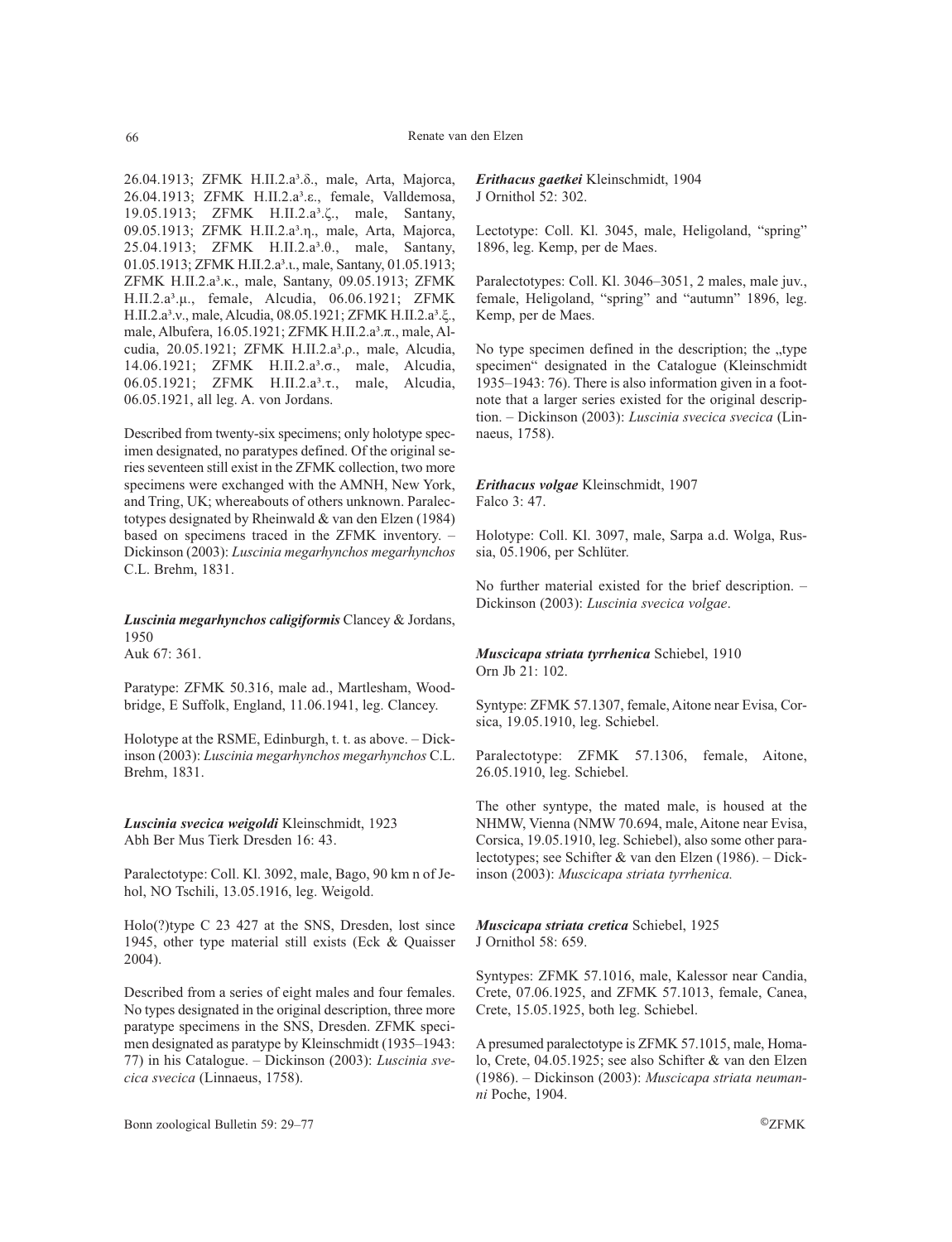*Muscicapa striata balearica* Jordans, 1913 Falco 9: 43.

Lectotype: ZFMK G.II.1.a<sup>3</sup>.α., male, S Valldemosa, Majorca, 19.05.1913, leg. A. von Jordans No 654.

Paralectotype: ZFMK G.II.1.a<sup>3</sup>.χ., female, Santany, Majorca, 02.05.1913, leg. A. von Jordans.

In the original description no type specimen is designated; information on type status is taken from collection labels and inventory of ZFMK collection (Rheinwald & van den Elzen 1984). There fourteen specimens (including the type specimen) are listed, but not defined as type material: ZFMK G.II.1.a<sup>3</sup>.β.–ζ., θ–ξ., four males, seven females, Valldemosa, Sta. Ponsa, Santany, Arta, Isla Dragonera, 16.04.–19.05.1913, all leg. A. von Jordans. Three specimens were exchanged with the bird collections in Warsaw, Berlin and Dresden. – Dickinson (2003): *Muscicapa striata balearica.*

*Bradornis pallidus aquaemontis* Stresemann, 1937 Orn Monatsber 45: 148.

Paralectotype: ZFMK 39.972, male, Waterberg-Plateau, Namibia, 10.02.1937, leg. Hoesch No 734.

Holotype at the MfN, Berlin No 37.20, leg. Hoesch No 783.

Described from three specimens, only holotype designated; whereabouts of third specimen unknown. – Dickinson (2003): *Malaenornis pallidus aquaemontis* (Stresemann, 1937).

# **CINCLIDAE**

*Cinclus aquaticus tschusii* Kleinschmidt & Hilgert, 1907 Falco 3: 104.

Lectotype: Coll. Kl. 3463, male, Neustadt a.d. Wied, Germany, 09.04.1896, leg. Sch. I (Schneider the Elder?)

Paralectotype: Coll. Kl. 3464, o, Gräfenbach, 09.1906.

No type defined in the original description; "Typus" and "Cotypus" designated by Kleinschmidt in his Catalogue (1935–1943: 85). – Dickinson (2003): *Cinclus cinclus aquaticus* Bechstein, 1803.

*Cinclus cinclus szetschwanensis* Meise, 1928 Orn Monatsber 36: 138.

Paratype: Coll. Kl. 3484, male, Taukwan/ Min, Szechuan, 15.01.1915, leg. Weigold; second paratype at the MfN, Berlin, Nr. 25.1158, Tsaupo near Wönnutschwan, 31.12.1914, leg Weigold.

Holotype at the MfN, Berlin, No 25.1157, Taukwan/ Min, Szechuan, 15.01.1915, leg. Weigold. – Dickinson (2003): *Cinclus cinclus przewalskii* Bianchi, 1900.

*Cinclus cinclus amphitryon* Neumann & Paludan, 1937 Orn Monatsber 45: 16.

Lectotype: ZFMK 41.434, male, Varsambek, Lasistan, Turkey, 26.08.1934, leg. Neuhäuser.

Paralectotypes: ZFMK 41.435, male, Varsambek, Lasistan, Turkey, 26.08.1934; ZFMK 41.436, male, Varsambek, 26.08.1934; ZFMK 41.437, male juv., Varsambek, 26.08.1934; ZFMK 41.438, male juv., Varsambek, 28.08.1934; ZFMK 41.439, male, Varsambek, 27.08.1934; ZFMK 41.440, male, Varsambek, 25.08.1934; ZFMK 41.441, male, Varsambek, 26.08.1934, all leg. Neuhäuser.

Described from six adult males, one juv. male, two females, ZFMK 41.442 exchanged with the AMNH, New York. Three specimens with the same date and finding locality match the "type" as presented in the original description. Information on type status taken from handwritten label in collection (Rheinwald & van den Elzen 1984). – Dickinson (2003): *Cinclus cinclus caucasicus* Madarász, 1903.

### **NECTARINIIDAE**

*Anthreptes rectirostris amadoni* Eisentraut, 1973 Bonn zool Monogr 3: 248.

Holotype: ZFMK 68.625, male ad., Dikuma, Rumpi Hills, W Cameroon, 04.03.1967, leg. Eisentraut No 1188.

Only holotype designated in the original decription, no details on material examined included; further three adult males, two juvenile males, one female, with the same data, are potential paratypes. – Dickinson (2003): *Anthreptes rectirostris tephrolaemus* (Jardin & Selby, 1851).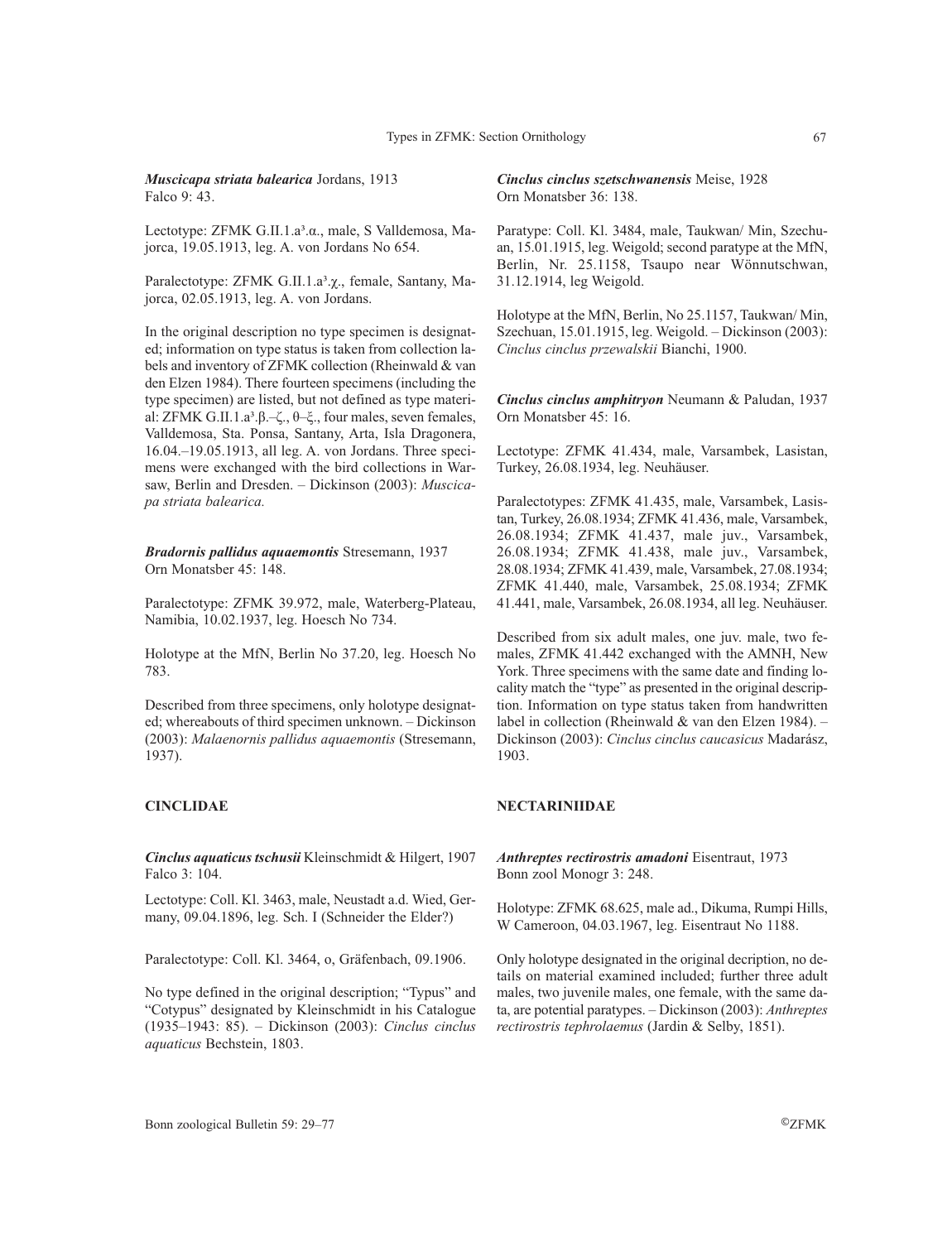68 Renate van den Elzen

*Nectarinia preussi parvirostris* Eisentraut, 1965 J Ornithol 106: 219.

Holotype: ZFMK 65.6, male ad., Refugio at the peak of St. Isabel, Fernando Po (Bioko), 18.12.1962, leg. Eisentraut No 664.

Paralectotypes: ZFMK 63.949–63.959, 11 males, Moca, 10., 11. 1962; ZFMK 63.960–63.962, 2 males, female, Refugium, 01.1963 and 12. 1962; ZFMK 63.963–63.968, 7 females, Moca, 10., 11. 1962, 02., 03. 1963.

Described from a series of nineteen males and eleven females; Eisentraut collected fourteen males and seven females. No paratypes were defined in the original description; paralectotypes designated by Rheinwald & van den Elzen (1984). – Dickinson (2003): *Cinnyris reichenowi preussi* Reichenow, 1892.

*Nectarinia minulla amadoni* Eisentraut, 1965 J Ornithol 106: 218.

Holotype: ZFMK 65.7, male ad., San Carlos, Fernando Po, 02.10.1962, leg. Eisentraut No 153.

Paralectotypes: ZFMK 63.1079–63.1082, 2 males, 2 females, San Carlos, 09., 10., 11. 1962 and ZFMK 63.1083, male, Conception 03.1963, all leg. Eisentraut.

Described from six males and three females. Only holotype, no paratypes designated in original description; paralectotypes designated by Rheinwald & van den Elzen (1984). – Dickinson (2003): *Cinnyris minullus amadoni.*

# **PASSERIDAE**

*Passer montanus Hispaniae* Jordans, 1933 Anz Orn Ges Bayern 2: 253.

Holotype: ZFMK I.II.3.f4.β., male, Oropesa, E Pyrenees, Spain, 28.10.1931, leg. Grün.

Paralectotypes: ZFMK I.II.3.f<sup>4</sup>.γ. to φ., 10 males, 9 females, Oropesa, 08.–11. 1931 and 02., 10.–11. 1932, all leg. Grün.

Described from twenty specimens, only type specimen designated in original description; paralectotypes designated by Rheinwald & van den Elzen (1984) as nineteen topotypical specimens were found in the collection. – Dickinson (2003): *Passer montanus montanus* (Linnaeus, 1758).

Bonn zoological Bulletin 59: 29–77 ©ZFMK

*Passer catellatus* Kleinschmidt, 1935 Falco Skizzen 2: 1.

Lectotype: Coll. Kl. 185, male, Sussex, England, 12. 1888, leg. Rosenberg, per Brazenor Bros.

Paralectotypes: Coll. Kl. 186, male, Sussex, 05.12.1896, leg. Rosenberg; Coll. Kl. 187 male, Tring, 25.12.1933; Coll. Kl. 188, female, Tring, 26.12.1933, both leg. Goodson.

Described from four specimens, no type designated in the description, lectotype designated in his Catalogue (Kleinschmidt 1935–1943: 7), paralectotypes designated by Rheinwald & van den Elzen (1984). – Dickinson (2003): *Passer montanus catellatus*.

*Passer hostilis* Kleinschmidt, 1915 Falco 11: 19.

Lectotype: Coll. Kl. 30, male, Tring, Zoological Garden, England, 09.08.1897, leg. Kleinschmidt.

Paralectotypes: Coll. Kl. 28–29, 2 males, Tring, 07. and 09.08.1897, leg. Kleinschmidt.

No type specimens designated in the original description, only type locality. Coll. Kl. 30 designated as type specimen in the Catalogue (Kleinschmidt 1935–1943: 2), in the collection No 29 labelled as type. – Dickinson (2003): *Passer domesticus domesticus* (Linnaeus, 1758).

*Passer ahasver* Kleinschmidt, 1904 Orn Monatsber 12: 7.

Holotype: Coll. Kl. 153, male, Marrakesh, S Morocco, 03.12.1899, leg. Floericke.

Description based on one single specimen. – Dickinson (2003): *Passer domesticus tingitanus* Loche, 1867 .

*Passer niger* Radde, 1899 Die Sammlungen des Kaukasischen Museums, 1: 246 and 260.

Paralectotype: Coll. Kl. 133, male, Kumbaschinsk, 20 km N of Lenkoran, Caucasus, 08.04.1896, leg. Floericke.

According to Kleinschmidt correct name of *Passer domesticus hyrcanus* Zarudny, 1923; paralectotype designated by Kleinschmidt (1935–1943: 5). – Dickinson (2003): *Passer domesticus hyrcanus* Zarudny & Kudashev, 1916.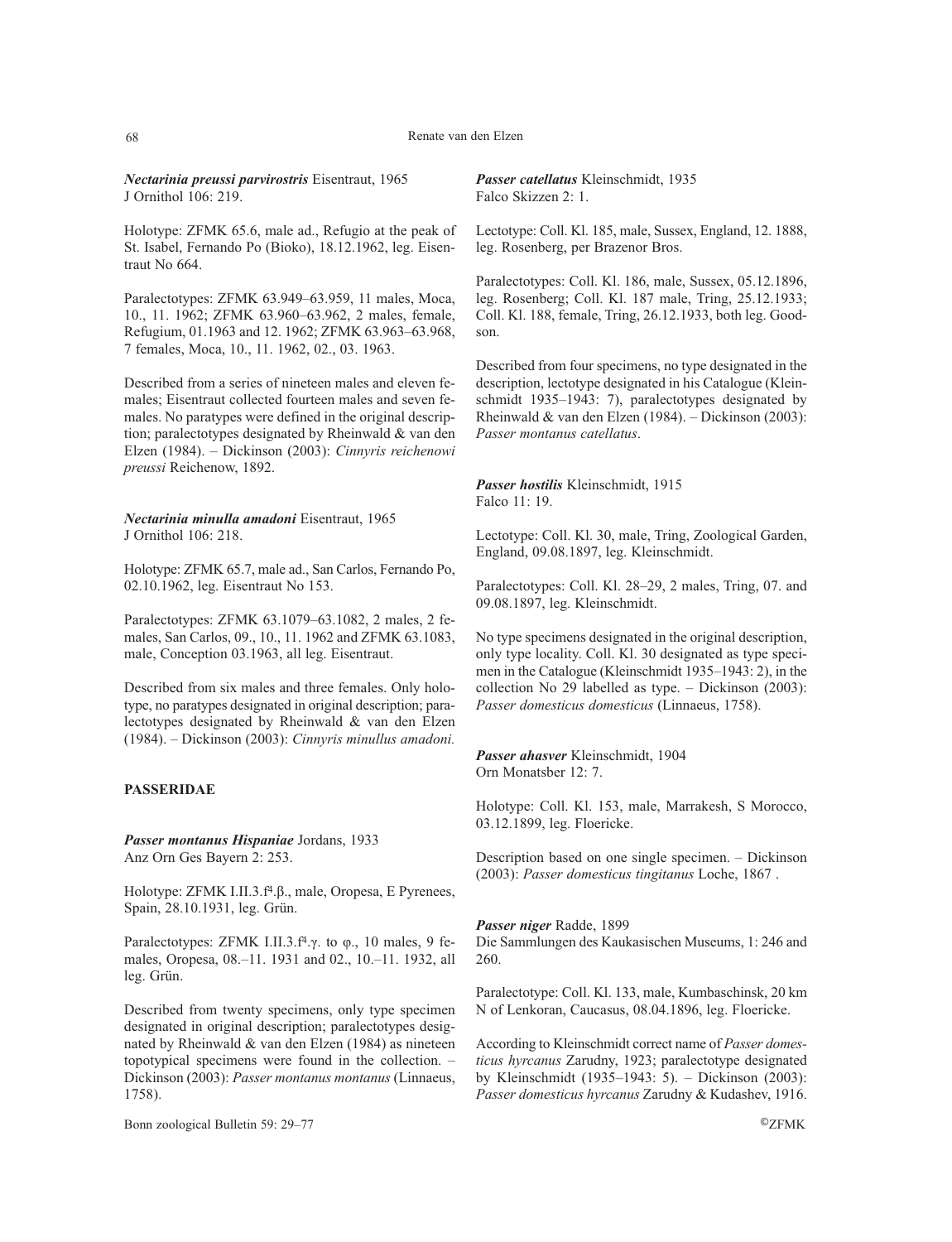*Passer domesticus mayaudi* Kumerloeve, 1969 Rev Fac Sci Univ Istanbul 34: 258.

Holotype: ZFMK 68.2004, male, Van, Turkey, 30.06.1968, leg. Mittendorf No 336.

Paralectotypes: ZFMK 68.1989, male, Van, 30.05.1968; ZFMK 68.1994, male, Van, 30.05.1968; ZFMK 68. 1995, male, Van, 19.06.1968; ZFMK 68.1996, male, Van, 19.06.1968; ZFMK 68.1997, male, Van, 19.06.1968; ZFMK 68.1998, male, Van, 19.06.1968; ZFMK 68.1999, male, Van, 19.06.1968; ZFMK 68.2000, male, Van, 20.06.1968; ZFMK 68.2001, male, Van, 22.06.1968; ZFMK 68.2002, male, Van, 27.06.1968; ZFMK 68.2003, male, Van, 27.06.1968; ZFMK 68.2004, male, Van, 30.06.1968; ZFMK 68.2005, female, Van, 19.06.1968; ZFMK 68.2006, female, Van, 27.06.1968; all leg Mittendorf, collection Kumerloeve.

Described from a series of twelve males and two females from Van; only holotype designated in original description; paralectotypes designated by Rheinwald & van den Elzen (1984), here restricted to specimens collected at the type locality. – Dickinson (2003): *Passer domesticus biblicus* Hartert, 1904

*Passer domesticus balearoibericus* Jordans, 1923 Falco 19, Sonderheft: 4.

Holotype: ZFMK I.II.3.a9.ψ., male, Valldemosa, Majorca, 01.05.1921, leg. A. von Jordans No 3060.

Paralectotypes: ZFMK I.II.3.a9.α., β., δ.–φ., ω., αα.–εε., 20 males, 6 females, Lluch, Artá, Valldemosa, Sta. Ponsa, Esporlas, Alcudia, 03.–05. 1913 and 03.–06.1921.

Described from a large series (thirty-seven specimens), only holotype designated in original description, paralectotypes designated by Rheinwald & van den Elzen (1984); from the series, twenty-six specimens are still in the ZFMK collection. – Dickinson (2003): *Passer domesticus balearoibericus.*

*Passer flückigeri* Kleinschmidt, 1904 Orn Monatsber 12: 7.

Holotype: Coll. Kl. 169, male, Touggourt, Algeria, 16.04.1903, leg. Flükiger.

Paratype: Coll. Kl. 170, male, Oasis Touggourt, 16.04.1903, leg. Flükiger.

Bonn zoological Bulletin 59: 29–77 ©ZFMK

Description based on larger series, one paratype in the SNS, Dresden (Eck & Quaisser 2004). According to Meise (1936) the status of the taxon as a stibilized hybrid population of *Passer domesticus* x *Passer hispanoliensis*. Not in Dickinson (2003).

### *Passer italiae schiebeli* Rokitansky, 1934 Falco 30: 7.

Holotype: ZFMK 57.765, male, Canaea, Crete, 11.04.1925, leg. Schiebel.

Paratypes: ZFMK 57.774, male, Canaea, Crete, 26.04.1925, "Cotype I"; ZFMK 57.800, male, Suda, Crete, 27.04.1925, "Cotype II", all leg. Schiebel.

Rokitansky described the taxon from a large series of fifty males and twenty females in the collection of the ZFMK. The paratypes are labelled as cotypes. – Dickinson (2003): *Passer domesticus domesticus* (Linnaeus, 1758); (but see Schifter & van den Elzen 1986, Stephan 2000).

*Passer griseus laeneni* Niethammer, 1955 Bonn zool Beitr 6: 75.

Holotype: ZFMK 54.331, male, Bol, E bank of Lake Chad, 01.04.1954, leg. Laenen.

Paralectotypes: ZFMK 54.332, female, Bol, 28.03.1954; ZFMK 54.466–54.467, female, male, 8. and 15. 04.1954; ZFMK 54.1243, male, Archei/ Ennedi, Chad, 05.04.1954 and ZFMK 80.326–80.328, 3 male, Fada/ Ennedi, 19. and 20.04.1954, leg. Laenen.

Described from a series of eleven males and seven females. Only the holotype was designated in the original description. Paralectotypes designated by Rheinwald & van den Elzen (1984). Whereabouts of other specimens are unknown. – Dickinson (2003): *Passer griseus laeneni.*

*Petronia petronia balearica* Jordans, 1923 Falco 19, Sonderheft: 4.

Holotype: ZFMK I.II.4.a6.θ., male, Lluch, Majorca, 21.04.1921, leg. A. von Jordans, No 3040.

Paralectotypes: ZFMK I.II.4.a6.α., female, Santany, 05.05.1913; ZFMK I.II.4.a6.β., female, Valldemosa, 30.04.1921; ZFMK I.II.4.a6.γ., female, Lluch, Majorca, 22.04.1921; ZFMK I.II.4.a6.ε., ,maleArtá, 04.04.1921; ZFMK I.II.4.a6.ζ., male, Lluch, Majorca, 22.04.1921; η., female, Valldemosa, 02.05.1921; ZFMK I.II.4.a6.κ., male,Valldemosa, 29.04.1921, all leg. V. Jordans.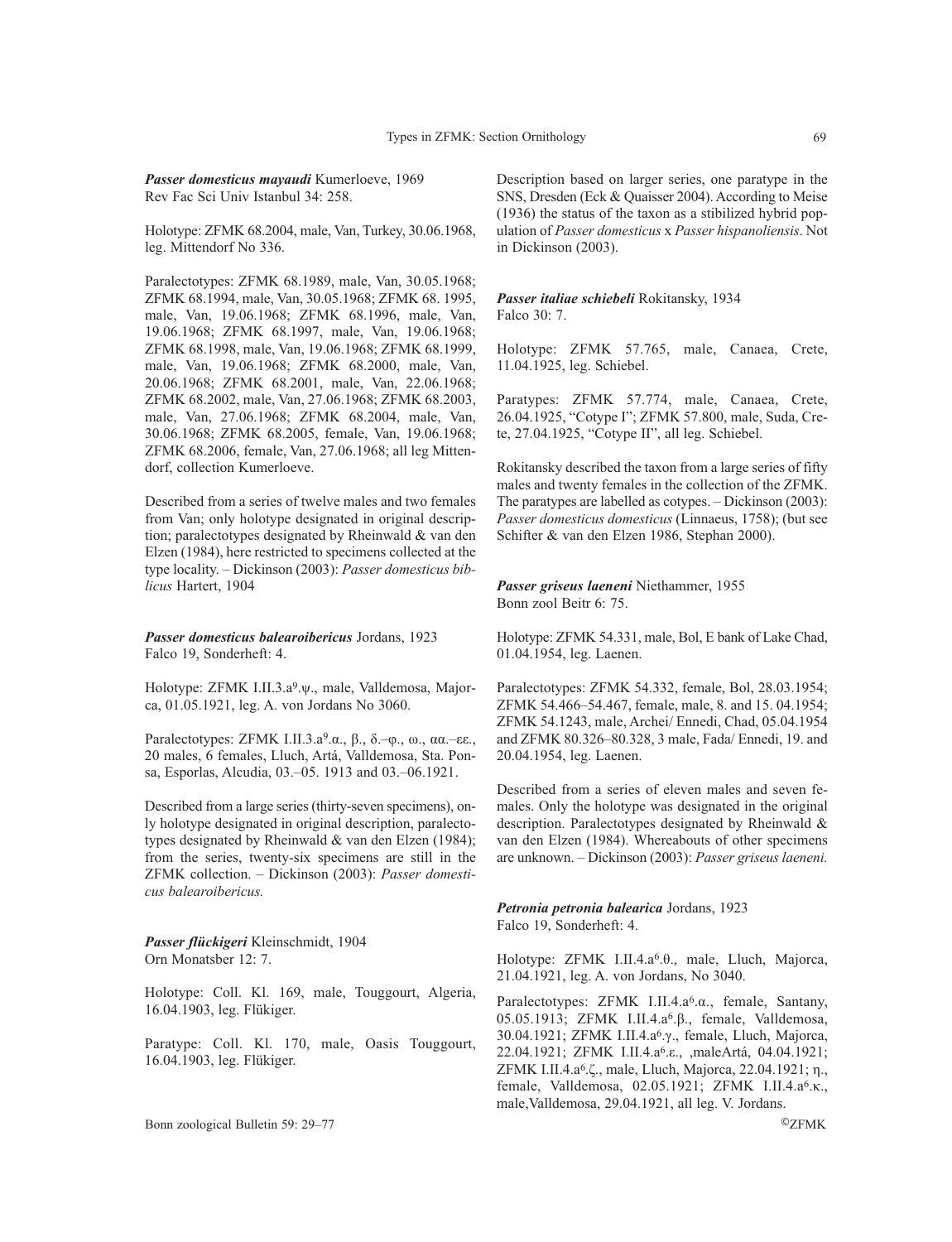Described from a series of ten specimens; only holotype designated in original description, paralectotypes designated by Rheinwald & van den Elzen (1984). – Dickinson (2003): *Petronia petronia petronia* (Linnaeus, 1766).

### **PLOCEIDAE**

*Malimbus ballmanni* Wolters, 1974 Bonn zool Beitr 25. 290.

Holotype: ZFMK 72.799, o, NW of Tai, between Cavally River and Keibli, SW Ivory Coast, 1972, leg. Ballmann.

The only specimen; further sightings in Sierra Leone, Guinea and Liberia; synonym is *Ploceus* (*Malimbus*) *goloensis* Field, 1979 (Malimbus 1: 2). Figured in Rheinwald & van den Elzen (1984: 113). – Dickinson (2003): *Malimbus ballmanni.*

# **ESTRILDIDAE**

*Estrilda nonnula eisentrauti* Wolters, 1964 J Ornithol 105: 355.

Holotype: ZFMK 61.1407, male, Camp VI, Isobi, Cameroon Mountains, Cameroon, 10.03.1958, leg. Eisentraut No 886.

Paralectotypes: ZFMK 61.1398, female, Isobi, 05.02.1958; ZFMK 61.1400, female, Buea, 01.01.1958; ZFMK 61.1411, male, Camp II, Cameroon Mountains, 26.11.1958, leg. Eisentraut.

Described from a large series of thirty-four specimens; in the original description only the holotype is specified; paralectotypes designated by Rheinwald & van den Elzen (1984); the other specimens are presumably housed at the SNMS, Stuttgart. – Dickinson (2003): *Estrilda nonnula eisentrauti.* 

*Hypargos niveoguttatus baddeleyi* Wolters, 1972 Bonn zool Beitr 23: 89.

Holotype: ZFMK 68.1297, female, Nacala, N Mozambique, 12. 1967, leg. Baddeley.

Paratypes: ZFMK 68.1294–68.1296, 3 males, Nacala, 12. 1967, leg. Baddeley.

Described from eight males and two females (incl. type specimen); only the Nacala specimens are housed at the ZFMK, the Mikinandi specimens may be stored in the DMD, Durban. – Dickinson (2003): *Hypargos niveoguttatus macrospilotus* Mearns, 1913.

*Amandava subflava niethammeri* Wolters, 1969 Bonn zool Beitr 20: 66.

Holotype: ZFMK 66.618, male, Sá da Bandeira, Huila, Angola, 20.03.1966, leg. Ferreira.

Paralectotype: ZFMK 66.619, female, Sá da Bandeira, 20.03.1966, leg. Ferreira.

Described from a larger series with material from several museum collections; only holotype designated in original description; paralectotype designated by Rheinwald & van den Elzen (1984), information taken from handwritten label in ZFMK collection and inventory. – Dickinson (2003): *Amandava subflava niethammeri.*

### **VIDUIDAE**

*Hypochera lorenzi* Nicolai, 1972 J Ornithol 113: 236.

Holotype: ZFMK 79.997, female, Emene near Enugu, E Nigeria, 26.11.1971; in captivity at the Max-Planck-Institute for Behavioral Physiology, Seewiesen, until 19.04.1974, leg. Nicolai.

Described from only this specimen. – Dickinson (2003): *Hypochera wilsoni* (E. Hartert, 1901).

### **PRUNELLIDAE**

*Prunella modularis interposita* Clancey, 1943 Bull Brit Orn Cl 64: 14.

Paralectotypes: ZFMK 50.7–50.8, 2 females, Dornoch, Sutherlandshire, Scotland, 02.09.1938 and 22.06.1942.

Described from fifteen specimens, only holotype designated in the original description; housed in Coll. Clancey, RSM, Edinburgh, t.t. as paratypes. The paralectotypes were designated by Rheinwald & van den Elzen (1984) from handwritten information on label and ZFMK inventory. – Dickinson (2003): *Prunella modularis hebridium* Meinertzhagen, 1934.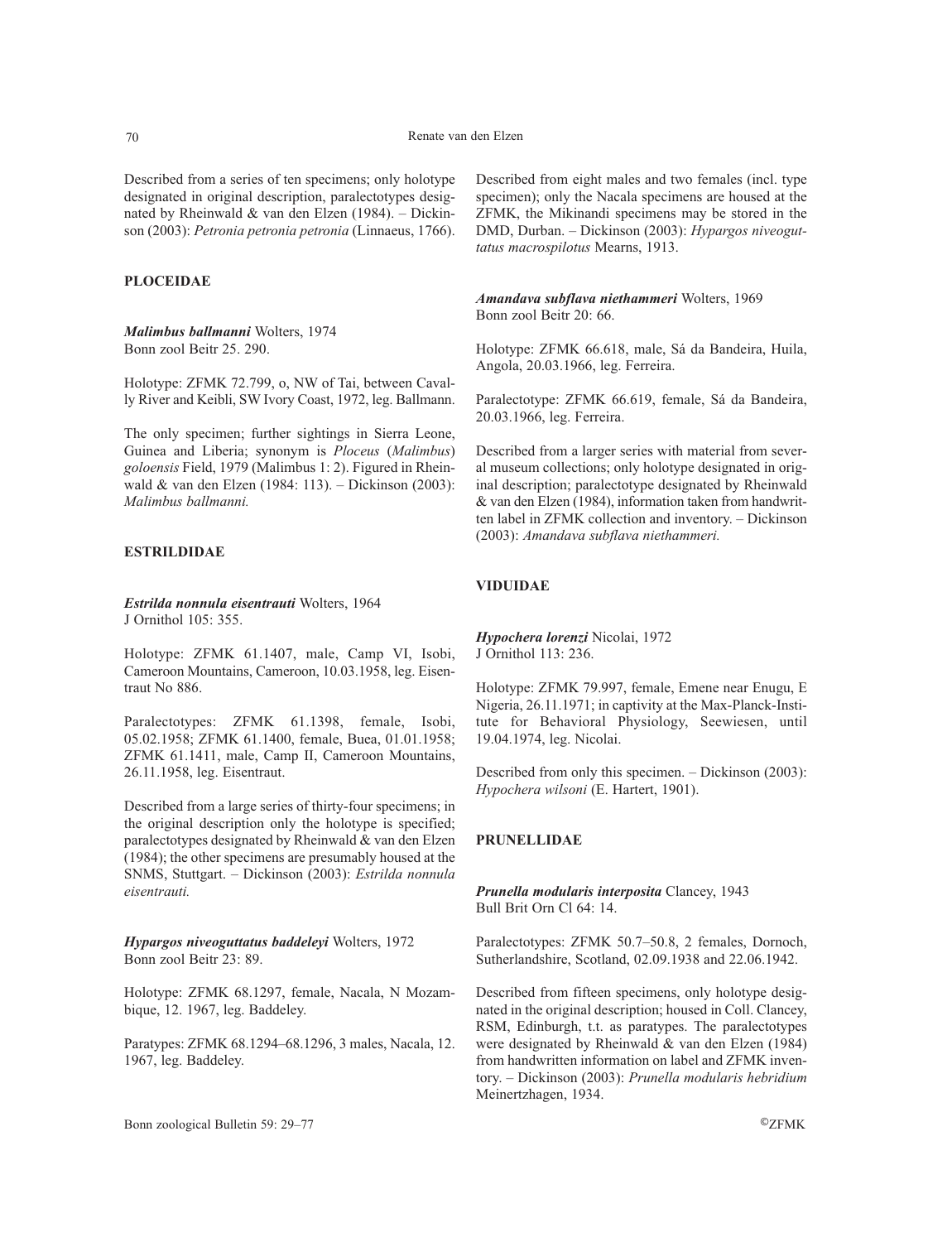# **MOTACILLIDAE**

*Motacilla flava raddei* Härms, 1909 Orn Monatsber 17: 2.

Holotype: ZFMK H.IV.1<sup>b</sup>.b<sup>12</sup>.γ., male, Aschabad, Trans-Caspia, 15.05. (= 28.05. Gregorian Calendar), no year, leg. Tancré, ex. Coll. Härms.

Paralectotypes: ZFMK H.IV.1b.b12.α., β., δ., 3 males, Aschabad and Sarepta, S Russia, 04., 05., no year, per Tancré's collector.

Described from a series, but only the type was defined and designated in the original description. Paralectotypes designated by Rheinwald & van den Elzen (1984), information taken from Jordans (1923: 15) and the inventory of the ZFMK bird collection. – Dickinson (2003): *Motacilla flava feldegg* Michahelles, 1830.

# *Motacilla alba arduenna* Kleinschmidt, 1916 Falco 12: 14.

Lectotypes: Coll. Kl. 1775, male, La Tourauderie, Ardennes, France, 07.03.1916; Coll. Kl. 1776, male, La Tourauderie, 07.03.1916 ; Coll. Kl. 1777, male, La Tourauderie, 03.03.1916, all leg. Bacmeister.

No types were designated in the short original description; series designated as lectotypes by Kleinschmidt in his Catalogue (1935–1943: 43). – Dickinson (2003): *Motacilla alba alba* Linnaeus, 1758.

*Anthus Arboreus schlüteri* Kleinschmidt, 1920 Falco 16: 16.

Syntypes: Coll. Kl. 1650–1651, male, female, Naryn, Turkestan, 20.04.1906, Tienschan, 12.05.1908, leg. Schlüter.

No further material existed. – Dickinson (2003): *Anthus trivialis trivialis* (Linnaeus, 1758)*.*

*Anthus trivialis salomonseni* Clancey, 1950 Dansk Orn Foren Tidsskrift 44: 43.

Paralectotypes: ZFMK 50.281 and 50.282, 2 males, Burnley, Lancashire, SW Scotland, 08. and 15.06.1946, leg. Clancey.

Described from a large series of forty-five specimens from the breeding season; type specimen in the Coll. Clancey, RSME, Edinburgh, t.t. Carmunnock, Lanarkshire. Paralectotypes designated by Rheinwald & van den Elzen (1984). Information on status derived from ZFMK inventory. – Dickinson (2003): *Anthus trivialis trivialis* (Linnaeus, 1758)*.*

*Anthus spinoletta hesperianus* Clancey, 1942 Bull Brit Orn Cl 62: 57.

Paralectotypes: ZFMK 50.72–50.75, 4 males, Blackwaterfoot, Arran, W Scotland, 15. and 16.08.1940, leg. Clancey.

In the original description only the holotype was designated, no information is given on further material: paralectotypes designated by Rheinwald & van den Elzen (1984), information derived from ZFMK inventory. Type specimen in the Coll. Clancey, RSME, Edinburgh. – Dickinson (2003): *Anthus spinoletta spinoletta* Linnaeus, 1758.

*Anthus pratensis whistleri* Clancey, 1942 Bull Brit Orn Cl 63: 6.

Paralectotype: ZFMK 50.78, female, Dornoch, Sutherland, N Scotland, 05.09.1938, leg. Clancey.

In the original description only the holotype was designated, no information is given on further material: paralectotypes designated by Rheinwald & van den Elzen (1984), information derived from ZFMK inventory. Three further specimens are registered in the inventory, but not defined as paratypes. Type specimen in Coll. Clancey, RSME, Edinburgh. – Dickinson (2003): *Anthus pratensis whistleri.*

*Anthus richardi grotei* Niethammer, 1957 J Ornithol 98: 449–450.

Holotype: ZFMK 57.8, male, Onguma, Etosha, Namibia, 18.09.1956, leg. Hoesch No 2682.

Paratypes: ZFMK 57.9 to 57.11, 3 males, Onguma, all 17.09.1956, leg. Hoesch.

Type specimen erroneously indicated as ZFMK 57.7 in the original description. – Dickinson (2003): *Anthus cinnamomeus grotei*.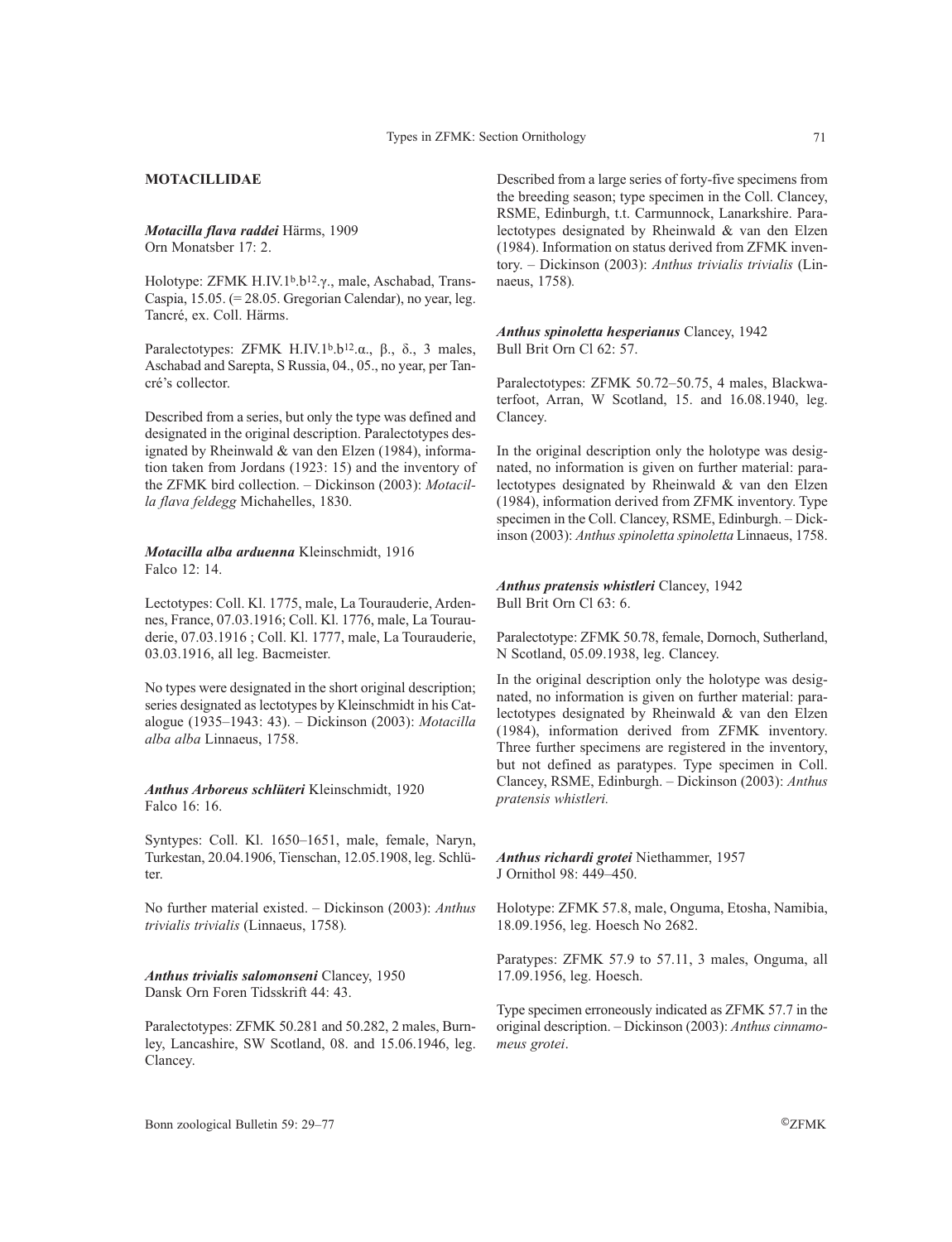# **FRINGILLIDAE**

*Fringilla coerulescens* Koenig, 1889 J Ornithol 37: 183.

Syntypes: ZFMK I.II.1.c². α. and β., 2 males, Palma, Canary Islands, 29.03.1889, leg. Koenig.

No types designated in original description; only two specimens with appropriate data registered in ZFMK collection. – Dickinson (2003): *Fringilla coelebs palmae* Tristram, 1889, because the name is preoccupied by *Fringilla coerulescens* Vieillot, 1817 (=*Estrilda caerulescens*).

### *Fringilla tintillon madeirensis* Koenig, 1890 J Ornithol 38: 271.

Syntypes: ZFMK I.II.1.c.ζ. and η., male, female, Camacho, San Antonio da Serra, Madeira, 23.12.1888, leg. Koenig.

Described from these two specimens. – Dickinson (2003): *Fringilla coelebs maderensis* Sharpe, 1888.

*Fringilla coelebs balearica* Jordans, 1923 Falco 19, Sonderheft: 4.

Holotype: ZFMK I.II.1.a.ε., male, Lluch, Majorca, 25.03.1913, leg. A. von Jordans No 818.

Paralectotypes: ZFMK I.II.1.a.α.–γ., ζ.–ω., αα.–εε., 20 males, 6 females, Lluch, Valldemosa, Artá, Esporlas, Albufera, Majorca, 03., 05.1913, 03., 05.1921, leg. A. von Jordans.

Originally thirty-nine specimens collected and subspecies described from this series; twenty-nine specimens are registered in the ZFMK inventory, two exchanged. Only type specimen designated by author, paralectotypes designated by Rheinwald & van den Elzen (1984) from information in ZFMK inventory. – Dickinson (2003): *Fringilla coelebs balearica.*

*Fringilla coelebs schiebeli* Stresemann, 1925 J Orn 58: 658.

Paratype: ZFMK 57.878, male ad., Canea, Crete, 27.03.1925, leg. Schiebel ("Cotype").

Holotype at the MfN, Berlin (ZMB 75.55) (see Schifter & van den Elzen 1986). – Dickinson (2003): *Fringilla coelebs schiebeli.*

Bonn zoological Bulletin 59: 29–77 ©ZFMK

*Fringilla caelebs gengleri* Kleinschmidt, 1909 Falco 5: 13.

Holotype: Coll. Kl. 399, male, Hampstead, England, 22.04.1869, ex Mus. Sharpe.

Only type designated in original description and in the Catalogue (Kleinschmidt 1935–1943: 11). – Dickinson (2003): *Fringilla coelebs gengleri*.

*Fringilla montifringilla subcuneolata* Kleinschmidt, 1909 Falco 5: 14.

Holotype: Coll. Kl. 348, male, without location data, Japan, without date, leg. Kobe.

Paratypes: Coll. Kl. 349–351, as above.

All come from their winter quarters. – Dickinson (2003): *Fringilla montifringilla* Linnaeus, 1758.

*Pyrrhula hauseri* Kleinschmidt, 1920 Falco 17: 4.

Holotype: Coll. Kl. 862, male, Näfels, canton Glarus, Switzerland, 04.01.1899, leg. Hauser.

The taxon was obviously described from one single specimen only. – Dickinson (2003) presumably: *Pyrrhula pyrrhula europaea* Vieillot, 1816*.*

*Pyrrhula pyrrhula wardlawi* Clancey, 1947 Bull Brit Orn Cl 67: 76.

Paralectotype: ZFMK 50.100, male, Pertshire, Scotland, 14.06.1946, leg. Plowden-Wardlaw.

Holotype in Coll. Clancey, RSME, Edinburgh; t. t. Kinloch Rannoch, Pertshire, 02.06.1946.

Described from a series of fourteen males, ten females and two juveniles. Only type designated in original description, paralectotype designated by Rheinwald & van den Elzen (1984). – Dickinson (2003): *Pyrrhula pyrrhula pileata* W. MacGillivray, 1837.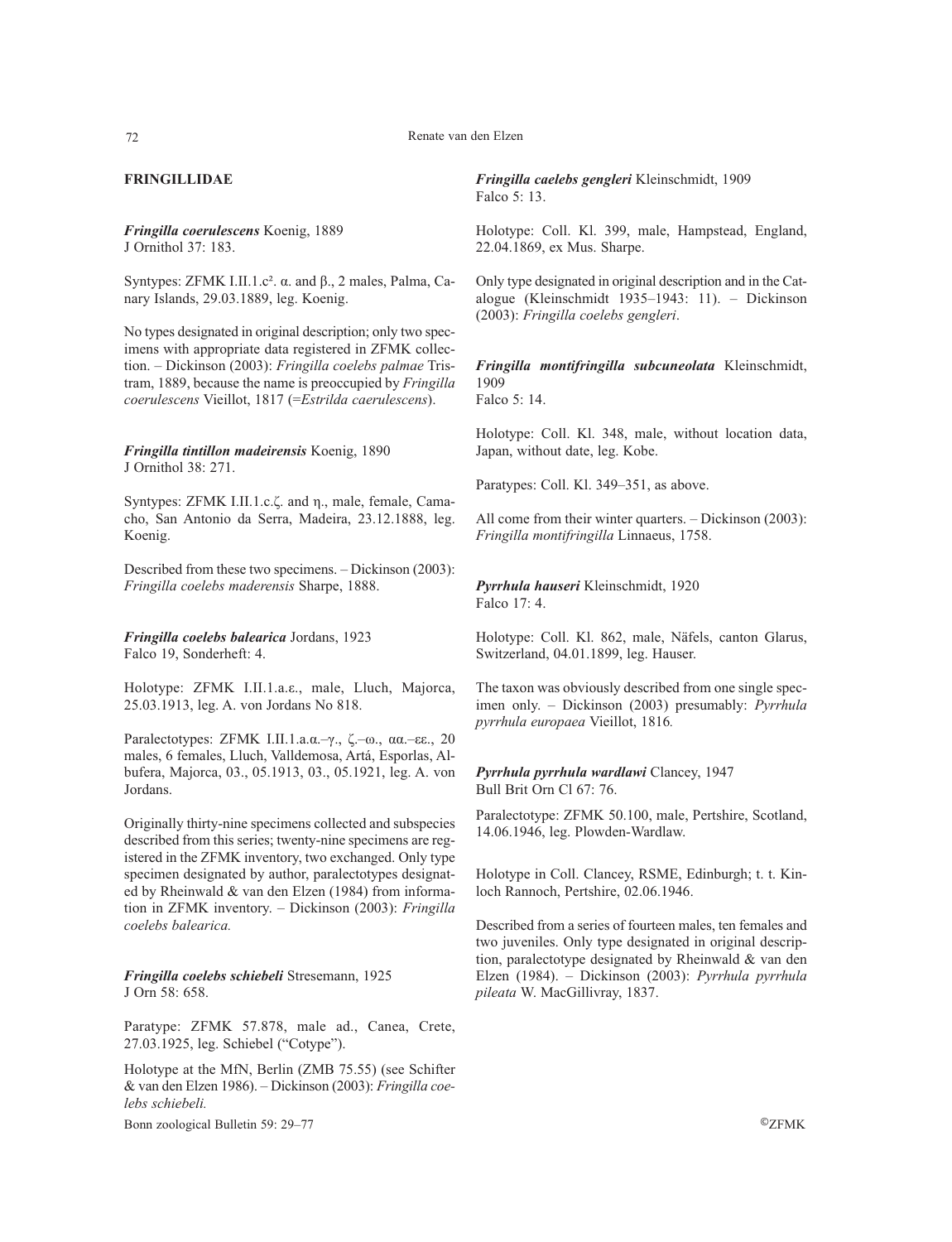# *Pyrrhula pyrrhula paphlagoniae* Roselaar, 1995 Songbirds of Turkey, Pica Press: 24–25.

Holotype: ZFMK 39.177, male, Karadere near Bolu, Black Sea Coastlands, Turkey, 25.09.1934, leg. H. Rössner.

A series of nine specimens was considered. The type specimen is illustrated in Kirwan (2006: plates 7–8). – Dickinson (2003): *Pyrrhula pyrrhula paphlagoniae.* 

### *Chloris sinica tschiliensis* Jacobi, 1923 Abhandl Ber Mus Tierk Dresden 16: 25.

Syntype: Coll. Kl. 506, female juv., Beijing, China, 26.06.1916, leg. Weigold, per Stötzner.

The subspecies was described from a series of six males, five females and the juvenile. The whereabouts of the other specimens are unknown, other syntypes apparently not in the SNS, Dresden, as given in Rheinwald & van den Elzen (1984), see Eck & Quaisser (2004).

*Chloris chloris mallorcae* Jordans, 1923 Falco 19, Sonderheft: 3.

Holotype: ZFMK I.II.10.a5.ο., male, Alcudia, Majorca, 14.05.1921, leg. A. von Jordans No. 3113.

Paralectotypes: ZFMK I.II.10.a<sup>5</sup>.a.–η., ι.–ξ.,  $\pi$ .–υ., and  $\chi$ . 15 males, 4 females, Santany, Alcudia, Artá, Esporlas, Andraitx, Valldemosa, Majorca, Cabrera, Balearic Islands, 03.–05.1913, 05., 06. 1921, leg. A. von Jordans.

Described from a large series of twenty-seven males and five females; only the holotype was designated in the original description, paralectotypes designated by Rheinwald & van den Elzen (1984). Only twenty-two specimens (including the holotype) are found in the ZFMK collection, two further were exchanged with the MfN, Berlin and the AMNH, New York. The whereabouts of the remaining specimens are unknown. – Dickinson (2003) presumably: *Carduelis chloris aurantiiventris* (Cabanis, 1851),

*Chloris chloris harrisoni* Clancey, 1940 Ibis Ser. XIV, 3: 92.

Paralectotype: ZFMK 50.90, male, Renfrewshire, Scotland, 12.12.1937, leg. Clancey.

Holotype in Coll. Clancey, RSME, Edinburgh; Thorntonhall, Lanarkshire, Scotland, 03.11.1937.

Bonn zoological Bulletin 59: 29–77 ©ZFMK

Described from a series of eighteen specimens; only the holotype was designated by the author, paralectotype designated by Rheinwald & van den Elzen (1984), information from ZFMK inventory and handwriting on label. – Dickinson (2003): *Carduelis chloris harrisoni.*

*Chloris chloris restricta* Clancey, 1943 Bull Brit Orn Cl 63: 65.

Paralectotype: ZFMK 50.93, male, Wiltshire, England, 12.12.1942, leg. Clancey.

Described from a series of thirty specimens, only holotype designated in the original description; paralectotype designated by Rheinwald & van den Elzen (1984), information taken from inventory. Type specimen in Coll. Clancey, RSME, Edinburgh. – Dickinson (2003): *Carduelis chloris harrisoni* (Clancey, 1940)*.*

*Chloris chloris meridionalis* Härms, 1910 Orn Monatsber 18: 121.

Syntypes: ZFMK I.II.10.a.ξξ., female, Colentina, Romania, 18.03.1904; ZFMK I.II.10.a.οο., male, Colentina, 18.03.1904; ZFMK I.II.10.a.ππ., female, Fundeni, 05.03.1905; ZFMK I.II.10.a.ςς., male, Colentina, 01.03.1906; ZFMK I.II.10.a.σσ., male, Pantelimon, 13.02.1907, Coll. Härms No 1218–1222, Coll. A. von Jordans No 1843–47. – Dickinson (2003): *Carduelis chloris muehlei* Parrot, 1905.

*Carduelis rhenanus* Kleinschmidt, 1936 Katalog meiner ornithologischen Sammlung: 14.

Holotype: Coll.Kl. 514, o, Kornsand/ Rhine, Germany, 03.05. 887.

Paratype: Coll. Erlanger 743, female, Rheinhessen, N of Ingelheim, 15.05.1899.

Paratype probably at the SNS, Frankfurt/Main. – Dickinson (2003): *Carduelis carduelis carduelis* (Linnaeus, 1758).

*Carduelis carduelis schiebeli* Jordans & Steinbacher, 1943

Senckenbergiana 26: 75.

Holotype: ZFMK 46.22, female, Suda Bay near Kanea, Crete, 15.03.1925, leg. Schiebel.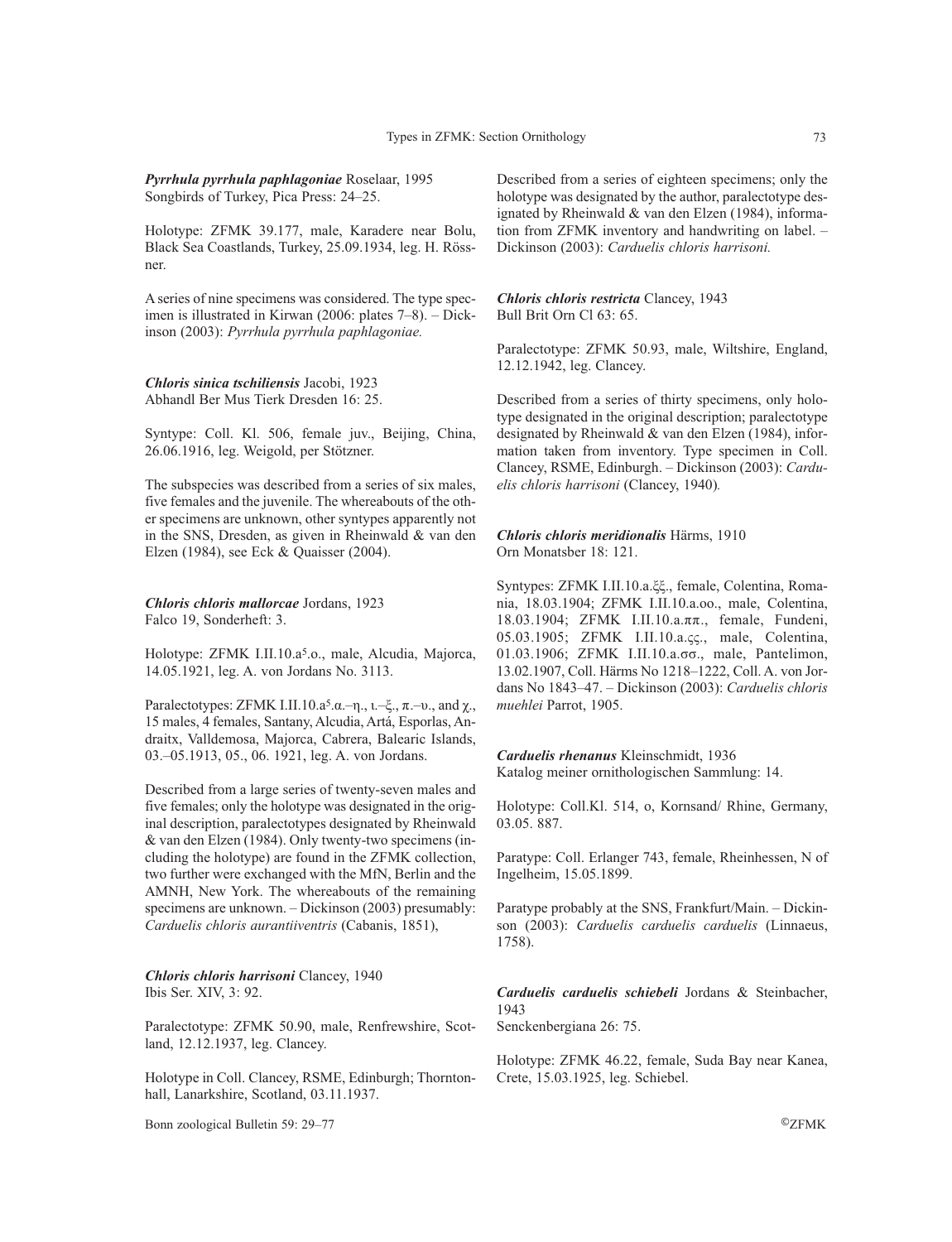Paralectotypes: ZFMK 57.1027–57.1033, 5 males, 2 females, Suda Bay, Topelia, lake of Kurna, 02. and 04.1925, all leg. Schiebel.

Described from a series of five males and three females; only holotype defined by the authors. The paralectotypes were designated by Rheinwald & van den Elzen (1984). – (Dickinson 2003): *Carduelis carduelis balcanica* Sachtleben, 1919.

*Carduelis carduelis propeparva* Jordans, 1923 Falco 19, Sonderheft: 4.

Holotype: ZFMK I.II.14.a<sup>8</sup>.σ., male, Valldemosa, Majorca, 03.05.1921, leg. A. von Jordans No 3189.

Paralectotypes: ZFMK I.II.14.a8.α.–δ., ζ.–χ., ο., π., τ.–ω., αα. and ββ., 10 males, 10 females, Valldemosa, Lluch, Esporlas, Santany, Alcudia, Cap de Pinar, Albufera, Palma, 03.–05.1913 and 03. –05.1921, leg. A. von Jordans.

The subspecies was described from a large series of fourty-four specimens. In the original description only the holotype was designated. Paralectotypes were designated by Rheinwald & van den Elzen (1984) based upon twenty-six specimens registered in the inventory of the ZFMK bird collection; five specimens exchanged with the AMNH, New York and Mayaud. – Dickinson (2003): *Carduelis carduelis parva* Tschusi, 1901.

*Loxia Flavirostris parallelicolor* Kleinschmidt, 1921 Berajah, Loxia Flavirostris: 1.

Lectotype: Coll. Kl. 730, male, Harwich, England, 21.01.1881, leg. Burton.

Paralectotype: Coll. Kl. 731, male, Rottingdean, Sussex, England, 10.11.1896, leg. Brazenor Bros.

No types designated in the original description, designated subsequently by Kleinschmidt in his Catalogue (Kleinschmidt 1935–1943: 19). – Dickinson (2003): *Carduelis flavirostris pipilans* (Latham, 1787).

*Acanthis flavirostris miniakensis* Jacobi, 1923 Abhandl Ber Zool Mus Dresden 16: 25.

Syntype: Coll. Kl. 733, male, Tschuwo, Bameh, Szechwan, 11.11.1915, leg. Weigold per Stötzner No XII.235.

Described from a series of seven males, one male (misspelling for female?) and two pulli. Further syntypes at

Bonn zoological Bulletin 59: 29–77 ©ZFMK

the SNS, Dresden, (see Eck & Quaissser, 2004). – Dickinson (2003): *Carduelis flavirostris miniakensis.*

*Acanthis cannabina autochthona* Clancey, 1946 Bull Brit Orn Cl 66: 84.

Paralectotypes: ZFMK 50.86–50.87, 2 males, Lanarkshire, SW Scotland, 09.11.1935; 13.03.1937.

Described from a series of five males, two females and two juveniles; only holotype designated by the author; paralectotypes designated by Rheinwald & van den Elzen (1984) from information in inventory and handwritten label. Holotype (and other specimens?) in the Clancey Coll., RSME, Edinburgh. – Dickinson (2003): *Carduelis cannabina autochthona.*

### *Acanthis cannabina obscura* Jordans, 1923 Orn Monatsber 31: 13.

Paralectotype: ZFMK I.II.16.a<sup>5</sup>.α., female, Oporto, Portugal, 15.03.1913, leg. Weigold.

Described from a series of three specimens; only the holotype was designated in the original description. Paralectotype designated by Rheinwald & van den Elzen (1984), as specimen was labelled as "Cotype". Type and third specimen at the MfN, Berlin. – Dickinson (2003): *Carduelis cannabina cannabina* (Linnaeus, 1758).

*Carduelis deichleri* Kleinschmidt, 1936 Katalog meiner ornithologischen Sammlung: 17.

Lectotypes: Coll. Kl. 632–634, 3 males, Holley, New York, 30.03., 04. and 11.04.1888, leg. Craven No 41–43.

In the very short description no types are designated, not defined as types in the Catalogue (Kleinschmidt 1935–1943), but only these two specimens are registered. Lectotypes designated by Rheinwald & van den Elzen (1984). – Dickinson (2003): *Carduelis flammea flammea* (Linnaeus, 1758).

*Citrinella corsicana* Koenig, 1899 Orn Monatsber 7: 120.

Lectotypes: ZFMK I.II.12.a1.γ., female, Bocognano, Corsica, 01.04.1896; ZFMK I.II.12.a<sup>1</sup>. δ., female, Bocognano, Corsica, 04.04.1896; ZFMK I.II.12.a1. ε., male, Bocognano, Corsica, 06.04.1896, all leg. Koenig.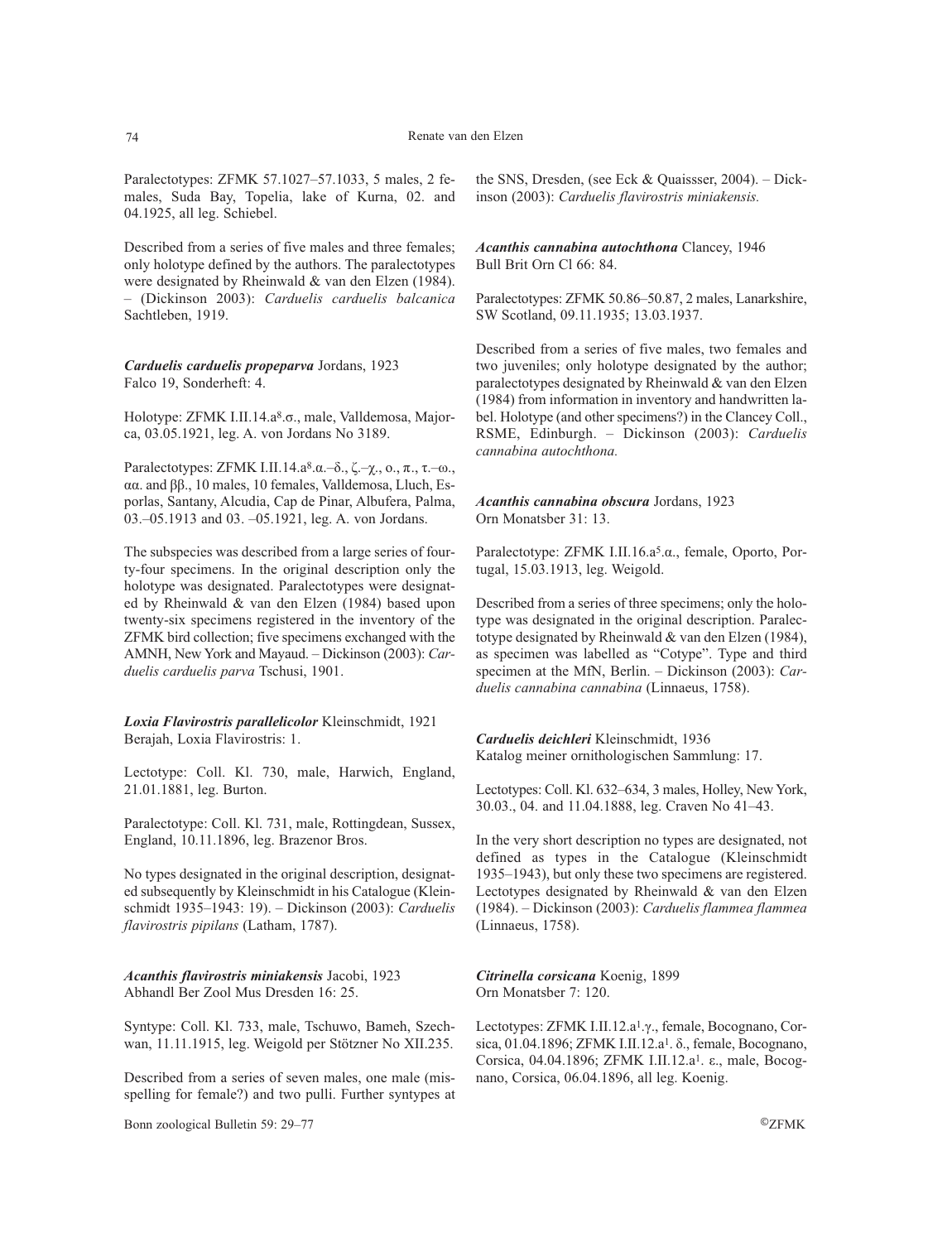Described from six specimens, but no type specimen designated; ZFMK I.II.12.a<sup>1</sup>.α. and β. defined as type specimens in the inventory register, but currently untraceable; one specimen (ζ) exchanged with the AMNH, New York. – Dickinson (2003): *Serinus serinus* (Linnaeus, 1766).

*Serinus estherae renatae* Schuchmann & Wolters, 1982 Bull Brit Orn Cl 102: 12.

Holotype: ZFMK 81.563, ? male, Rantekombola, Sulawesi, 06.08.1980, leg. Krause.

Described from this single specimen. – Dickinson (2003): *Serinus estherae renatae.*

*Loxia nidificans* Kleinschmidt, 1919 Falco 14: 16.

Lectotypes: Coll. Kl. 1008, o, Wladikaukas, Caucasus, without date; Coll. Kl. 1009, Wladikaukas, Caucasus, without date;

Type specimens defined subsequently in Catalogue (Kleinschmidt 1935–1943: 23). – Dickinson (2003): *Loxia curvirostra guillemardi,* Madarász, 1903.

# **EMBERIZIDAE**

*Emberiza citrinella caliginosa* Clancey, 1940 Ibis 14: 94.

Paralectotype: ZFMK 50.106, male, Sutherlandshire, shotland, 30.08.1938, leg. Clancey.

Holotype in the Coll. Clancey, RSME, Edinburgh, Durnoch, E Sutherlandshire, 02.09.1938.

In his original description Clancey did not define material examined, only the holotype was designated. Paralectotype designated by Rheinwald & van den Elzen (1984) from information on ZFMK inventory. – Dickinson (2003): *Emberiza citrinella caliginosa.*

*Emberiza cirlus nigrostriata* Schiebel, 1910 Orn Jahrb 21: 103.

Syntypes: ZFMK 57.1300 and 57.1298, 2 males, Ghisonaccia, Corsica, 15. and 16.04.1910, leg. Schiebel.

Apparently no further material existed (see also Schifter & van den Elzen 1986). – Dickinson (2003): *Emberiza cirlus* Linnaeus, 1766.

*Fringillaria capensis cloosi* Hoesch & Niethammer, 1940 J Ornithol 88, Sonderheft: 335.

Holotype: ZFMK 39.514, male, Brandberg, Namibia, 14.09.1938, leg. Niethammer No 88.

Paratypes: ZFMK 39.513 and 39.515, male, female, Brandberg, 13. and 12.09.1938, leg. Niethammer.

Described from four specimens, one lost. – Dickinson (2003): *Emberiza capensis bradfieldi* (Roberts, 1928).

*Emberiza cia africana* le Roi, 1911 Orn Monatsber 19: 79.

Holotype: ZFMK I.I.3.r4.α., male, Lambessa, Algeria, 13.06.1903, leg. Flükiger.

Described from thirteen specimens with no spcifications, only the holotype was designated in the original description. Of the original material, probably only the holotype still exists. – Dickinson (2003): *Emberiza cia cia* Linnaeus, 1766.

*Emberiza cia flemingorum* Martens, 1972 Bonn zool Beitr 23: 116.

Holotype: ZFMK 71.809, female, Barbung Khola, Tarang, Nepal, 14.06.1970, leg. Martens, No 585.

Paratypes: ZFMK 71.810, male, Dhorpatan, 03.05.1970; ZFMK 71.811, male, Gompa near Tarakot, 13.05.1970; ZFMK 71.812, male, Ringmo at Lake Phoksumdo, 29.05.1970; ZFMK 71. 813, male, Ringmo at Lake Phoksumdo, 29.05.1970; ZFMK 71.814, male, Ringmo at Lake Phoksumdo, 03.06.1970; ZFMK 71.815, female, Gompa near Tarakot, 13.05.1970; ZFMK 71.816, female, Ringmo at Lake Phoksumdo, 24.05.1970; ZFMK 71.817, female, Barbung Khola, Tarang, Nepal, 14.06.1970, all leg. Martens Nos 577–584. – Dickinson (2003): *Emberiza cia flemingorum.*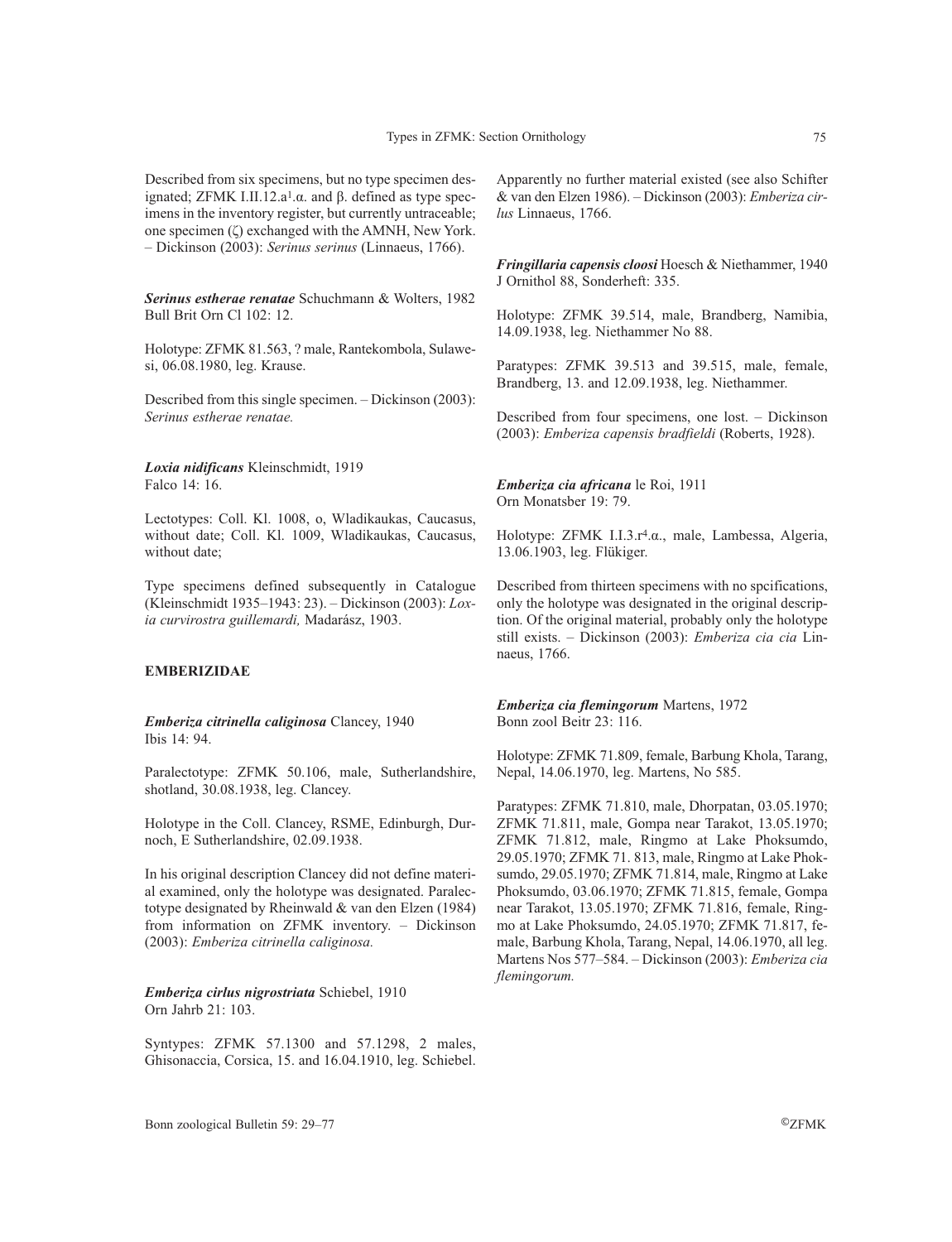#### 76 Renate van den Elzen

*Emberiza tschusii witherbyi* Jordans, 1923 Falco 19, Sonderheft: 4.

Holotype: ZFMK I.I.4.bb3.ν., male, Albufera, Majorca, 13.06.1921, leg. A. von Jordans No 3140.

Paralectotypes: ZFMK I.I.4.bb<sup>3</sup>.α., male juv., Albufera, 10.06.1921; ZFMK I.I.4.bb3.β., male juv., Albufera, 13.06.1921; ZFMK I.I.4.bb3.γ., female juv., Albufera, 10.06.1921; ZFMK I.I.4.bb3.δ., female, Albufera, 18.06.1921; ZFMK I.I.4.bb3.ε., female, Albufera, 13.06.1921; ZFMK I.I.4.bb3.ζ., female juv., Albufera, 01.06.1921; ZFMK I.I.4.bb3.η., female, Albufera, 13.06.1921; ZFMK I.I.4.bb3.θ., male, Albufera, 10.06.1921; ZFMK I.I.4.bb3.ι., male, Albufera, 18.05.1921; ZFMK I.I.4.bb3.κ., male, Albufera, 10.06.1921; ZFMK I.I.4.bb3.λ., male, Albufera, 10.06.1921; ZFMK I.I.4.bb3.µ., male, Albufera, 10.06.1921; ZFMK I.I.4.bb3.ξ., male, Albufera, 13.06.1921; ZFMK I.I.4.bb3.ο., male, Albufera, 10.06.1921; ZFMK I.I.4.bb3.π., male, Albufera, 13.06.1921; ZFMK I.I.4.bb3.ρ., male, Albufera, 10.06.1921, all leg. A. von Jordans.

Described from a series of seventeen specimens, two are missing in the ZFMK collection. In the original description only the holotype was designated by v. Jordans; paralectotypes designated by Rheinwald & van den Elzen (1984) from topotypical material. – Dickinson (2003): *Emberiza schoeniclus witherbyi*.

*Emberiza schoeniclus zarudnyi* Härms, 1909 Orn Monatsber 17: 1.

Holotype: ZFMK I.I.4.bb7.α., Kuldscha at Ili-River, Turkestan, 01.05. without year, Tancré's collector, Coll. Härms No 504, Coll. A. von Jordans No 1364.

Type designated in original description, but no collection number provided; information on type status taken from Jordans (1923: 9) and handwritten label. Jordans mentions a second specimen, which may be a para(lecto)type.– Dickinson (2003): *Emberiza schoeniclus pyrrhuloides* Pallas, 1811.

*Zonotrichia capensis illescasensis* Koepcke, 1963 Beitr neotrop Fauna 3: 6.

Paratype: ZFMK 64.3809, female, N Revantazón at Cerro Illescas, N Peru, 20.07.1958, leg. Koepcke No 1568 a.

Holotype at the MNH Javier Prado, Lima, Orn. 1156 (Kp 1568 b), other paratypes at the AMNH, New York and CNHM, Chicago.

Bonn zoological Bulletin 59: 29–77 ©ZFMK

Described from a series of three males and three females. – Dickinson (2003): *Zonotrichia capensis illescasensis.*

*Phrygilus alaudinus humboldti* Koepcke, 1963 Beitr neotrop Fauna 3: 11.

Paratype: ZFMK 64.3808, male, Quebrada Avip at Cerro Illescas, N Peru, 23.V07.1958, leg. Koepcke No 1572 b.

Holotype at the MHN Javier Prado, Lima, Orn. 1162 (Kp 1575 d), other paratypes in MHN, Lima, CNHM, Chicago and AMNH, New York.

Described from a series of six males and six females. – Dickinson (2003): *Phrygilus alaudinus humboldti.*

*Sporophila obscura pacifica* Koepcke, 1963 Beitr neotrop Fauna 3: 3.

Paratype: ZFMK 56.1055, male, Atiquipa near Chala, (coast in S Peru), 5.I.1956, leg. Koepcke No 1332 a.

Holotype at the MHN Javier Prado, Lima, Orn 1159 (Kp 1789 n), other paratypes in the collections of MHN and AMNH, New York.

Described from a series of four males and one juvenile specimen. – Dickinson (2003): *Tiaris obscurus pacificus* (Koepcke, 1963).

**Acknowledgements.** My thanks go to Carlos Sanchez-Osés for lending me a helping hand with type material and to Stefanie Rick for translating the German text and for patient proof reading.

### **REFERENCES**

- Dickinson EC (2003) The Howard and Moore complete checklist of the birds of the world. 3rd edition, Christopher Helm, London
- Dickinson EC, Loskot VM, Morioka H, Somadikarta S, Elzen R van den (2006) Systematic notes on Asian birds. 50. Types of the Aegithalidae, Remizidae and Paridae. Zoologische Mededelingen Leiden 80: 65–111
- Eck S (1970) Von O. Kleinschmidt benannte oder mitbenannte geographische Tier- und Menschenformen. Zoologische Abhandlungen, Staatliches Museum für Tierkunde Dresden 31: 63–84
- Eck S, Quaisser C (2004) Verzeichnis der Typen der Vogelsammlung des Museums für Tierkunde in den Staatlichen Naturhistorischen Sammlungen Dresden. Zoologische Abhandlungen (Dresden) 54: 233–316